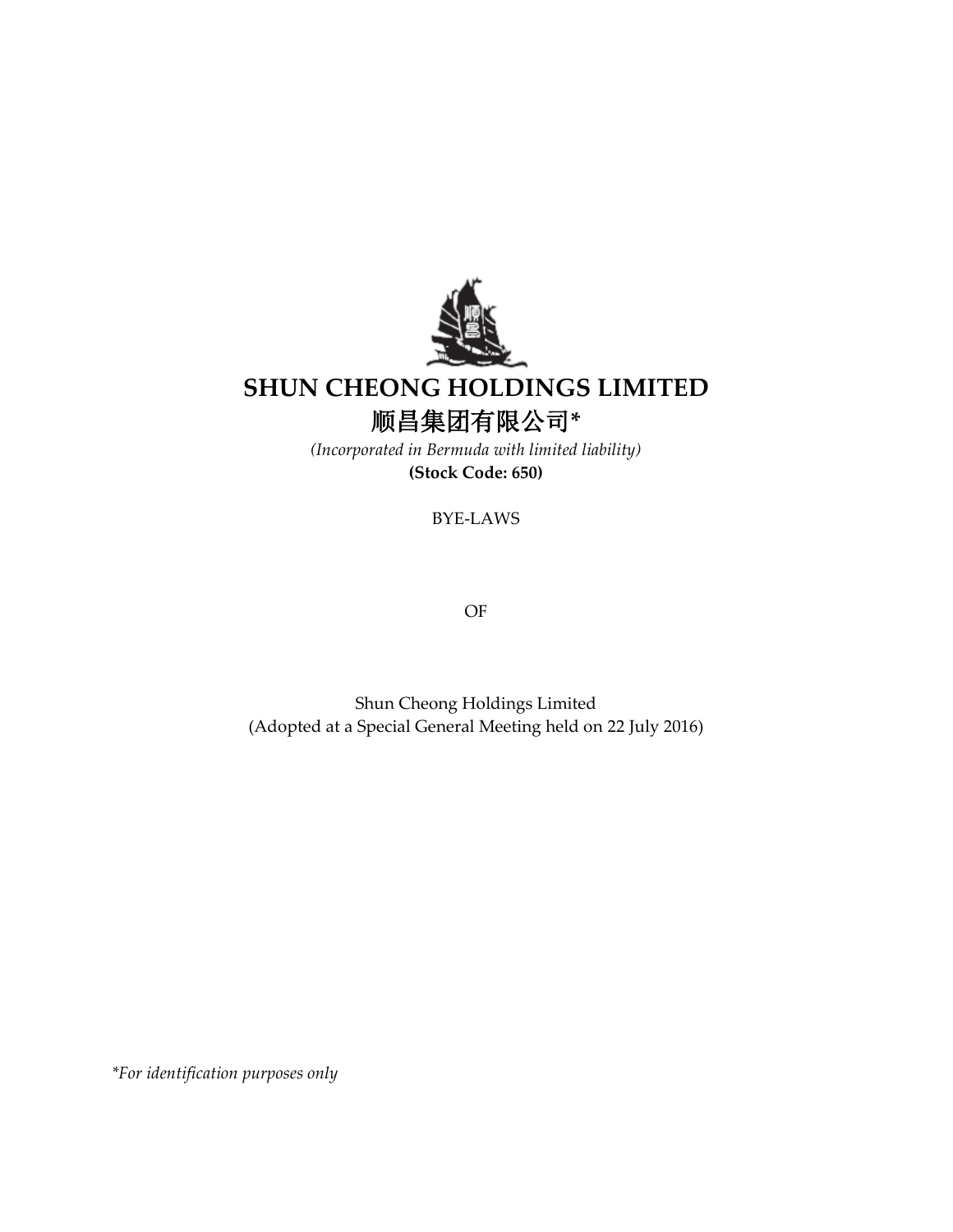# I N D E X

| <u>SUBJECT</u>                         | <u>Bye-Law No.</u> |
|----------------------------------------|--------------------|
| Interpretation                         | $1-2$              |
| <b>Share Capital</b>                   | 3                  |
| <b>Alteration Of Capital</b>           | $4 - 7$            |
| <b>Share Rights</b>                    | $8-9$              |
| Variation Of Rights                    | $10 - 11$          |
| Shares                                 | 12-15              |
| <b>Share Certificates</b>              | $16 - 21$          |
| Lien                                   | $22 - 24$          |
| Calls On Shares                        | 25-33              |
| Forfeiture Of Shares                   | 34-42              |
| <b>Register Of Members</b>             | 43-44              |
| <b>Record Dates</b>                    | 45                 |
| <b>Transfer Of Shares</b>              | 46-51              |
| <b>Transmission Of Shares</b>          | 52-54              |
| Untraceable Members                    | 55                 |
| <b>General Meetings</b>                | 56-58              |
| Notice Of General Meetings             | 59-60              |
| Proceedings At General Meetings        | 61-65              |
| Voting                                 | 66-74              |
| Proxies                                | 75-80              |
| Corporations Acting By Representatives | 81                 |
| <b>Written Resolutions Of Members</b>  | 82                 |
| <b>Board Of Directors</b>              | 83                 |
| <b>Retirement Of Directors</b>         | 84-85              |
| Disqualification Of Directors          | 86                 |
| <b>Executive Directors</b>             | 87-88              |
| Alternate Directors                    | 89-92              |
| Directors' Fees And Expenses           | 93-96              |
| Directors' Interests                   | 97-100             |
| <b>General Powers Of The Directors</b> | 101-106            |
| <b>Borrowing Powers</b>                | 107-110            |
| Proceedings Of The Directors           | 111-120            |
| Managers                               | 121-123            |
| Officers                               | 124-127            |
| Register of Directors and Officers     | 128                |
| <b>Minutes</b>                         | 129                |
| Seal                                   | 130                |
| <b>Authentication Of Documents</b>     | 131                |
| <b>Destruction Of Documents</b>        | 132                |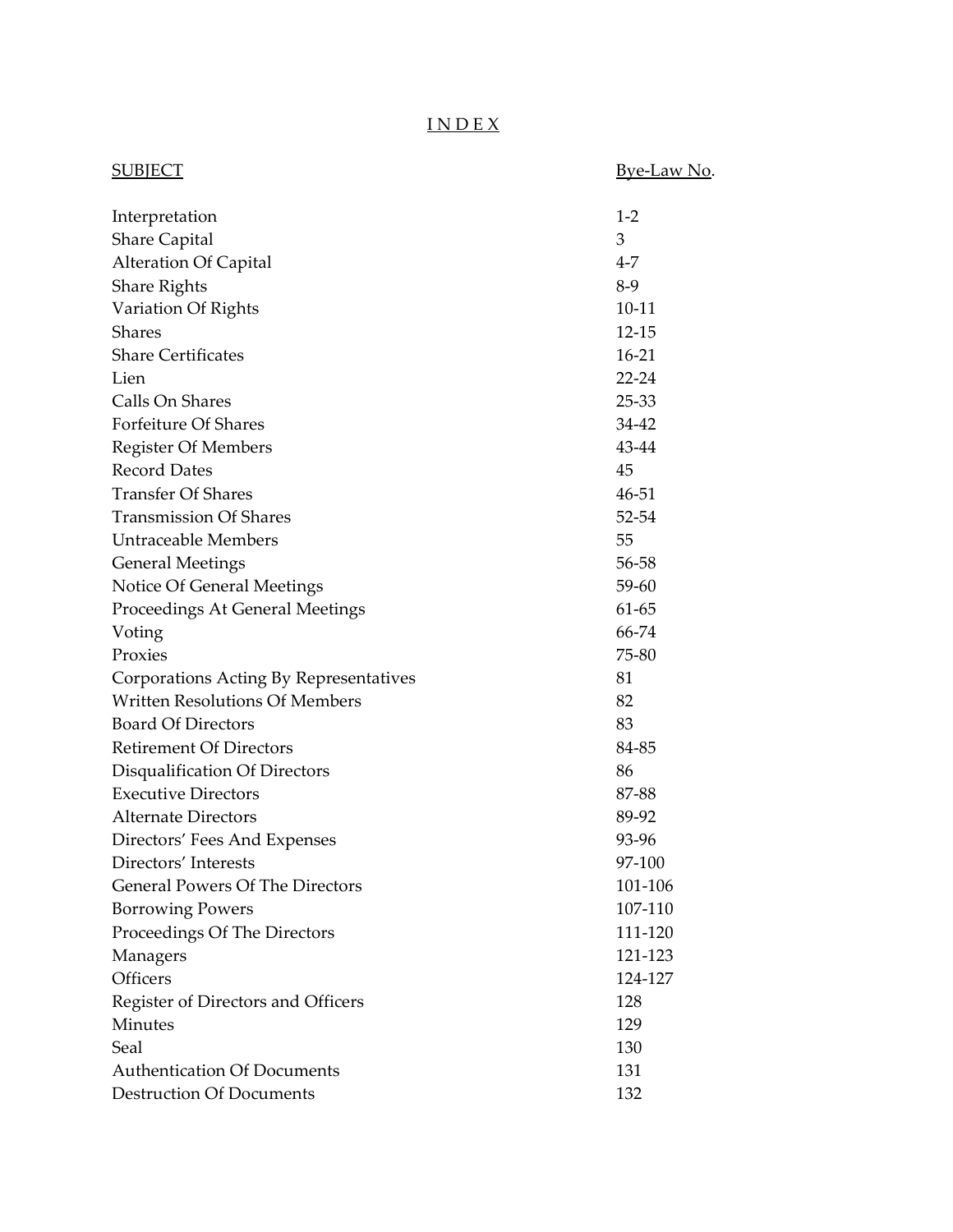# I N D E X (continued)

| SUBIECT                                       | <u>Bye-Law No.</u> |
|-----------------------------------------------|--------------------|
| Dividends And Other Payments                  | 133-142            |
| Reserves                                      | 143                |
| Capitalisation                                | 144-145            |
| <b>Subscription Rights Reserve</b>            | 146                |
| <b>Accounting Records</b>                     | 147-151            |
| Audit                                         | 152-157            |
| <b>Notices</b>                                | 158-160            |
| Signatures                                    | 161                |
| Winding Up                                    | 162-163            |
| Indemnity                                     | 164                |
| Alteration Of Bye-laws And Amendment To       |                    |
| Memorandum of Association And Name of Company | 165                |
| Information                                   | 166                |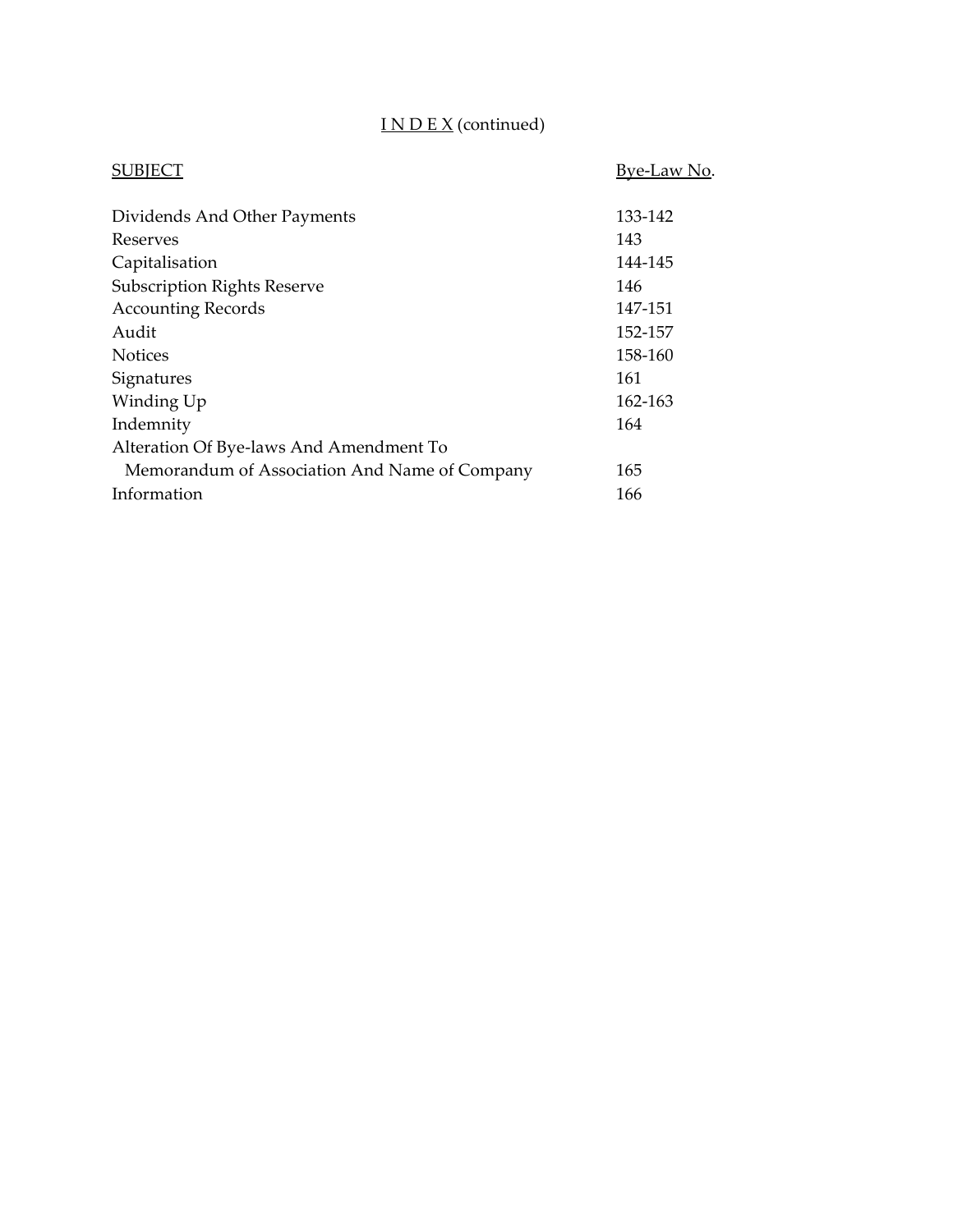# **INTERPRETATION**

1. In these Bye-laws, unless the context otherwise requires, the words standing in the first column of the following table shall bear the meaning set opposite them respectively in the second column.

| <b>WORD</b>            | <b>MEANING</b>                                                                                                                                                                                                                                                                                                                                                                                                                                                                                 |
|------------------------|------------------------------------------------------------------------------------------------------------------------------------------------------------------------------------------------------------------------------------------------------------------------------------------------------------------------------------------------------------------------------------------------------------------------------------------------------------------------------------------------|
| "Act"                  | the Companies Act 1981 of Bermuda.                                                                                                                                                                                                                                                                                                                                                                                                                                                             |
| "Auditor"              | the auditor of the Company for the time being and may<br>include any individual or partnership.                                                                                                                                                                                                                                                                                                                                                                                                |
| "business day"         | shall mean a day on which the Designated Stock Exchange<br>generally is open for the business of dealing in securities in<br>Hong Kong. For the avoidance of doubt, where the<br>Designated Stock Exchange is closed for the business of<br>dealing in securities in Hong Kong on a business day by<br>reason of a Number 8 or higher typhoon signal, black<br>rainstorm warning or other similar event, such day shall<br>for the purposes of these Bye-laws be counted as a business<br>day. |
| "Bye-laws"             | these Bye-laws in their present form or as supplemented or<br>amended or substituted from time to time.                                                                                                                                                                                                                                                                                                                                                                                        |
| "Board" or "Directors" | the board of directors of the Company or the directors<br>present at a meeting of directors of the Company at which<br>a quorum is present.                                                                                                                                                                                                                                                                                                                                                    |
| "capital"              | the share capital of the Company from time to time.                                                                                                                                                                                                                                                                                                                                                                                                                                            |
| "clear days"           | in relation to the period of notice that period excluding the<br>day when the notice is given or deemed to be given and the<br>day for which it is given or on which it is to take effect.                                                                                                                                                                                                                                                                                                     |
| "clearing house"       | a clearing house recognised by the laws of the jurisdiction<br>in which the shares of the Company are listed or quoted on<br>a stock exchange in such jurisdiction.                                                                                                                                                                                                                                                                                                                            |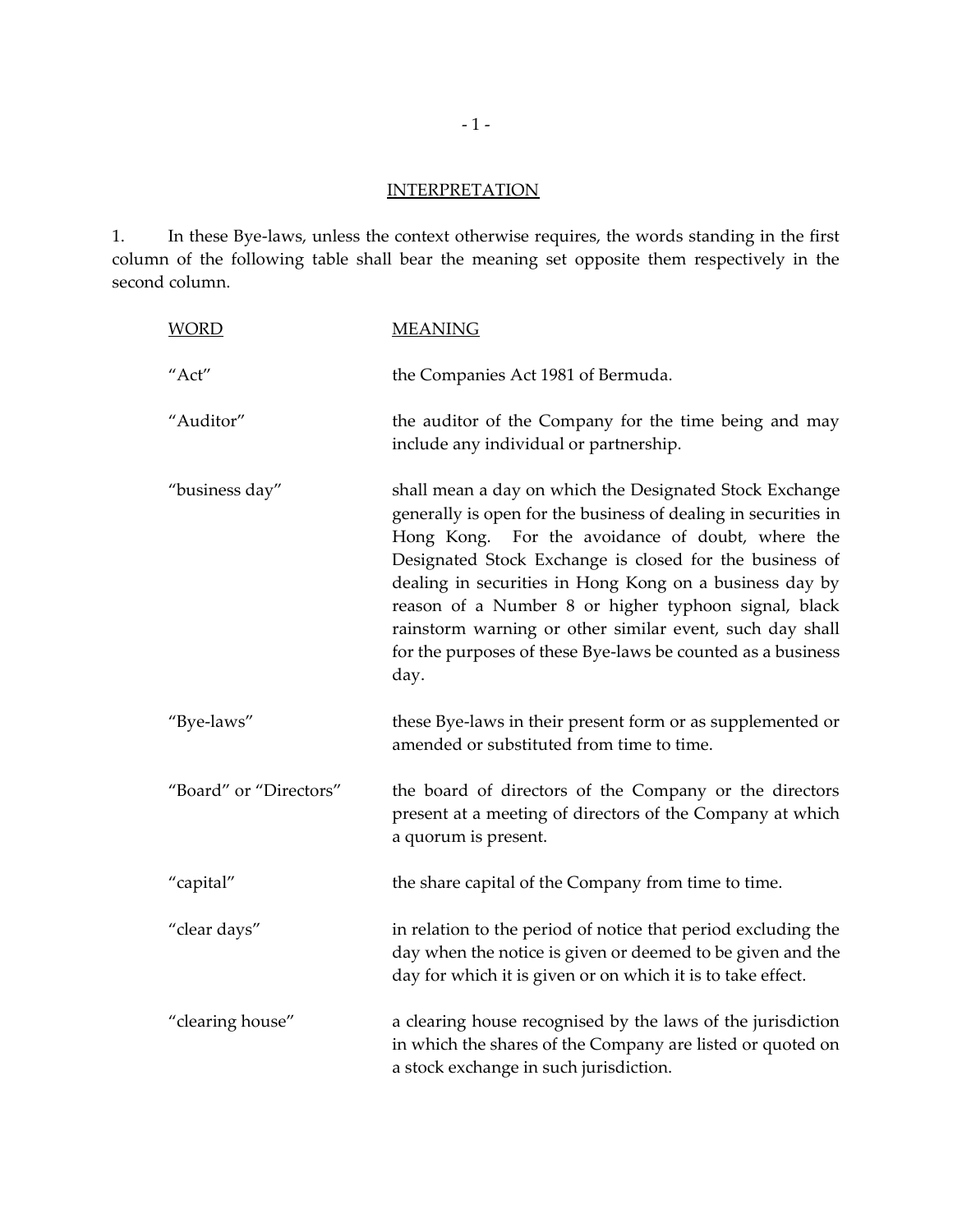| "close associate"                     | in relation to any Director, shall have the same meaning as<br>defined in the rules of the Designated Stock Exchange<br>("Listing Rules") as modified from time to time, except that<br>for purposes of Bye-law 100 where the transaction or<br>arrangement to be approved by the Board is a connected<br>transaction referred to in the Listing Rules, it shall have the<br>same meaning as that ascribed to "associate" in the Listing<br>Rules. |
|---------------------------------------|----------------------------------------------------------------------------------------------------------------------------------------------------------------------------------------------------------------------------------------------------------------------------------------------------------------------------------------------------------------------------------------------------------------------------------------------------|
| "Company"                             | Shun Cheong Holdings Limited.                                                                                                                                                                                                                                                                                                                                                                                                                      |
| "competent regulatory<br>authority"   | a competent regulatory authority in the territory where the<br>shares of the Company are listed or quoted on a stock<br>exchange in such territory.                                                                                                                                                                                                                                                                                                |
| "debenture" and<br>"debenture holder" | include debenture stock and debenture stockholder<br>respectively.                                                                                                                                                                                                                                                                                                                                                                                 |
| "Designated Stock<br>Exchange"        | a stock exchange which is an appointed stock exchange<br>for the purposes of the Act in respect of which the shares<br>of the Company are listed or quoted and where such<br>appointed stock exchange deems such listing or quotation<br>to be the primary listing or quotation of the shares of the<br>Company.                                                                                                                                   |
| "dollars" and "\$"                    | dollars, the legal currency of Hong Kong.                                                                                                                                                                                                                                                                                                                                                                                                          |
| "head office"                         | such office of the Company as the Directors may from time<br>to time determine to be the principal office of the<br>Company.                                                                                                                                                                                                                                                                                                                       |
| "Member"                              | a duly registered holder from time to time of the shares in<br>the capital of the Company.                                                                                                                                                                                                                                                                                                                                                         |
| "month"                               | a calendar month.                                                                                                                                                                                                                                                                                                                                                                                                                                  |
| "Notice"                              | written notice unless otherwise specifically stated and as<br>further defined in these Bye-laws.                                                                                                                                                                                                                                                                                                                                                   |
| "Office"                              | the registered office of the Company for the time being.                                                                                                                                                                                                                                                                                                                                                                                           |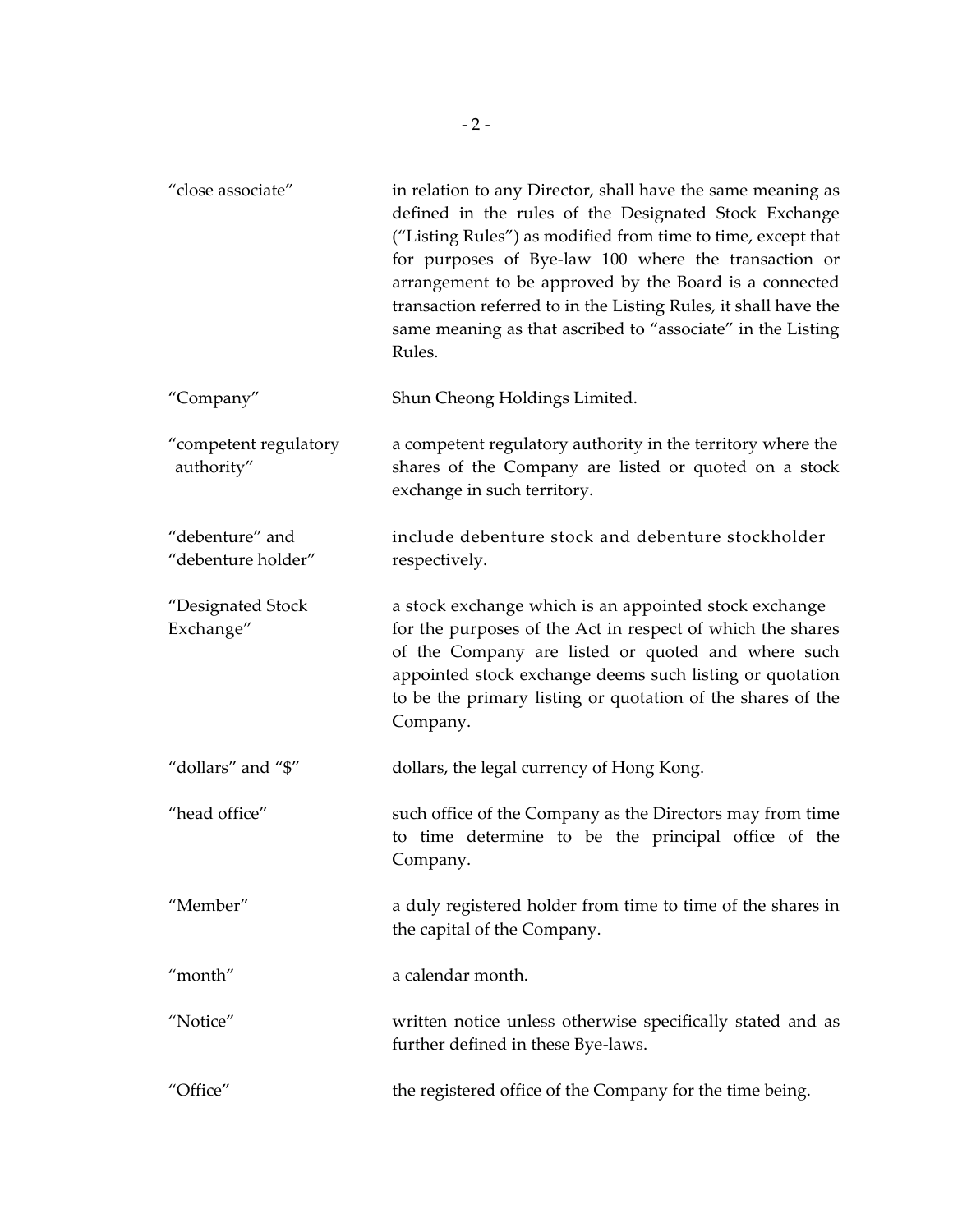| "Ordinary Shares"       | the ordinary shares in the share capital of the Company<br>with a par value of HK\$0.01 each.                                                                                                                                                                                                                                                                                                         |
|-------------------------|-------------------------------------------------------------------------------------------------------------------------------------------------------------------------------------------------------------------------------------------------------------------------------------------------------------------------------------------------------------------------------------------------------|
| "paid up"               | paid up or credited as paid up.                                                                                                                                                                                                                                                                                                                                                                       |
| "Preferred Shares"      | the restricted voting non-redeemable convertible preferred<br>shares in the share capital of the Company with a par value<br>of HK\$0.01 each having the rights, privileges and<br>restrictions as set out in these Bye-laws.                                                                                                                                                                         |
| "Preferred Shareholder" | a person registered from time to time in the Register as a<br>holder of any Preferred Share(s).                                                                                                                                                                                                                                                                                                       |
| "Register"              | the principal register and where applicable, any branch<br>register of Members to be kept pursuant to the provisions<br>of the Act.                                                                                                                                                                                                                                                                   |
| "Registration Office"   | in respect of any class of share capital such place as the<br>Board may from time to time determine to keep a branch<br>register of Members in respect of that class of share capital<br>and where (except in cases where the Board otherwise<br>directs) the transfers or other documents of title for such<br>class of share capital are to be lodged for registration and<br>are to be registered. |
| "Seal"                  | common seal or any one or more duplicate seals of the<br>Company (including a securities seal) for use in Bermuda<br>or in any place outside Bermuda.                                                                                                                                                                                                                                                 |
| "Secretary"             | any person firm or corporation appointed by the Board to<br>perform any of the duties of secretary of the Company and<br>includes any assistant, deputy, temporary or acting<br>secretary.                                                                                                                                                                                                            |
| "Shares" or "share"     | shares in the capital of the Company (being the Ordinary<br>Shares and the Preferred Shares or either one of them as the<br>context may require).                                                                                                                                                                                                                                                     |
| "Statutes"              | the Act and every other act of the Legislature of Bermuda                                                                                                                                                                                                                                                                                                                                             |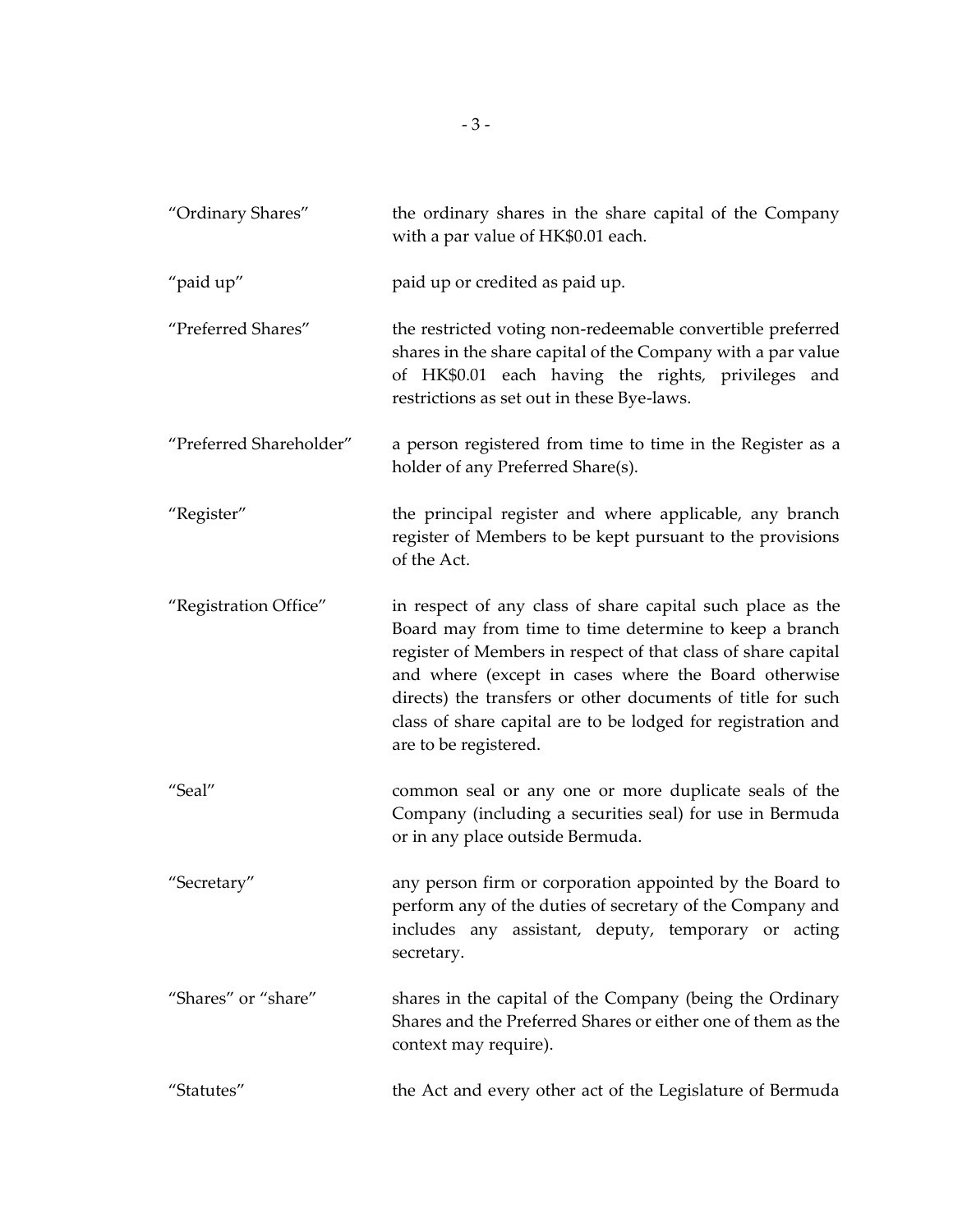for the time being in force applying to or affecting the Company, its memorandum of association and/or these Bye-laws.

"substantial shareholder" a person who is entitled to exercise, or to control the exercise of, 10% or more (or such other percentage as may be prescribed by the rules of the Designated Stock Exchange from time to time) of the voting power at any general meeting of the Company.

"year" a calendar year.

2. In these Bye-laws, unless there be something within the subject or context inconsistent with such construction:

- (a) words importing the singular include the plural and vice versa;
- (b) words importing a gender include both gender and the neuter;
- (c) words importing persons include companies, associations and bodies of persons whether corporate or not;
- (d) the words:
	- (i) "may" shall be construed as permissive;
	- (ii) "shall" or "will" shall be construed as imperative;
- (e) expressions referring to writing shall, unless the contrary intention appears, be construed as including printing, lithography, photography and other modes of representing words or figures in a visible form, and including where the representation takes the form of electronic display, provided that both the mode of service of the relevant document or notice and the Member's election comply with all applicable Statutes, rules and regulations;
- (f) references to any act, ordinance, statute or statutory provision shall be interpreted as relating to any statutory modification or re-enactment thereof for the time being in force;
- (g) save as aforesaid words and expressions defined in the Statutes shall bear the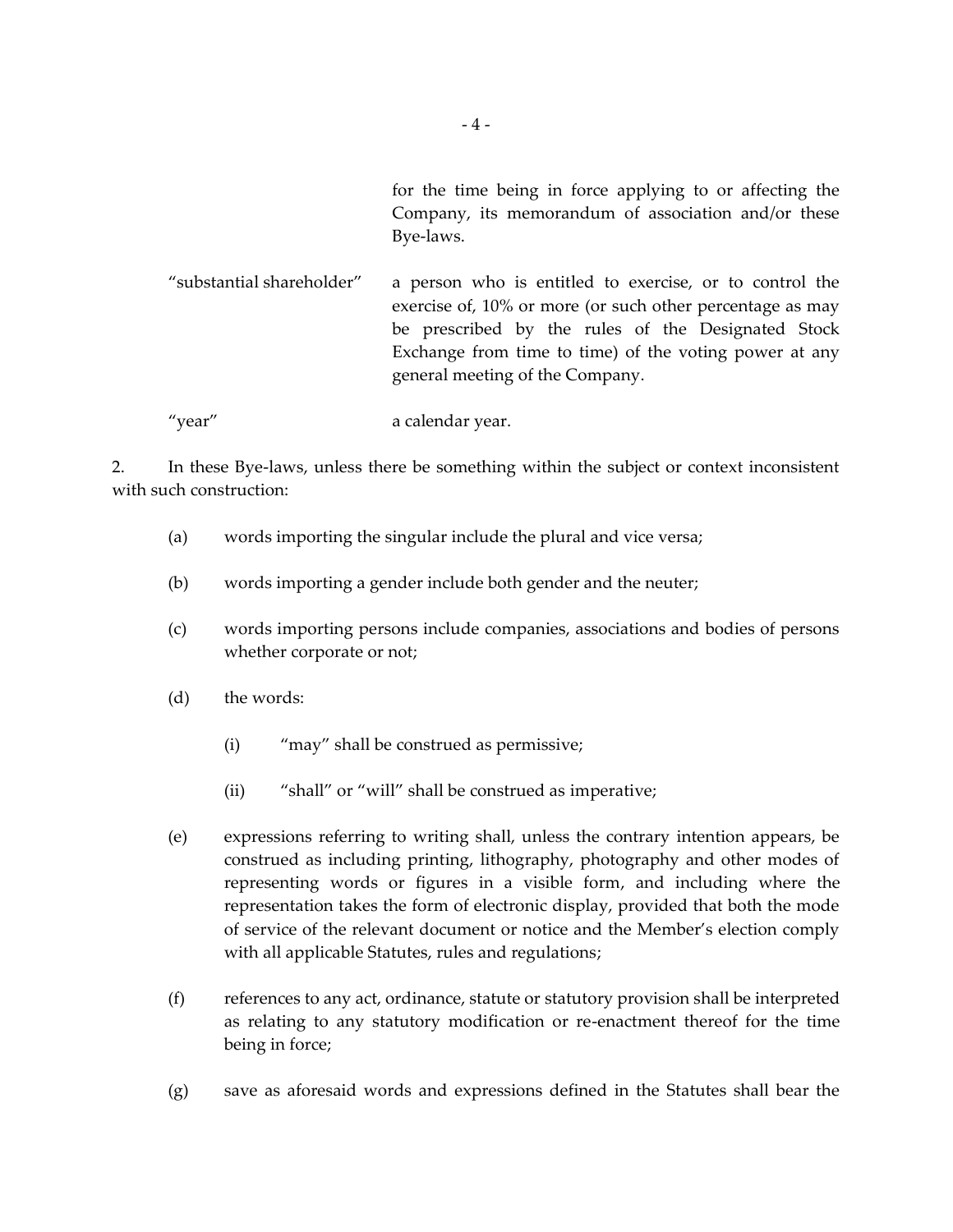same meanings in these Bye-laws if not inconsistent with the subject in the context;

1

- (h) a resolution shall be a special resolution when it has been passed by a majority of not less than three-fourths of votes cast by such Members as, being entitled so to do, vote in person or, in the case of such Members as are corporations, by their respective duly authorised representative or, where proxies are allowed, by proxy at a general meeting of which Notice has been duly given in accordance with Bye-law 59; App. 13A
- (i) a resolution shall be an ordinary resolution when it has been passed by a simple majority of votes cast by such Members as, being entitled so to do, vote in person or, in the case of any Member being a corporation, by its duly authorised representative or, where proxies are allowed, by proxy at a general meeting of which Notice has been duly given in accordance with Bye-law 59;
- (j) a special resolution shall be effective for any purpose for which an ordinary resolution is expressed to be required under any provision of these Bye-laws or the Statutes;
- (k) references to a document being executed include references to it being executed under hand or under seal or by electronic signature or by any other method and references to a notice or document include a notice or document recorded or stored in any digital, electronic, electrical, magnetic or other retrievable form or medium and information in visible form whether having physical substance or not.

# SHARE CAPITAL

3. (1) The share capital of the Company at the date on which these Bye-laws come into effect shall be HK\$130,000,000 divided into 8,000,000,000 Ordinary Shares of a par value of HK\$0.01 each and 5,000,000,000 Preferred Shares of a par value of HK\$0.01 each. App. 3 9

(2) Subject to the Act, the Company's memorandum of association and, where applicable, the rules of any Designated Stock Exchange and/or any competent regulatory authority, any power of the Company to purchase or otherwise acquire its own shares shall be exercisable by the Board upon such terms and subject to such conditions as it thinks fit.

(3) Subject to compliance with the rules and regulations of the Designated Stock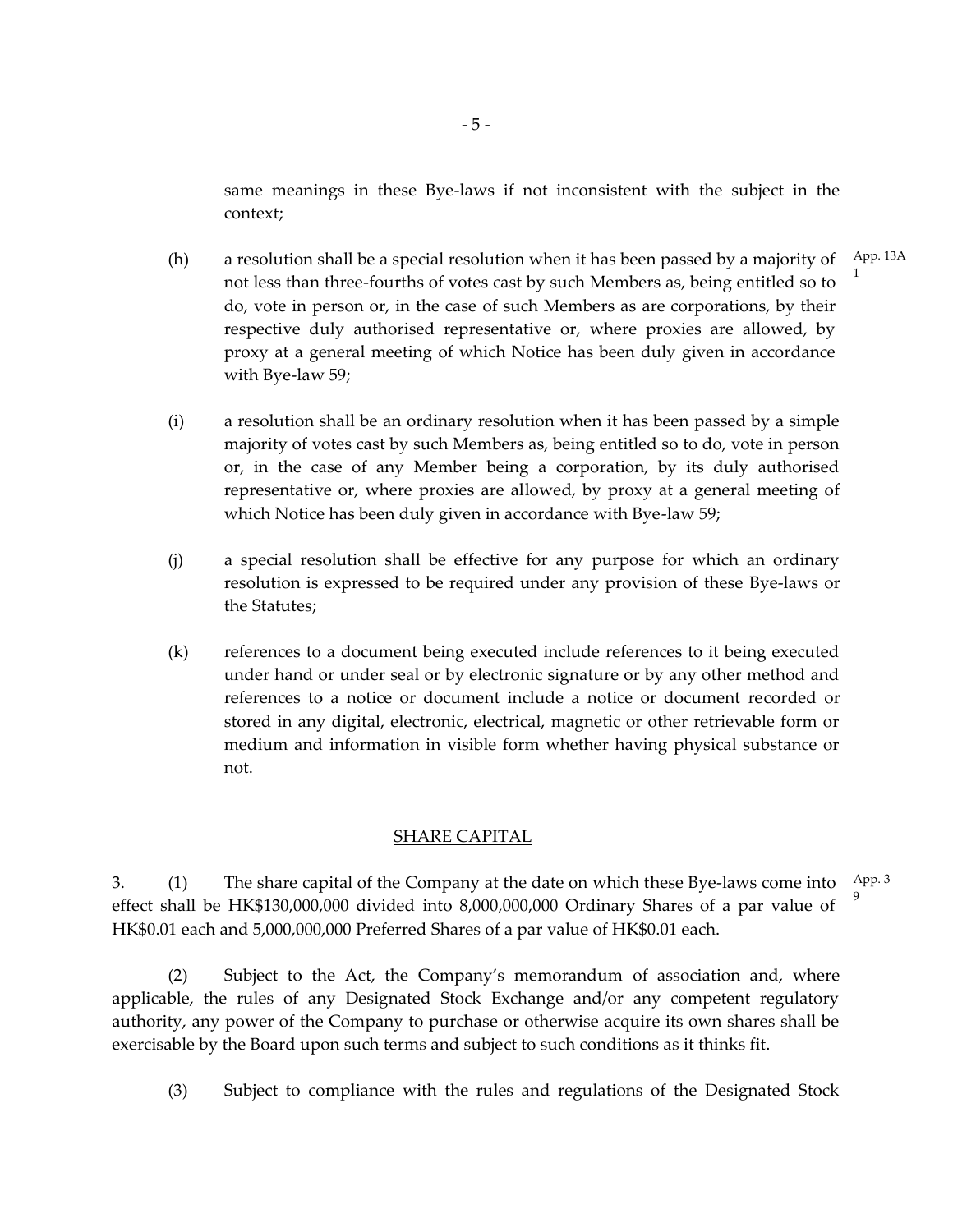Exchange and any other relevant regulatory authority, the Company may give financial assistance for the purpose of or in connection with a purchase made or to be made by any person of any shares in the Company.

#### ALTERATION OF CAPITAL

4. The Company may from time to time by ordinary resolution in accordance with Section 45 of the Act:

- (a) increase its capital by such sum, to be divided into shares of such amounts, as the resolution shall prescribe;
- (b) consolidate and divide all or any of its capital into shares of larger amount than its existing shares;
- (c) divide its shares into several classes and without prejudice to any special rights previously conferred on the holders of existing shares attach thereto respectively any preferential, deferred, qualified or special rights, privileges, conditions or such restrictions which in the absence of any such determination by the Company in general meeting, as the Directors may determine provided always that where the Company issues shares which do not carry voting rights, the words "non-voting" shall appear in the designation of such shares and where the equity capital includes shares with different voting rights, the designation of each class of shares, other than those with the most favourable voting rights, must include the words "restricted voting" or "limited voting"; App. 3 10(1) 10(2)
- (d) sub-divide its shares, or any of them, into shares of smaller amount than is fixed by the memorandum of association (subject, nevertheless, to the Act), and may by such resolution determine that, as between the holders of the shares resulting from such sub-division, one or more of the shares may have any such preferred rights or be subject to any such restrictions as compared with the other or others as the Company has power to attach to unissued or new shares;
- (e) change the currency denomination of its share capital;
- (f) make provision for the issue and allotment of shares which do not carry any voting rights; and
- (g) cancel any shares which, at the date of the passing of the resolution, have not been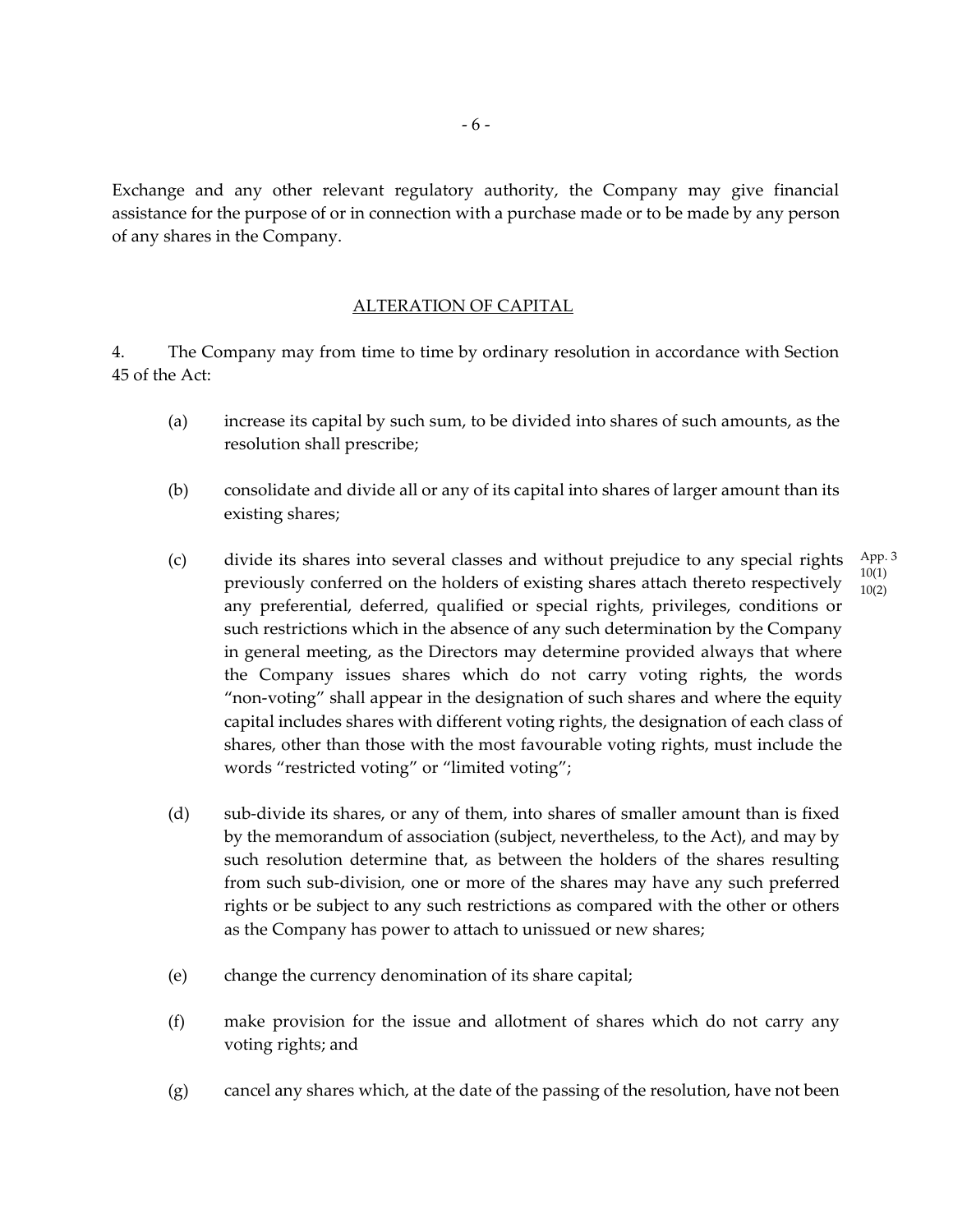taken, or agreed to be taken, by any person, and diminish the amount of its capital by the amount of the shares so cancelled.

5. The Board may settle as it considers expedient any difficulty which arises in relation to any consolidation and division under the last preceding Bye-law and in particular but without prejudice to the generality of the foregoing may issue certificates in respect of fractions of shares or arrange for the sale of the shares representing fractions and the distribution of the net proceeds of sale (after deduction of the expenses of such sale) in due proportion amongst the Members who would have been entitled to the fractions, and for this purpose the Board may authorise some person to transfer the shares representing fractions to their purchaser or resolve that such net proceeds be paid to the Company for the Company's benefit. Such purchaser will not be bound to see to the application of the purchase money nor will his title to the shares be affected by any irregularity or invalidity in the proceedings relating to the sale.

6. The Company may from time to time by special resolution, subject to any confirmation or consent required by law, reduce its authorised or issued share capital or, save for the use of share premium as expressly permitted by the Act, any share premium account or other undistributable reserve.

7. Except so far as otherwise provided by the conditions of issue, or by these Bye-laws, any capital raised by the creation of new shares shall be treated as if it formed part of the original capital of the Company, and such shares shall be subject to the provisions contained in these Bye-laws with reference to the payment of calls and instalments, transfer and transmission, forfeiture, lien, cancellation, surrender, voting and otherwise.

# SHARE RIGHTS

8. Subject to any special rights conferred on the holders of any shares or class of shares, any share in the Company (whether forming part of the present capital or not) may be issued with or have attached thereto such rights or restrictions whether in regard to dividend, voting, return of capital or otherwise as the Company may by ordinary resolution determine or, if there has not been any such determination or so far as the same shall not make specific provision, as the Board may determine. App. 3 6(1)

9. Subject to Sections 42 and 43 of the Act, these Bye-laws, and to any special rights conferred on the holders of any shares or attaching to any class of shares, any preference shares may be issued or converted into shares that, at a determinable date or at the option of the Company or the holder if so authorised by its memorandum of association, are liable to be redeemed on such terms and in such manner as the Company before the issue or conversion App. 3 8(1) 8(2)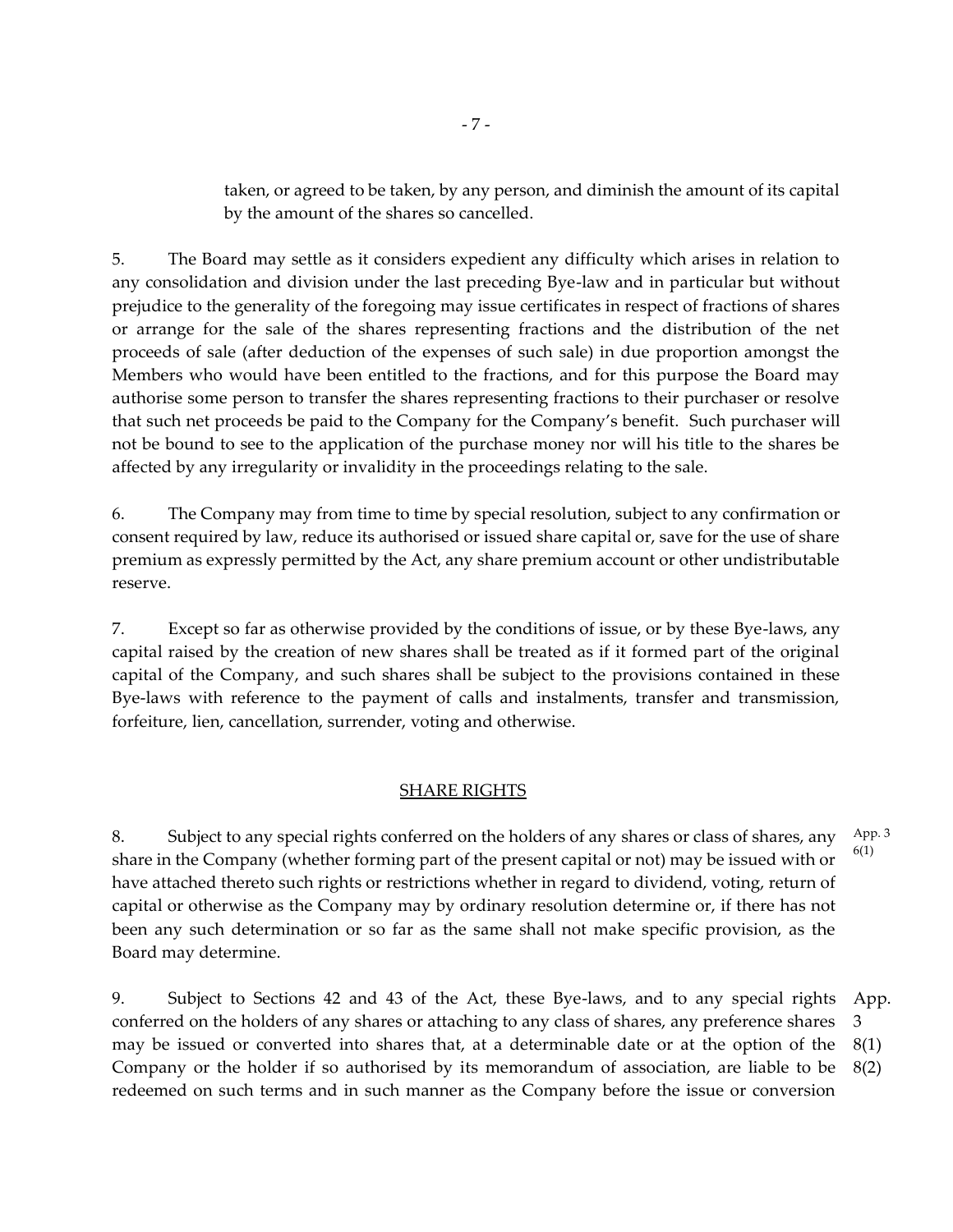may by ordinary resolution of the Members determine. Where the Company purchases for redemption a redeemable share, purchases not made through the market or by tender shall be limited to a maximum price as may from time to time be determined by the Company in general meeting, either generally or with regard to specific purchases. If purchases are by tender, tenders shall be available to all Members alike.

9A. Terms of Preferred Shares

# 9A. (1) Definitions

For the purpose of this Bye-law 9A, unless the context otherwise requires, the following words and expressions shall have the following meanings:

"**Business Day**" means any day (other than a Saturday or Sunday or a bank or public holiday or days on which a tropical cyclone warning Number 8 or above or a "black" rain storm warning signal is hoisted in Hong Kong at any time between 9 am and 5 pm) on which banks generally are open for general banking business in New York, the PRC and Hong Kong.

"**Conversion Event**" the conversion of Preferred Shares by a Preferred Shareholder pursuant to Bye-law 9A.(6.1) (Conversion).

"**Conversion Notice**" means the notice of conversion (in such form as may be required by the Company from time to time).

"**Conversion Price**" means HK\$0.6696, as adjusted in accordance with Bye-law 9A.(7) (Conversion adjustments).

"**Conversion Rate**" means the rate for conversion of the Preferred Shares into Ordinary Shares as determined in accordance with Bye-law 9A.(6.3)(Conversion).

"**Conversion Right**" means the right of Preferred Shareholders to convert their Preferred Shares into Ordinary Shares.

"**Hong Kong**" means Hong Kong Special Administrative Region of the People's Republic of China.

"**Hong Kong Stock Exchange**" means The Stock Exchange of Hong Kong Limited.

"**Listing Rules**" means the Rules Governing the Listing of Securities on The Stock Exchange of Hong Kong Limited.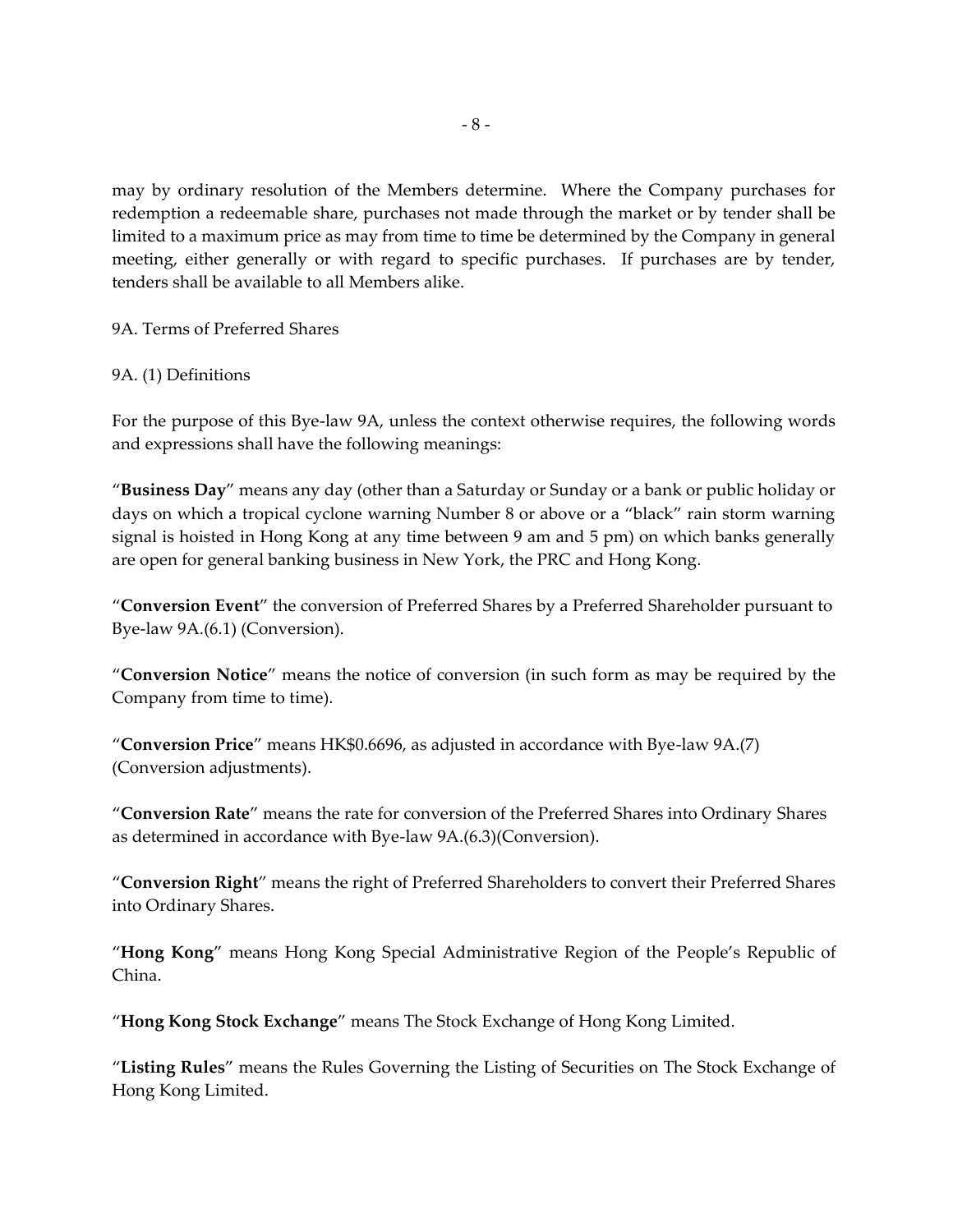"**PRC**" or "**China**" means the People's Republic of China excluding Hong Kong, the Special Administrative Region of Macau and Taiwan region.

"**Subscription Price**" means HK\$0.6696 per Preferred Share.

"**trading day**" means any day on which the Hong Kong Stock Exchange is open for the business of dealing in securities and on which the Ordinary Shares can be traded on the Main Board.

# 9A. (2) Dividend

None of the Preferred Shares shall confer on the holders thereof the right to receive out of the funds of the Company available for distribution.

## 9A. (3) Return of Capital

The Preferred Shares shall rank *pari passu* in all respects for return of capital on liquidation, winding up or dissolution of the Company and participation in the distribution of surplus assets of the Company with all other shares in the capital of the Company for the time being in issue.

## 9A. (4) Transferability

Any Preferred Share, subject to it having been fully paid up, shall be freely transferable subject to compliance with the bye-laws of the Company and all applicable laws and regulations. For the avoidance of doubt, no partly paid Preferred Shares can be transferred.

## 9A. (5) Voting

Save as otherwise provided by all applicable laws, the holder(s) of the Preferred Shares shall not be entitled to attend or vote at any general meeting of the Company by reason only of his/her/its being the holder(s) of the Preferred Shares, unless a resolution is to be proposed at a general meeting for winding up the Company or a resolution is to be proposed which if passed would vary or abrogate the rights or privileges of the holder(s) of the Preferred Shares, in which event the Preferred Shares in respect of which the relevant Subscription Price has been fully paid up shall confer on the holder thereof the right to receive notice of, and to attend and vote at, the general meeting, save that such holders may not vote upon any business dealt with at such general meeting except the election of a chairman, any motion for adjournment or relating to the proceedings of the general meeting and the resolution for winding-up or the resolution which if passed would (subject to any consents required for such purpose being obtained) vary or abrogate the rights and privileges of the holder(s) of the Preferred Shares. In such event, the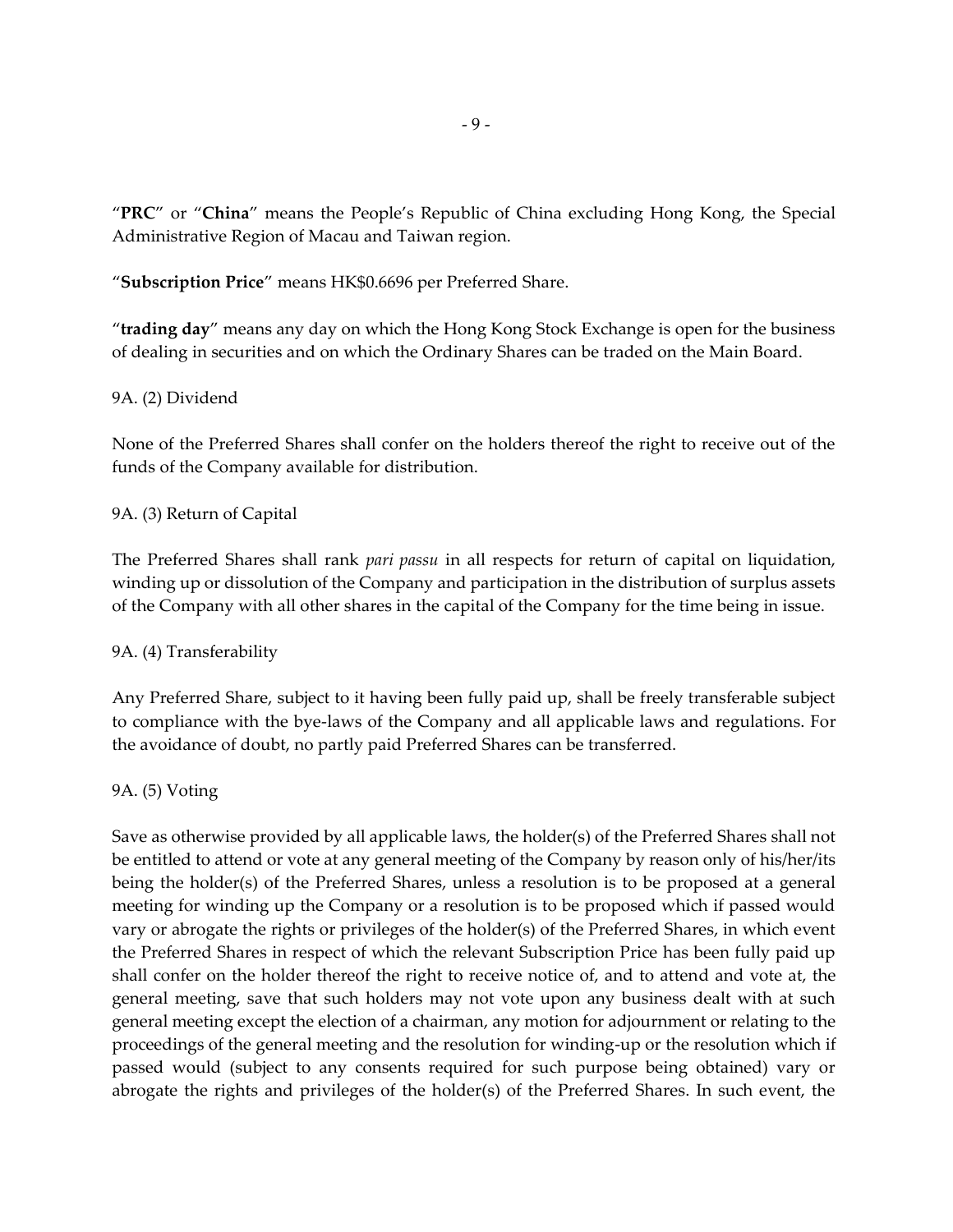votes of holders of Preferred Shares shall be counted on an as converted basis provided that only such Preferred Shares that have been fully paid up shall be so counted.

# 9A. (6) Conversion

9A. (6.1) Subject to Bye-law 9A.(6.8) and subject further to payment in full of the Subscription Price of the relevant Preferred Shares, a Preferred Shareholder may, by serving the Conversion Notice to the Company on any Business Day without the payment of any additional consideration therefor, elect to convert up to the total number of Preferred Shares held by such Preferred Shareholder in respect of which the relevant Subscription Price has been fully paid by such Preferred Shareholder, each as of the date of the Conversion Notice into such number of fully-paid Ordinary Shares as determined in accordance with this Bye-law 9A.(6).

9A. (6.2) The number of Ordinary Shares to which a holder of Preferred Shares shall be entitled upon conversion following a Conversion Event shall be the number obtained by multiplying the Conversion Rate then in effect by the number of Preferred Shares being converted.

9A. (6.3) The Conversion Rate of each Preferred Share shall be determined by dividing the Subscription Price by the Conversion Price in effect at the time of conversion, provided that the Conversion Price shall not be less than the then subsisting par value of an Ordinary Share into which such Preferred Share is convertible. The Conversion Price shall be subject to adjustment in accordance with Bye-law9A.(7) (Conversion adjustments).

9A. (6.4) Upon delivery of the Conversion Notice and certificate(s) evidencing the Preferred Shares to be converted by the holder thereof to the Company, the Company shall promptly and, in any event no later than 10 Business Days after the date of receipt of the Conversion Notice and such certificate(s):

- (a) issue and deliver to such holder (a) certificate(s) for the number of Ordinary Shares into which the Preferred Shares are converted in the name as shown on the certificate(s) evidencing the Preferred Shares so surrendered to the Company; or
- (b) cause to be credited into the relevant Preferred Shareholder's brokers' account such number of Ordinary Shares into which the Preferred Shares are converted.

9A. (6.5) No fraction of an Ordinary Share shall be issued upon conversion of the Preferred Shares. Fractional entitlement shall be ignored by the holder of the Preferred Shares and any sum paid in respect of such subscription shall be retained by the Company for its own benefit.

9A. (6.6) The Company shall ensure that at all times there is a sufficient number of unissued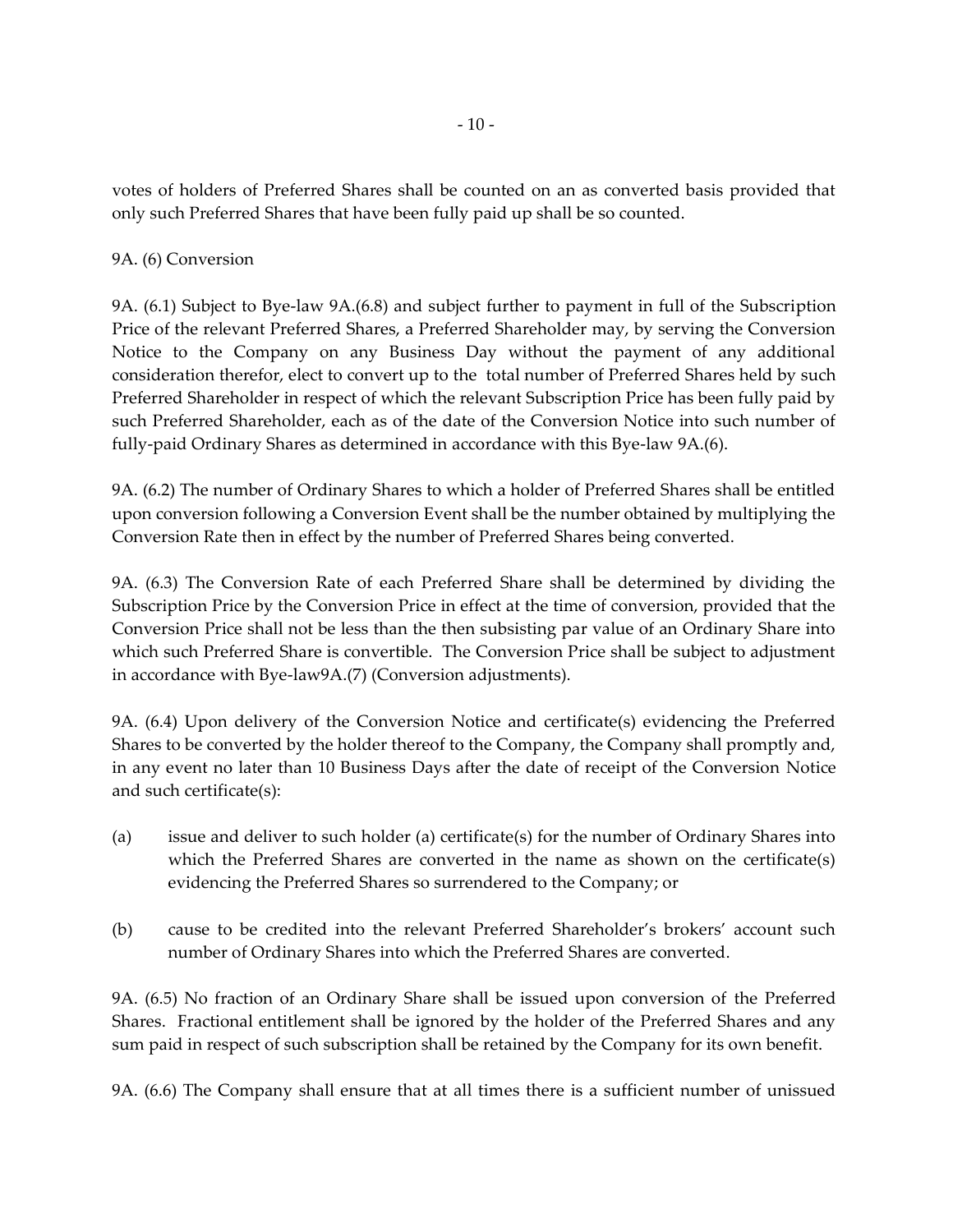Ordinary Shares in its authorized share capital to be issued in satisfaction of the conversion rights of Preferred Shares pursuant to Bye-law 9A.(6.1).

9A. (6.7) Upon the issue of the Ordinary Shares into which the Preferred Shares are converted, the Company shall enter such member of the Company in its Register in respect of the relevant number of Ordinary Shares arising from such conversion, and the Preferred Shares which have been converted into Ordinary Shares shall be treated as cancelled.

9A. (6.8) Notwithstanding any provisions in this bye-law 9A, conversion shall be subject to the following requirements:

- (a) The Company's obligation to effect conversion of fully paid Preferred Shares into Ordinary Shares in respect of which Conversion Notice has been served ("**Outstanding Preferred Shares**"), shall be subject to the Company's compliance with the Listing Rules.
- (b) The Company undertakes with the Preferred Shareholders that in the event that the Company is unable to effect conversion of any Outstanding Preferred Shares for the reason of compliance with the Listing Rules, it shall, once headroom for conversion of such Outstanding Preferred Shares is available, effect conversion of such Outstanding Preferred Shares into Ordinary Shares to the maximum extent possible.
- (c) In the event the Outstanding Preferred Shares are held by more than one Preferred Shareholders and the headroom for conversion by the Company under Bye-law 9A.(6.8(b)) (Conversion) is insufficient to enable all of such Outstanding Preferred Shares be converted in one batch, the Outstanding Preferred Shares held by the relevant Preferred Shareholders shall be converted by the Company on a pro-rata basis.
- (d) Conversion of the Preferred Shares shall be effected in such manner as the Directors shall subject to these terms, the bye-laws of the Company and to any other applicable law and regulations, from time to time determine, including, without limitation, by way of repurchase or (where the conversion is to be effected on a one for one basis) by way of re-designation of Preferred Shares into Ordinary Shares without further approval of the shareholders of the Company.

# 9A. (7) Conversion adjustments

9A. (7.1) The Conversion Price shall from time to time be adjusted in accordance with the following relevant provisions (provided always that no adjustment shall be made so that the Conversion Price will fall below the par value of the shares of the Company) and so that if the event giving rise to any such adjustment shall be such as would be capable of falling within more than one of Bye-law 9A.(7.1)(a) to (f) inclusive (Conversion adjustments), it shall fall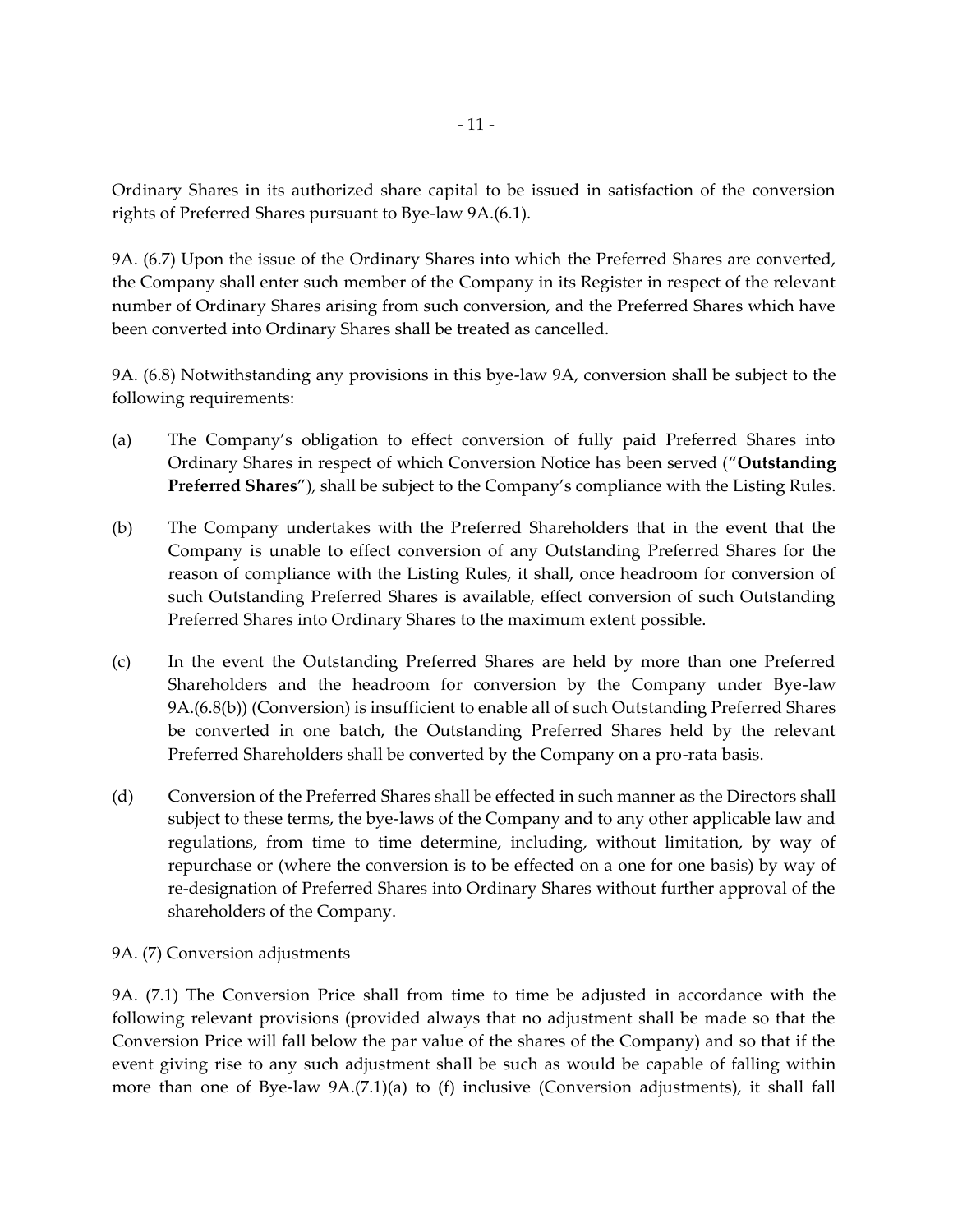within the first of the applicable subparagraphs to the exclusion of the remaining subparagraphs:

- (a) if and whenever the Ordinary Shares by reason of any consolidation or sub-division or reclassification become of a different nominal amount, the Conversion Price in force immediately prior thereto shall be adjusted by multiplying it by the revised nominal amount and dividing the result by the former nominal amount. Each such adjustment shall be effective from the close of business in Hong Kong on the day immediately preceding the date on which the consolidation or sub-division or reclassification becomes effective;
- (b) if and whenever the Company shall:
	- (i) issue (other than in lieu of a cash dividend) any Ordinary Shares credited as fully paid by way of capitalisation of profits or reserves (including any share premium account); or
	- (ii) issue Ordinary Shares paid out of distributable profits or reserves and/or share premium accounts issued in lieu of the whole or any part of a cash dividend, being a dividend which the holders of the Ordinary Shares concerned would or could otherwise have received but only to the extent that the market price of such Ordinary Shares exceeds 110% of the amount of dividend which holders of the Ordinary Shares could elect to or would otherwise receive in cash and which would not have constituted a capital distribution (as defined in Bye-law 9A.(7.2) (Conversion adjustments));

then the Conversion Price in force immediately prior to such issue shall be adjusted by multiplying it by the aggregate nominal amount of the issued Ordinary Shares immediately before such issue and dividing the result by the sum of such aggregate nominal amount and the aggregate nominal amount of the Ordinary Shares issued in such capitalisation. Each such adjustment shall be effective (if appropriate, retrospectively) from the commencement of the day next following the record date for such issue;

(c) if and whenever the Company shall make any capital distribution to holders (in their capacity as such) of Ordinary Shares (whether on a reduction of capital or otherwise) or shall grant to such holders rights to acquire for cash assets of the Company or any of its subsidiaries, the Conversion Price in force immediately prior to such distribution or grant shall be adjusted by multiplying by the following fraction: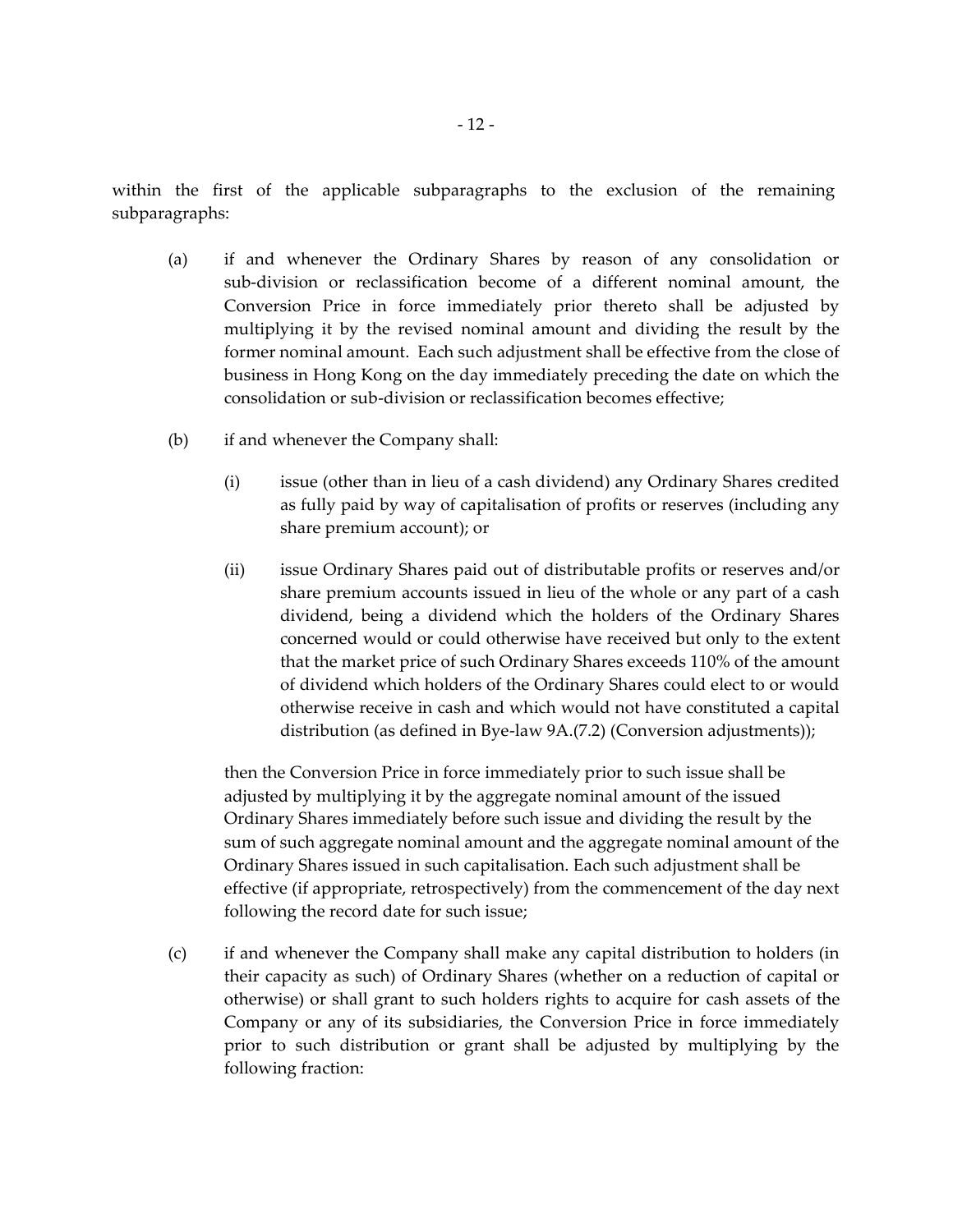$A - B$ A

where:

- A = the closing price published in the Hong Kong Stock Exchange in respect of one Ordinary Share on the trading day immediately preceding the date on which the capital distribution or, as the case may be, the grant is publicly announced or (failing any such announcement) immediately preceding the date of the capital distribution or, as the case may be, of the grant; and
- $B =$  the fair market value on the day of such announcement or failing any such announcement, the date of the capital distribution or the grant, as the case may be, as determined in good faith by the independent financial adviser appointed by the Company, of the portion of the capital distribution or of such rights which is/are attributable to one Ordinary Share,

Provided that:

- (i) if, in the opinion of the relevant independent financial adviser appointed by the Company, the use of the fair market value as aforesaid produces a result which is significantly inequitable, it may instead determine (and in such event the above formula shall be construed as if B meant) the amount of the closing price published in the Hong Kong Stock Exchange's Daily Quotation Sheet of one Ordinary Share which should properly be attributed to the value of the capital distribution or rights; and
- (ii) this Bye-law  $9A.(7.1(c))$  (Conversion adjustments) shall not apply in relation to the issue of Ordinary Shares paid out of profits or reserves and issued in lieu of a cash dividend. Each such adjustment shall be effective (if appropriate, retrospectively) from the commencement of the day following the record date for the capital distribution or grant;
- (d) If and whenever the Company shall offer to all holders of Ordinary Shares new Ordinary Shares for subscription by way of rights, or shall grant to all holders of Ordinary Shares any options or warrants to subscribe for new Ordinary Shares, at a price per new Ordinary Share which is less than 90% of the market price at the date of the announcement of the terms of the offer or grant (whether or not such offer or grant is subject to the approval of the holders of Ordinary Shares or other persons), the Conversion Price shall be adjusted by multiplying the Conversion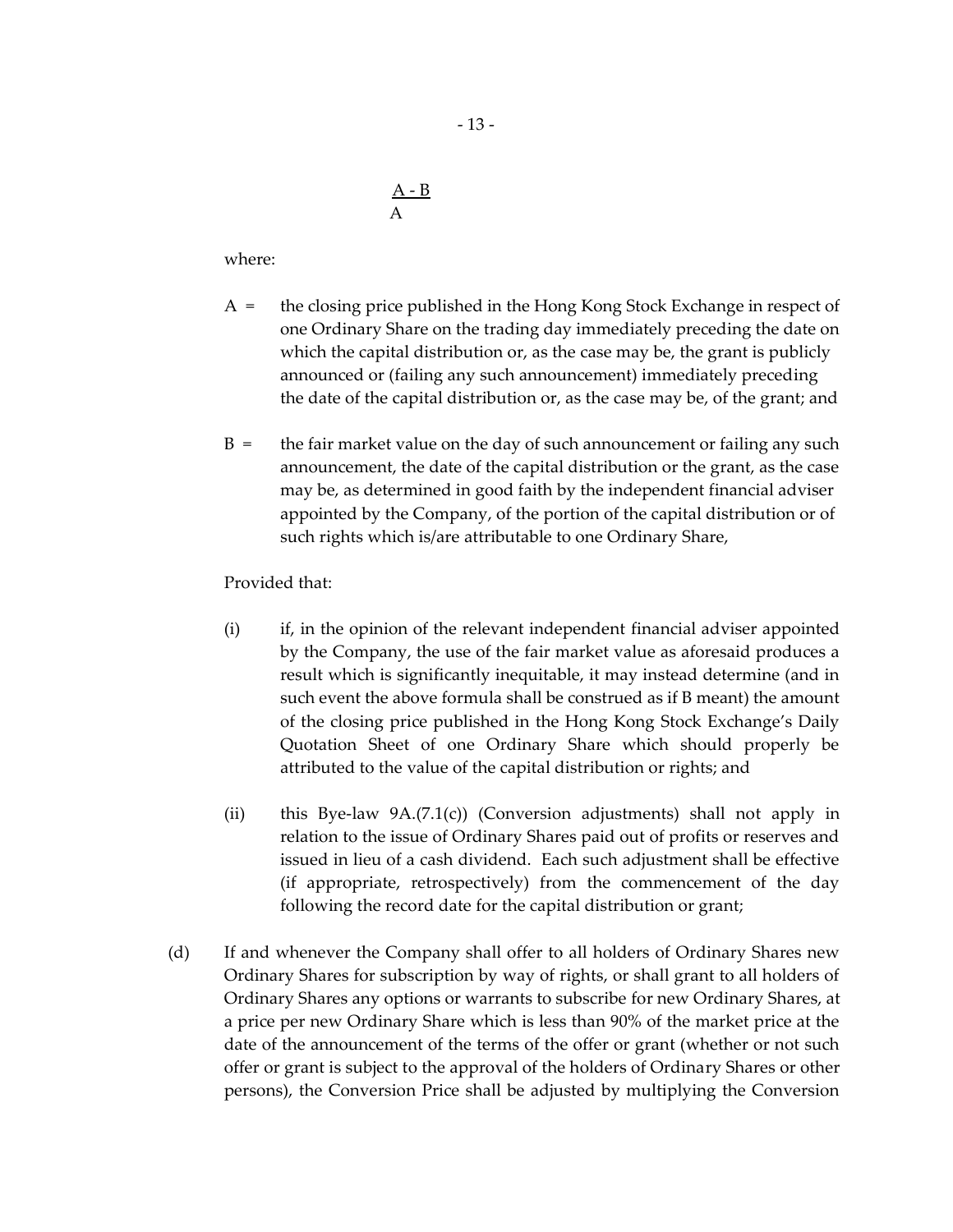Price in force immediately before the date of the announcement of such offer or grant by the following fraction:

$$
\frac{G+H}{G+I}
$$

where:

- G = the number of Ordinary Shares in issue immediately before the date of such announcement;
- H = the number of Ordinary Shares which the aggregate of the two following amounts would purchase at such market price:
	- (i) the total amount (if any) payable to the rights, options or warrants being offered or granted; and
	- (ii) the total amount payable for all of the new Ordinary Shares being offered for subscription or comprised in the rights, options or warrants being granted; and
- I = the aggregate number of Ordinary Shares being offered for subscription or comprised in the rights, options or warrants being granted.

Such adjustment shall become effective (if appropriate retroactively) from the commencement of the day next following the record date for the relevant offer or grant.

(e) (i) If and whenever the Company or any of its subsidiaries shall issue wholly for cash any securities which by their terms are convertible into or exchangeable for or carry rights of subscription for new Ordinary Shares, and the total Effective Consideration per new Ordinary Share initially receivable for such securities is less than 90% of the market price at the date of the announcement of the terms of issue of such securities (whether or not such issue is subject to the approval of the holders of Shares of other persons), the Conversion Price shall be adjusted by multiplying the Conversion Price in force immediately prior to such issue by the following fraction: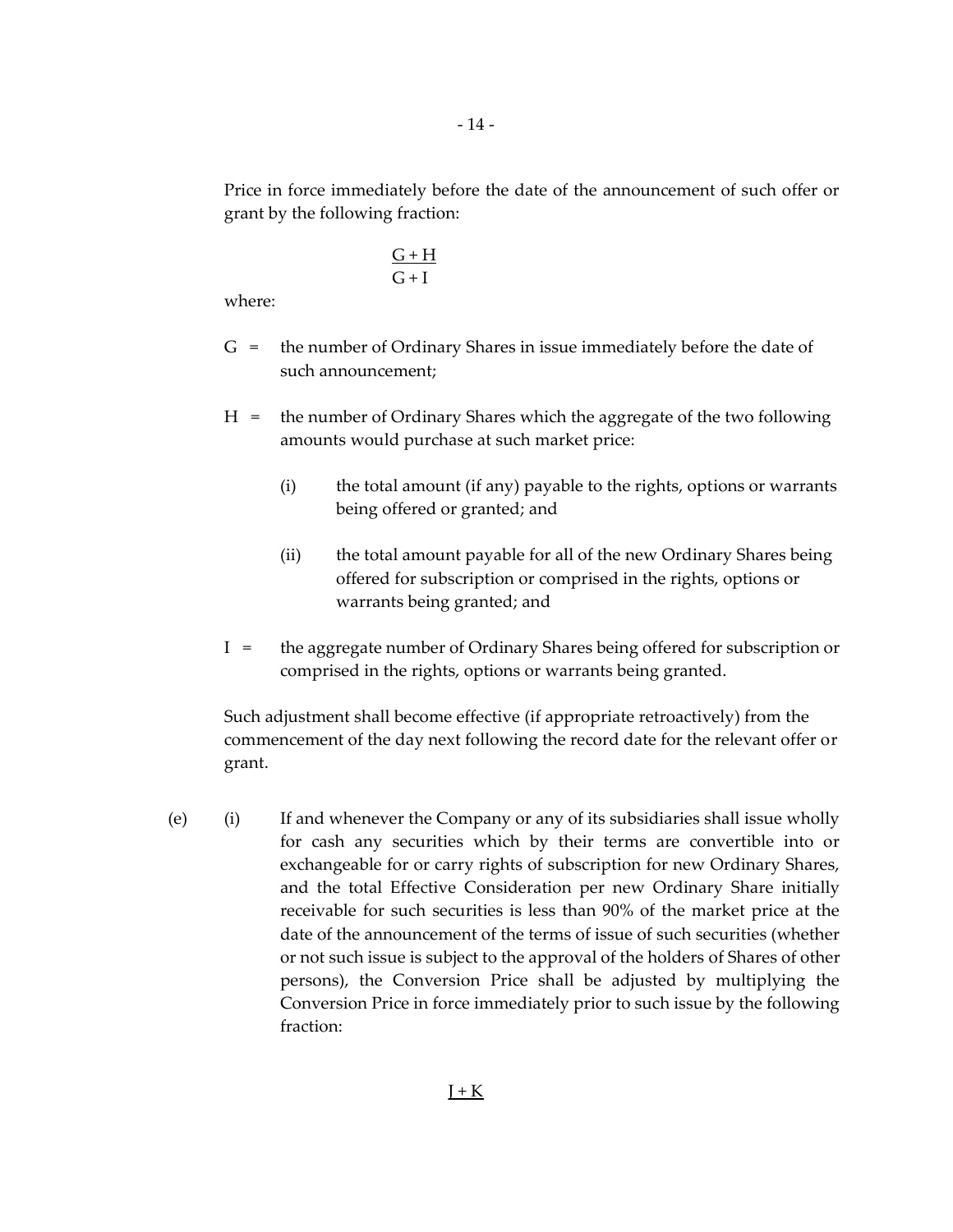#### $I + L$

where:

- J = the number of Ordinary Shares in issue immediately before the date of the issue of such securities;
- $K =$  the number of Ordinary Shares which the total Effective Consideration receivable for such securities would purchase at such market price; and
- $L =$  the maximum number of new Ordinary Shares to be issued upon full conversion or exchange of, or the exercise in full of the subscription rights conferred by, such securities at their relative initial conversion or exchange rate or subscription price.

Such adjustment shall become effective (if appropriate retroactively) from the date of issue of such securities.

(ii) If and whenever the rights of conversion or exchange or subscription attaching to any such securities as are mentioned in Bye-law 9A.(7.1(e)(i)) are modified so that the total Effective Consideration per new Ordinary Share initially receivable for such securities shall be less than 90% of the market price at the date of announcement of the proposal to modify such rights of conversion or exchange or subscription, the Conversion Price shall be adjusted by multiplying the Conversion Price in force immediately prior to such modification by the following fraction:

$$
\frac{M+N}{M+O}
$$

where:

- M = the number of Ordinary Shares in issue immediately before the date of such modification;
- $N =$  the number of Ordinary Shares which the total Effective Consideration receivable for such securities at the modified conversion or exchange rate or subscription price would purchase at such market prices; and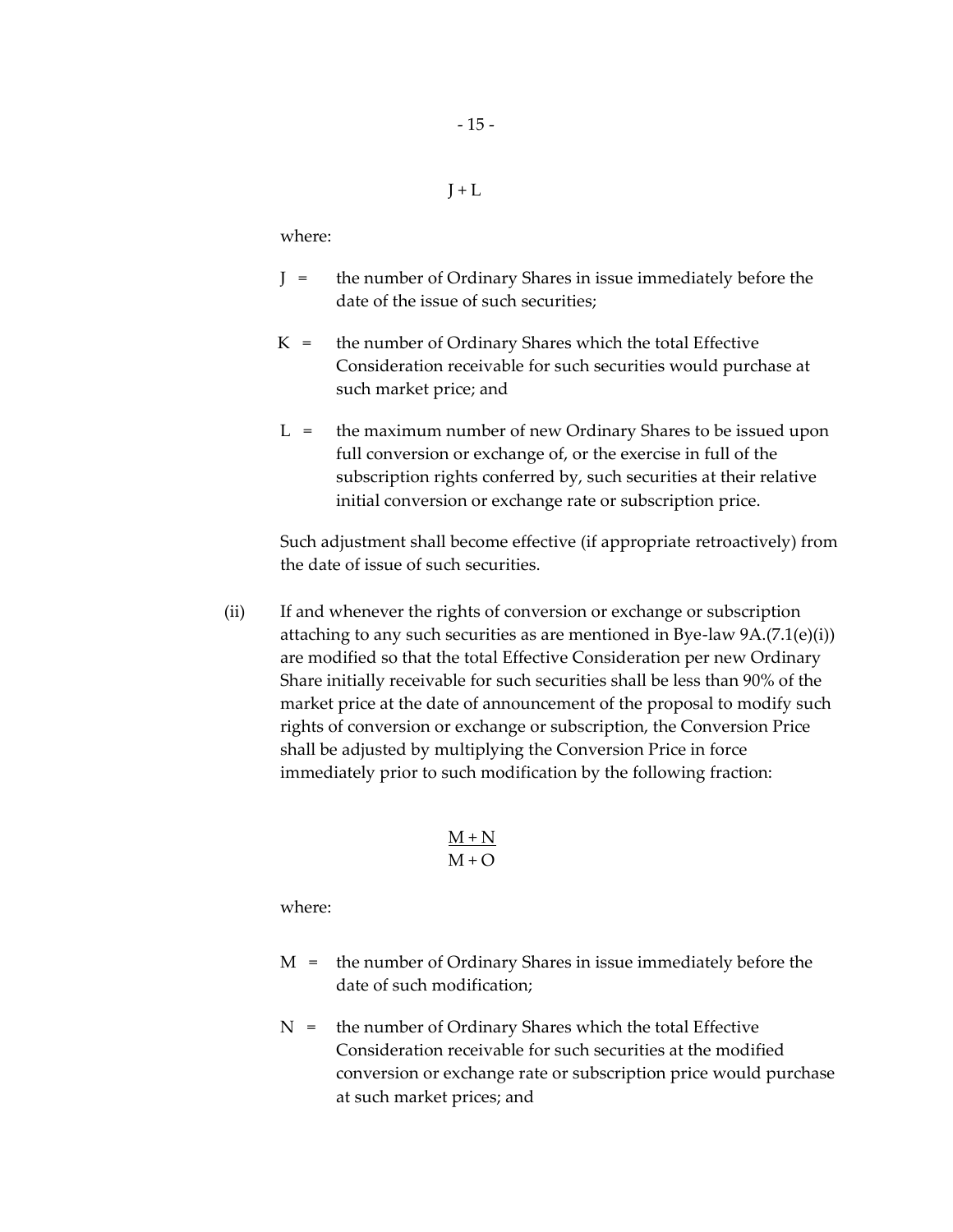O = the maximum number of new Ordinary Shares to be issued upon full conversion or exchange of, or the exercise in full of the subscription rights conferred by, such securities at their relative modified conversion or exchange rate or subscription price.

Such adjustment shall become effective as at the date upon which such modification shall take effect. A right of conversion or exchange or subscription shall not be treated as modified for the foregoing purposes where it is adjusted to take account of rights or capitalisation issues and other events normally giving rise to adjustments of conversion, exchange or subscription terms.

- (iii) For the purposes of this Bye-law  $9A.(7.1(e))$  (Conversion adjustments):
	- (aa) the "total Effective Consideration" receivable for the securities issued shall be deemed to be the aggregate consideration receivable by the issuer for such securities for the issue thereof plus the additional minimum consideration (if any) to be received by the issuer and/or the Company (if not the issuer) upon (and assuming) the full conversion or exchange thereof or the exercise in full of the subscription rights attaching thereto; and
	- (bb) the "total Effective Consideration per new Ordinary Share" initially receivable for such securities shall be such aggregate consideration divided by the maximum number of new Ordinary Shares to be issued upon (and assuming) the full conversion or exchange thereof at the initial conversion or exchange rate or the exercise in full of the subscription rights attaching thereto at the initial subscription price, in each case, without any deduction of any commissions, discounts or expenses paid, allowed or incurred in connection with the issue thereof.
- (f) If and whenever the Company shall issue wholly for cash any Ordinary Shares at a price per Ordinary Share which is less than 90% of the market price at the date of the announcement of the terms of such issue, the Conversion Price shall he adjusted by multiplying the Conversion Price in force immediately prior to the date of such announcement by the following fraction: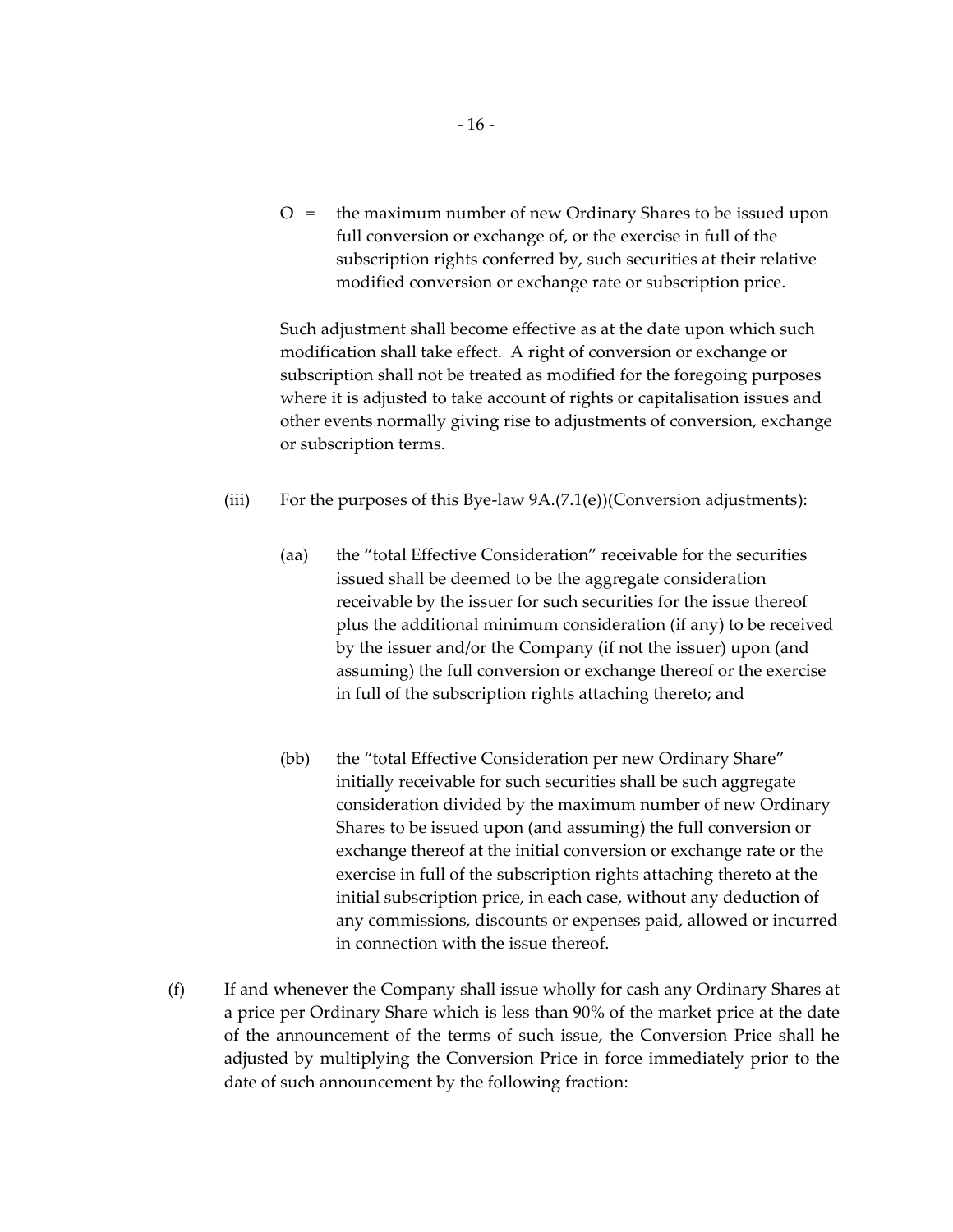$$
\frac{P+Q}{P+R}
$$

where:

- P = the number of Ordinary Shares in issue immediately before the date of such announcement;
- Q = the number of Ordinary Shares which the aggregate amount payable for such issue would purchase at such market price; and
- $R =$  the number of Ordinary Shares allotted pursuant to such issue.

Such adjustment shall become effective on the date of the issue.

Such adjustment shall become effective (if appropriate retroactively) from the date of issue of such securities.

9A. (7.2) For the purposes of Bye-law 9A(7.1) (Conversion adjustments):

"**announcement**" shall mean the publication of an announcement on the website of the Hong Kong Stock Exchange, "**date of announcement**" shall mean the date of the announcement and "**announce**" shall be construed accordingly;

"**capital distribution**" shall (without prejudice to the generality of that phrase) include distributions in cash or specie, and any dividend or distribution charged or provided for in the accounts for any financial period shall (whenever paid and however described) be deemed to be a capital distribution, provided that any such dividend shall not automatically be so deemed if:

- (a) it is paid out of the net profits (less losses) attributable to the holders of Ordinary Shares for all financial periods after that ended 31 March 2015 as shown in the audited consolidated profit and loss account of the Company and its subsidiaries for each such financial period; or
- (b) to the extent that (a) above does not apply, the rate of that dividend, together with all other dividends on the class of capital in question charged or provided for in the accounts for the financial period in question, does not exceed the aggregate rate of dividend on such class of capital charged or provided for in the accounts for the last preceding financial period. In computing such rates, such adjustments may be made as are in the opinion of the independent financial adviser appointed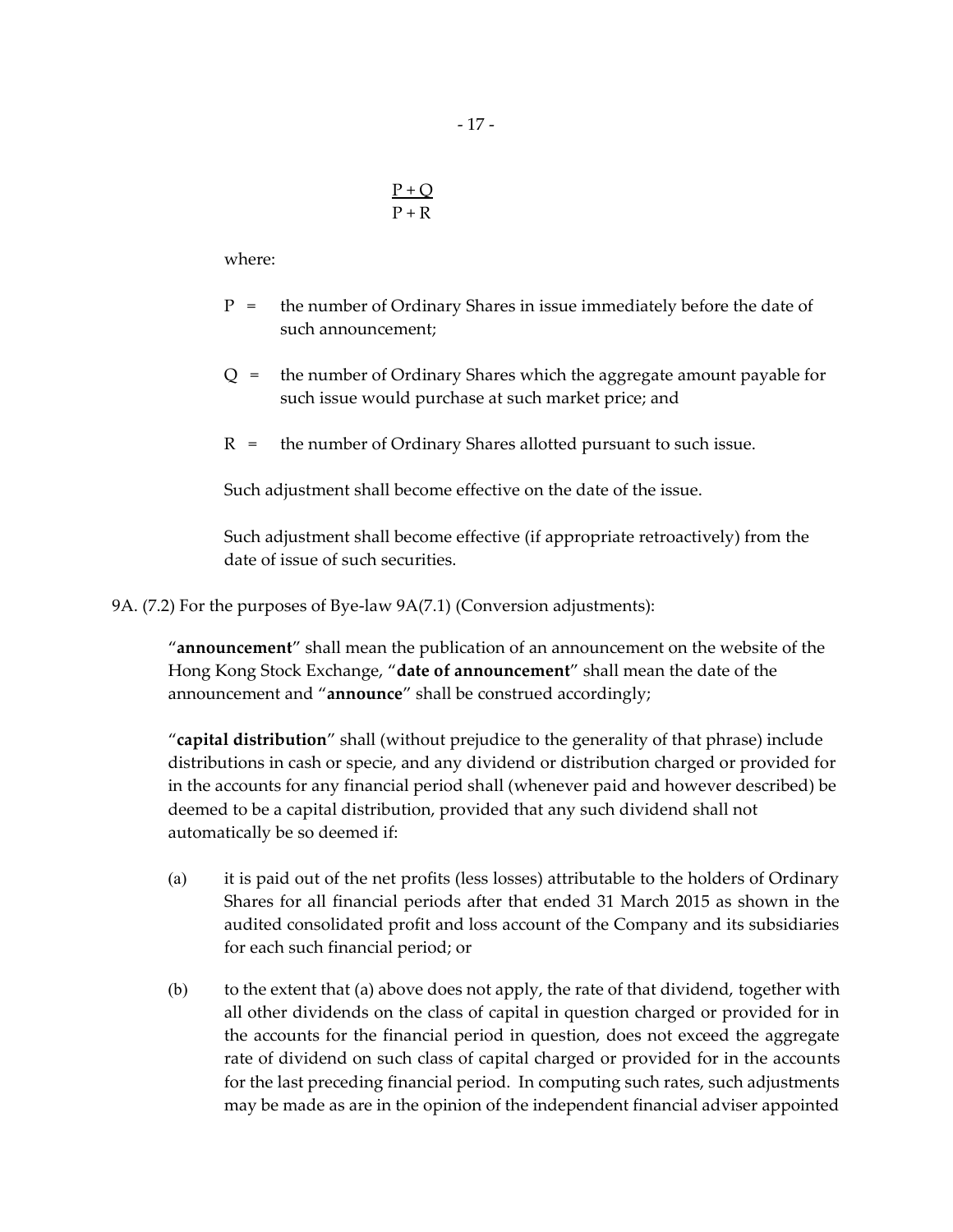by the Company appropriate to the circumstances and shall be made in the event that the lengths of such periods differ materially;

"**issue**" shall include allot;

"market price" means the average of the closing prices published in the Hong Kong Stock Exchange's Daily Quotation Sheet for one Ordinary Share for the 5 trading days ending on the last trading day immediately preceding the day on or as of which such price is to be ascertained PROVIDED THAT if at any day during the said 5 trading days, the Share shall have been quoted ex-dividend and during some other part of that period, the Ordinary Shares shall have been quoted cum-dividend, then:

- (1) if the Ordinary Shares to be issued do not rank for the dividend in question, the quotations on the dates on which the Ordinary Shares shall have been quoted cum-dividend shall for the purpose of this definition be deemed to be the amount thereof reduced by an amount equal to the amount of that dividend per Ordinary Share; and
- (2) if the Ordinary Shares to be issued rank for the dividend in question, the quotations on the dates on which the Ordinary Shares shall have been quoted ex-dividend shall for the purpose of this definition be deemed to be the amount thereof increased by an amount equal to the amount of that dividend per Ordinary Share; and PROVIDED FURTHER THAT if the Ordinary Shares on each of the said five trading days have been quoted cum-dividend in respect of a dividend which has been declared or announced but the Ordinary Shares to be issued or purchased do not rank for that dividend, the quotations on each of such dates shall for the purpose of this definition be deemed to be the amount thereof reduced by an amount equal to the amount of that dividend per Ordinary Share;

"**Shares**" includes, for the purposes of Ordinary Shares comprised in any issue, distribution, offer or grant pursuant in Bye-laws  $9A.(7.1)(b)$ , (c), (d), (e) and (f) (Conversion adjustments) above, any such shares of the Company as, when fully paid, shall be Ordinary Shares; and

"**rights**" includes rights in whatsoever form issued.

9A. (7.3) if the Conversion Price is adjusted with effect (retroactively or otherwise) from a date on or before the date on which the names of the Preferred Shareholders whose Preferred Shares are converted into Ordinary Shares pursuant hereto or such other persons as they may direct are entered into the register of holders of Ordinary Shares of the Company and such Preferred Shareholders' entitlement were arrived at on the basis of unadjusted Conversion Price, the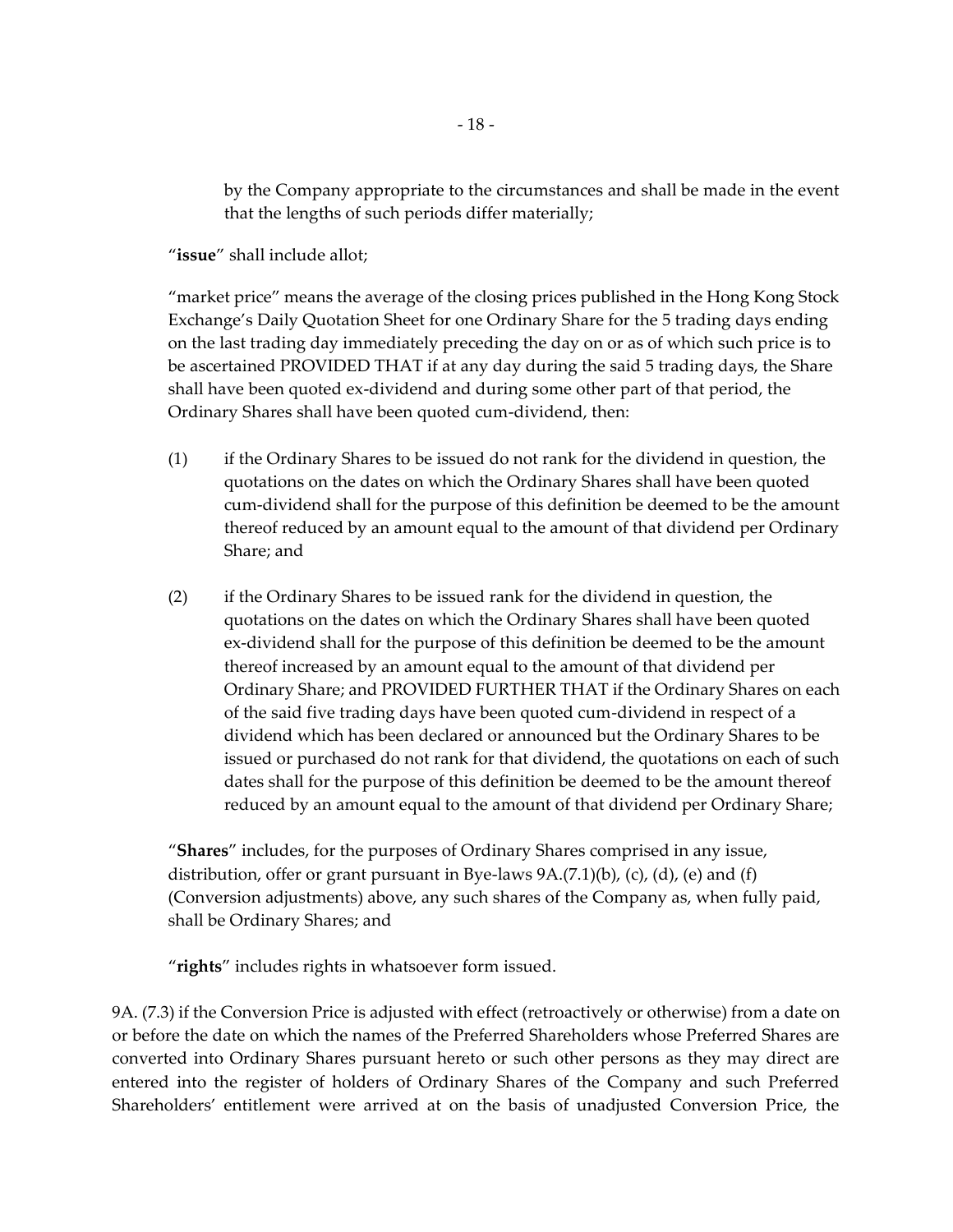Company shall pay to such Preferred Shareholders an amount that is equivalent to the nominal value of such number of Ordinary Shares which would have been required to be issued on conversion of such Preferred Shares if the relevant adjustment had been given effect to as at the date of conversion (the "**Additional Shares**") and apply such amount to pay up in full at par the Additional Shares which shall be allotted and issued to such Preferred Shareholders or such other persons as they may direct.

9A. (7.4) The provisions of Bye-law 9A.(7.1) (Conversion adjustments) shall not apply to:

- (a) an issue of fully-paid Ordinary Shares upon the exercise of any conversion rights attached to securities convertible into Ordinary Shares that exist at the date of issue of the Preferred Shares;
- (b) an issue of Ordinary Shares or other securities of the Company or any subsidiary wholly or partly convertible into, of carrying rights to acquire, Ordinary Shares to the eligible participants pursuant to share option scheme adopted by the Company in compliance with the Listing Rules; and

an issue by the Company of Ordinary Shares or by the Company or its subsidiary of securities wholly or partly convertible into or carrying rights to acquire Ordinary Shares, in any such case in consideration or part consideration for the acquisition of any other securities, assets or business.

9A. (7.5) Notwithstanding the provisions of Bye-law 9A.(7.1)(Conversion adjustments), in any circumstances where the Directors shall consider that an adjustment to the Conversion Price provided for under the said provisions should not be made or should be calculated on a different basis or that an adjustment to the Conversion Price should be made notwithstanding that no such adjustment is required under the said provisions or that an adjustment should take effect on a different date or at a different time from that provided for under the provisions, the Company may appoint the an independent financial adviser, to consider whether for any reason whatever the adjustment to be made (or the absence of adjustment) would or might not fairly and appropriately reflect the relative interests of the persons affected thereby and, if the independent financial adviser appointed by the Company shall consider this to be the case, the adjustment shall be modified or nullified or an adjustment made instead of no adjustment in such manner including without limitation, making an adjustment calculated on a different basis and/or the adjustment shall take effect from such other date and/or time as shall be certified by the independent financial adviser appointed by the Company to be in its opinion appropriate.

9A. (7.6) Any adjustment to the Conversion Price shall be made to the nearest cent so that any amount under half a cent shall be rounded down and an amount of half a cent or more shall be rounded up and in no event shall any adjustment (otherwise than upon the consolidation of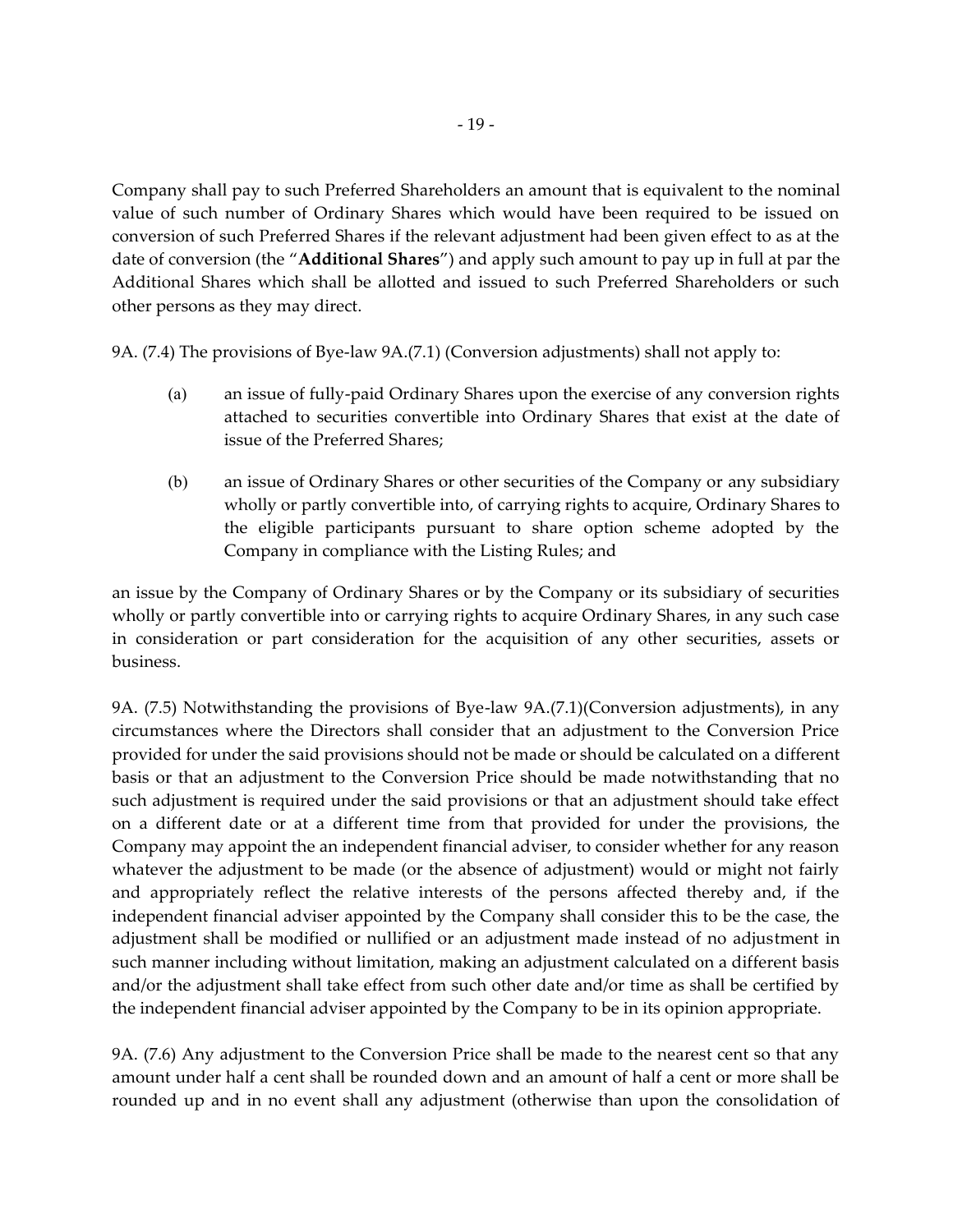Ordinary Shares into shares of a larger nominal amount or upon a repurchase of Ordinary Shares) involve an increase in the Conversion Price.

9A. (7.7) No adjustment shall be made to the Conversion Price in any case in which the Conversion Price so reduced in accordance with the foregoing provisions would be less than its nominal value.

9A. (7.8) Whenever the Conversion Price is adjusted, the Company shall give notice to the Preferred Shareholders that the Conversion Price has been adjusted (setting forth the event giving rise to the adjustment, the Conversion Price in effect prior to such adjustment, the adjusted Conversion Price and the effective date thereof).

9A. (8) Redemption

The Preferred Shares shall be non-redeemable.

9A.(9) Listing

The Preferred Shares shall not be listed on any stock exchange.

9A.(10) Inconsistency

If there is any inconsistency between any provisions of this Bye-law 9A and any other provisions of these Bye-laws, then this Bye-law 9A prevails to the extent of the inconsistency except where this would result in a breach of the Act or any other applicable law.

# VARIATION OF RIGHTS

10. Subject to the Act and without prejudice to Bye-law 8, all or any of the special rights for the time being attached to the shares or any class of shares may, unless otherwise provided by the terms of issue of the shares of that class, from time to time (whether or not the Company is being wound up) be varied, modified or abrogated either with the consent in writing of the holders of not less than three-fourths of the issued shares of that class or with the sanction of a special resolution passed at a separate general meeting of the holders of the shares of that class. To every such separate general meeting all the provisions of these Bye-laws relating to general meetings of the Company shall, *mutatis mutandis*, apply, but so that: 2(1)

(a) the necessary quorum (other than at an adjourned meeting) shall be two persons (or in the case of a Member being a corporation, its duly authorised representative) holding or representing by proxy not less than one-third in App. 3 6(2)

App. 3 6(1) App. 13A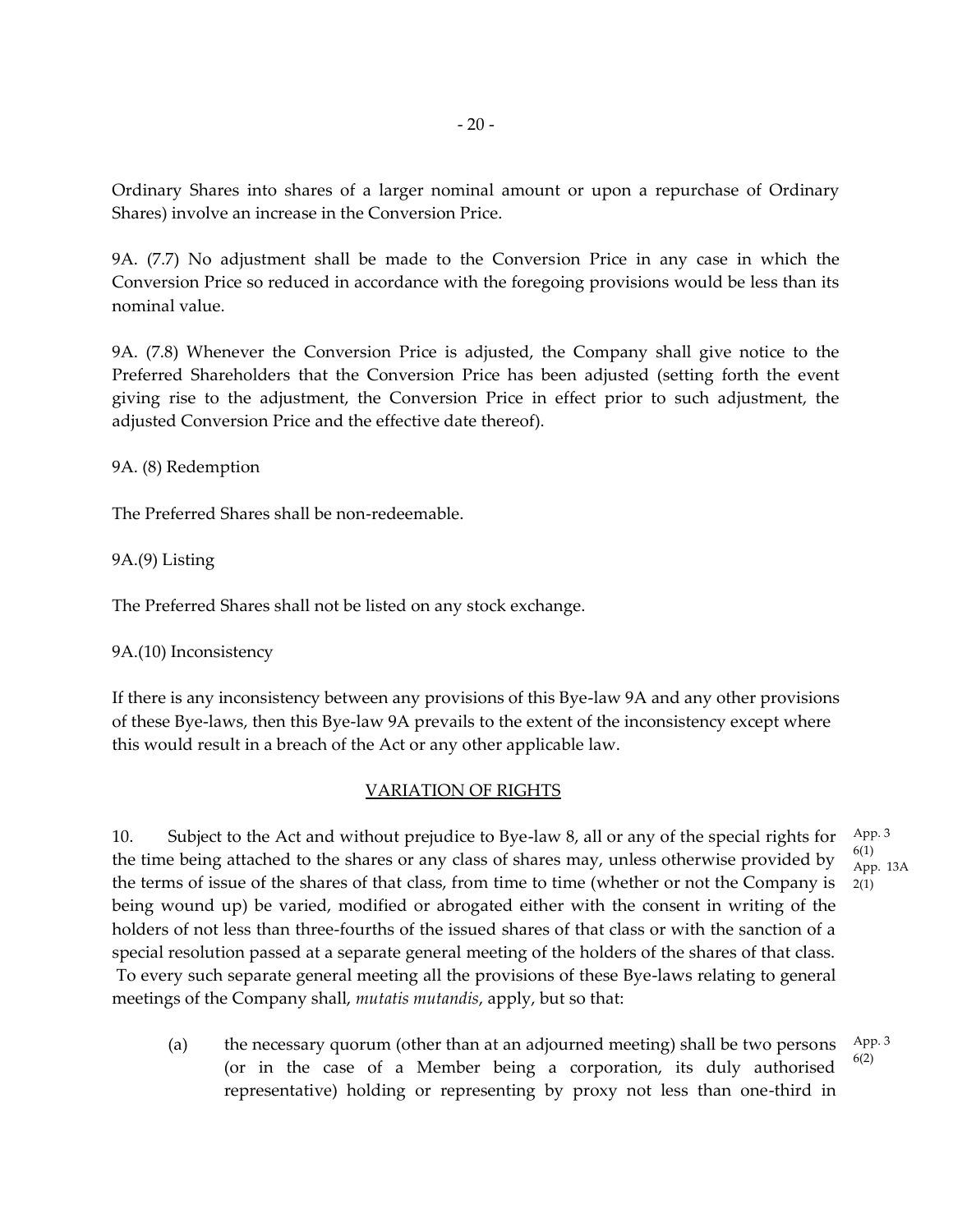nominal value of the issued shares of that class and at any adjourned meeting of such holders, two holders present in person or (in the case of a Member being a corporation) its duly authorised representative or by proxy (whatever the number of shares held by them) shall be a quorum; and

(b) every holder of shares of the class shall be entitled to one vote for every such share held by him.

11. The special rights conferred upon the holders of any shares or class of shares shall not, unless otherwise expressly provided in the rights attaching to or the terms of issue of such shares, be deemed to be varied, modified or abrogated by the creation or issue of further shares ranking *pari passu* therewith.

## SHARES

12. (1) Subject to the Act, these Bye-laws, any direction that may be given by the Company in general meeting and, where applicable, the rules of any Designated Stock Exchange and without prejudice to any special rights or restrictions for the time being attached to any shares or any class of shares, the unissued shares of the Company (whether forming part of the original or any increased capital) shall be at the disposal of the Board, which may offer, allot, grant options over or otherwise dispose of them to such persons, at such times and for such consideration and upon such terms and conditions as the Board may in its absolute discretion determine but so that no shares shall be issued at a discount. Neither the Company nor the Board shall be obliged, when making or granting any allotment of, offer of, option over or disposal of shares, to make, or make available, any such offer, option or shares to Members or others with registered addresses in any particular territory or territories being a territory or territories where, in the absence of a registration statement or other special formalities, this would or might, in the opinion of the Board, be unlawful or impracticable. Members affected as a result of the foregoing sentence shall not be, or be deemed to be, a separate class of members for any purpose whatsoever.

(2) The Board may issue warrants conferring the right upon the holders thereof to subscribe for any class of shares or securities in the capital of the Company on such terms as it may from time to time determine.

13. The Company may in connection with the issue of any shares exercise all powers of paying commission and brokerage conferred or permitted by the Act. Subject to the Act, the commission may be satisfied by the payment of cash or by the allotment of fully or partly paid shares or partly in one and partly in the other.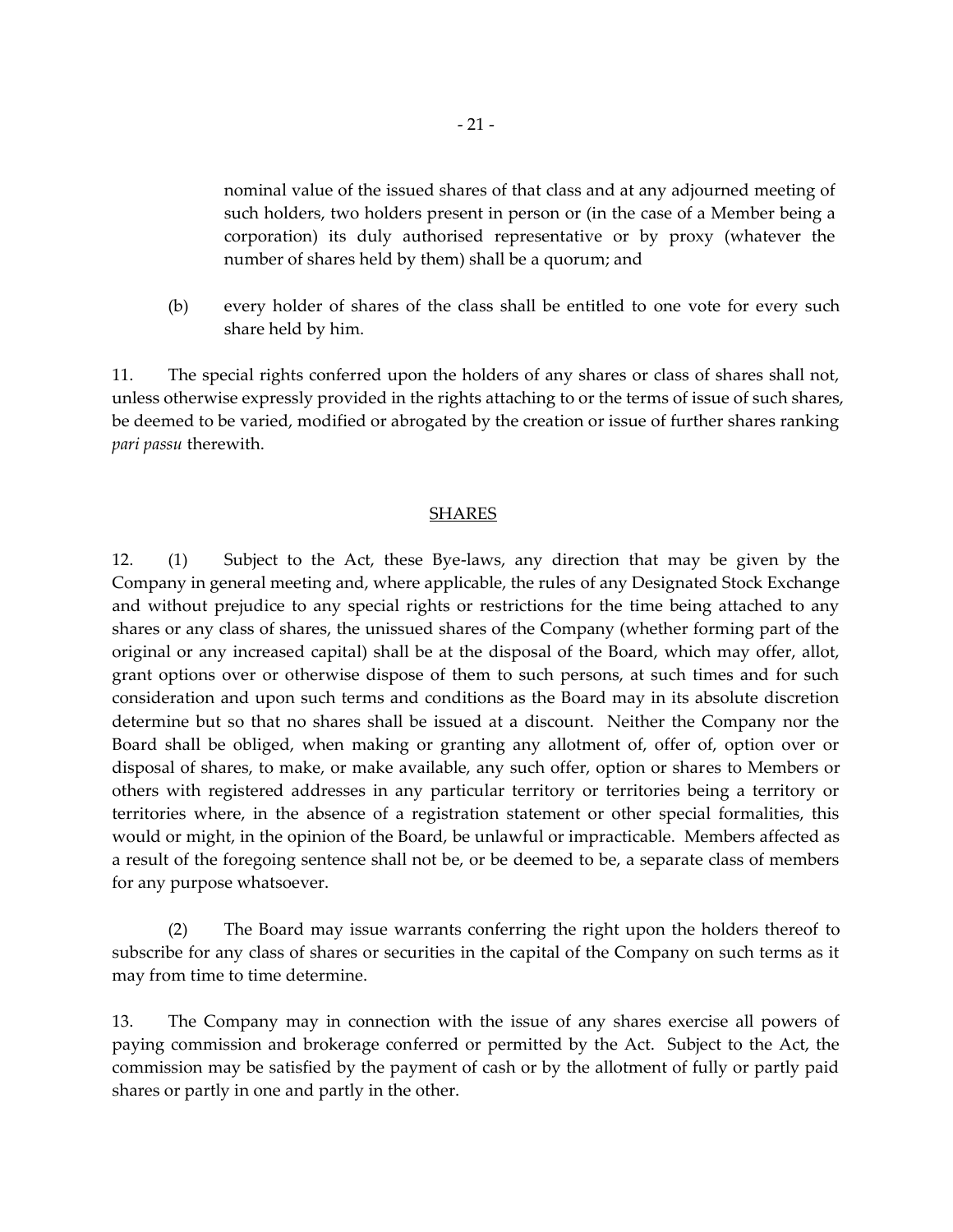14. Except as required by law, no person shall be recognised by the Company as holding any share upon any trust and the Company shall not be bound by or required in any way to recognise (even when having notice thereof) any equitable, contingent, future or partial interest in any share or any fractional part of a share or (except only as otherwise provided by these Bye-laws or by law) any other rights in respect of any share except an absolute right to the entirety thereof in the registered holder.

15. Subject to the Act and these Bye-laws, the Board may at any time after the allotment of shares but before any person has been entered in the Register as the holder, recognise a renunciation thereof by the allottee in favour of some other person and may accord to any allottee of a share a right to effect such renunciation upon and subject to such terms and conditions as the Board considers fit to impose.

#### SHARE CERTIFICATES

16. Every share certificate shall be issued under the Seal or a facsimile thereof or with the Seal printed thereon and shall specify the number and class and distinguishing numbers (if any) of the shares to which it relates, and the amount paid up thereon and may otherwise be in such form as the Directors may from time to time determine. The seal of the Company may only be affixed to a share certificate with the authority of the Directors, or be executed under the signature of appropriate officials with statutory authority, unless otherwise determined by the Directors. No certificate shall be issued and representing shares of more than one class. The Board may by resolution determine, either generally or in any particular case or cases, that any signatures on any such certificates (or certificates in respect of other securities) need not be autographic but may be affixed to such certificates by some mechanical means or may be printed thereon or that such certificates need not be signed by any person.

App. 3 2(1)

17. (1) In the case of a share held jointly by several persons, the Company shall not be bound to issue more than one certificate therefor and delivery of a certificate to one of several joint holders shall be sufficient delivery to all such holders.

(2) Where a share stands in the names of two or more persons, the person first named in the Register shall as regards service of notices and, subject to the provisions of these Bye-laws, all or any other matters connected with the Company, except the transfer of the shares, be deemed the sole holder thereof.

18. Every person whose name is entered, upon an allotment of shares, as a Member in the Register shall be entitled, without payment, to receive one certificate for all such shares of any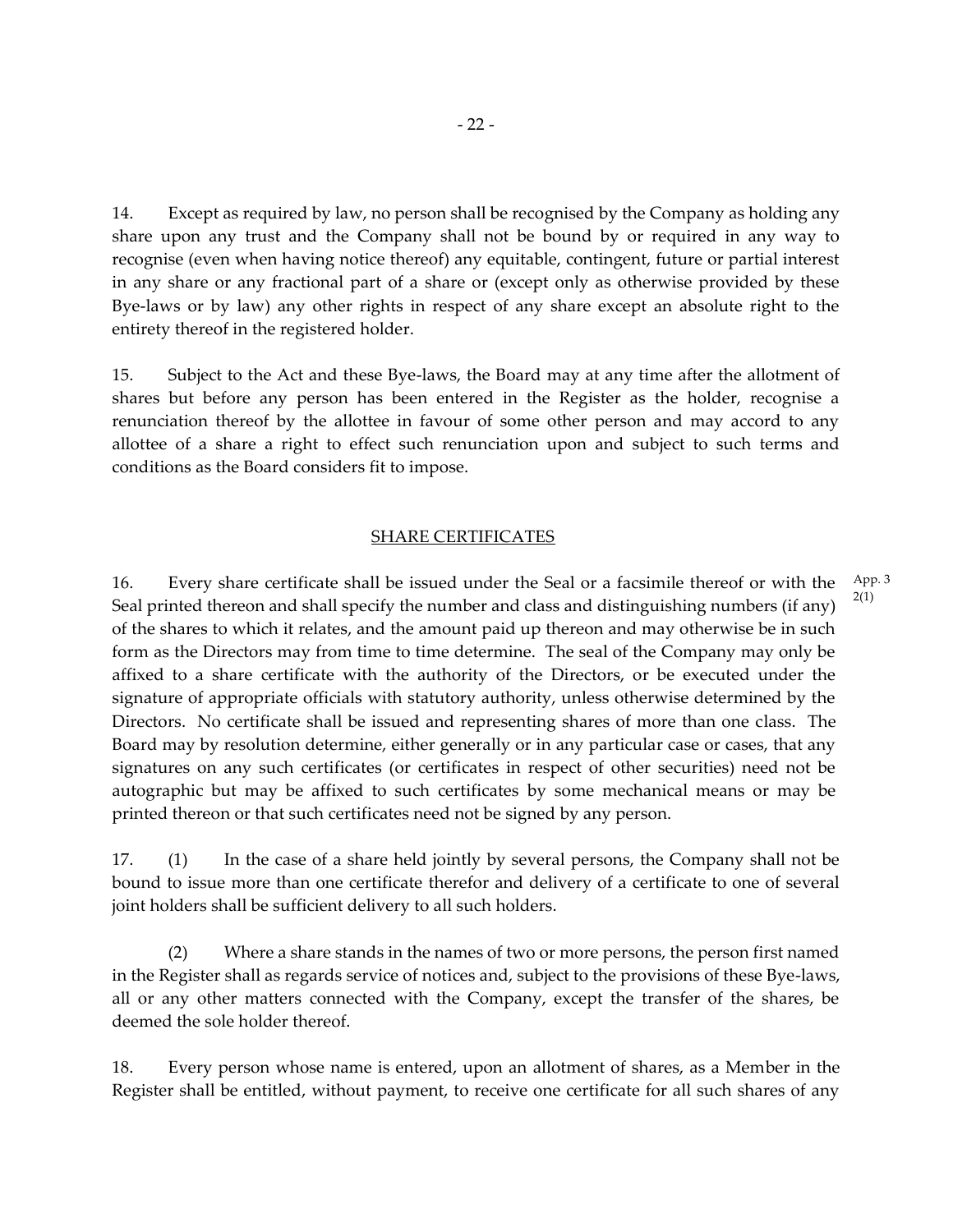one class or several certificates each for one or more of such shares of such class upon payment for every certificate after the first of such reasonable out-of-pocket expenses as the Board from time to time determines.

19. Share certificates shall be issued within the relevant time limit as prescribed in the Act or as the Designated Stock Exchange may from time to time determine, whichever is the shorter, after allotment or, except in the case of a transfer which the Company is for the time being entitled to refuse to register and does not register, after lodgment of a transfer with the Company.

20. (1) Upon every transfer of shares the certificate held by the transferor shall be given up to be cancelled, and shall forthwith be cancelled accordingly, and a new certificate shall be issued to the transferee in respect of the shares transferred to him at such fee as is provided in paragraph (2) of this Bye-law. If any of the shares included in the certificate so given up shall be retained by the transferor a new certificate for the balance shall be issued to him at the aforesaid fee payable by the transferor to the Company in respect thereof.

(2) The fee referred to in paragraph (1) above shall be an amount not exceeding the relevant maximum amount as the Designated Stock Exchange may from time to time determine provided that the Board may at any time determine a lower amount for such fee.

21. If a share certificate shall be damaged or defaced or alleged to have been lost, stolen or destroyed a new certificate representing the same shares may be issued to the relevant Member upon request and on payment of such fee as the Designated Stock Exchange may determine to be the maximum fee payable or such lesser sum as the Board may determine and, subject to compliance with such terms (if any) as to evidence and indemnity and to payment of the costs and reasonable out-of-pocket expenses of the Company in investigating such evidence and preparing such indemnity as the Board may think fit and, in case of damage or defacement, on delivery of the old certificate to the Company provided always that where share warrants have been issued, no new share warrant shall be issued to replace one that has been lost unless the Directors are satisfied beyond reasonable doubt that the original has been destroyed. App. 3 2(2)

# LIEN

22. The Company shall have a first and paramount lien on every share (not being a fully paid share) for all moneys (whether presently payable or not) called or payable at a fixed time in respect of that share. The Company shall also have a first and paramount lien on every share (not being a fully paid share) registered in the name of a Member (whether or not jointly with other Members) for all amounts of money presently payable by such Member or his estate to the App. 3 1(2)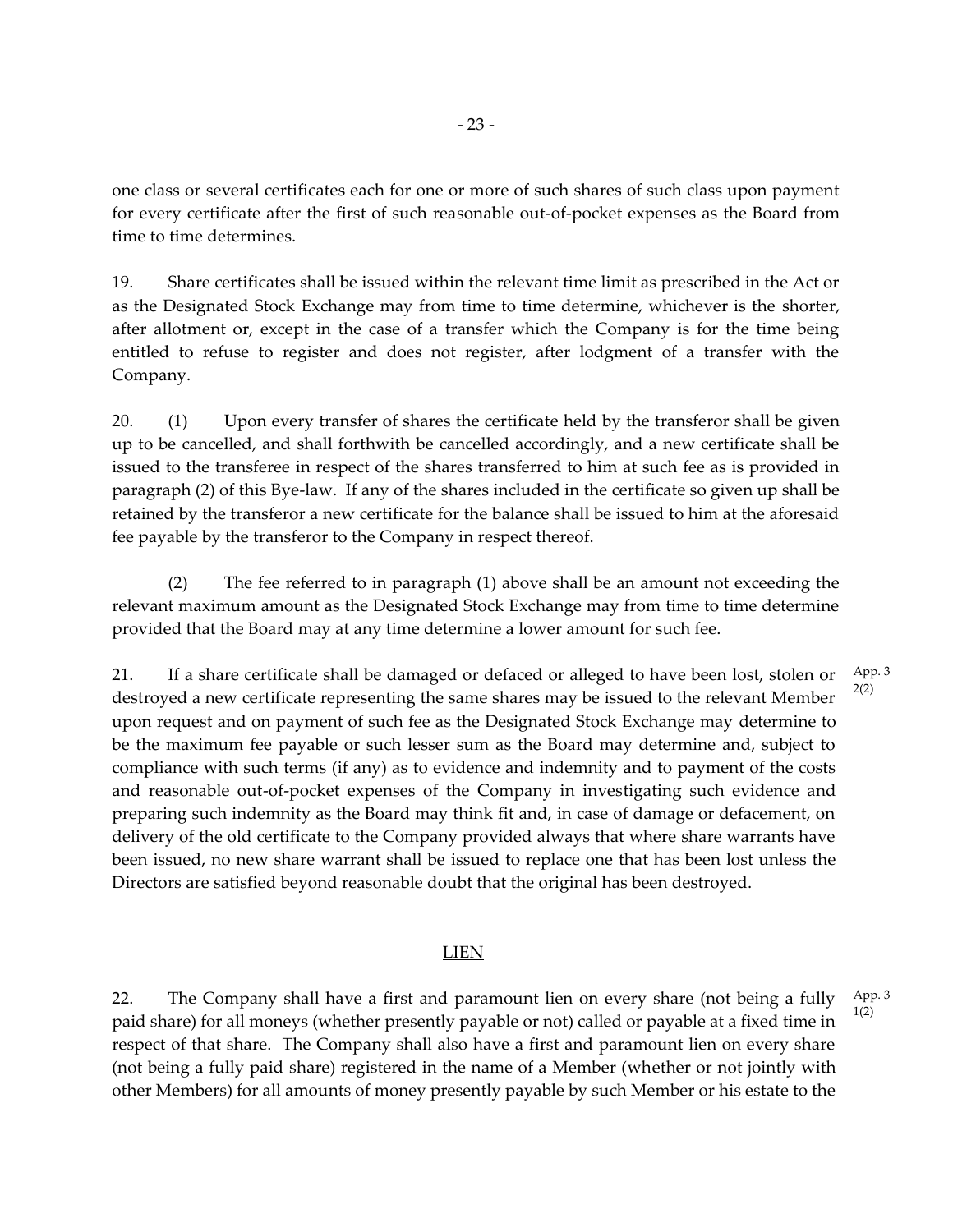Company whether the same shall have been incurred before or after notice to the Company of any equitable or other interest of any person other than such member, and whether the period for the payment or discharge of the same shall have actually arrived or not, and notwithstanding that the same are joint debts or liabilities of such Member or his estate and any other person, whether a Member or not. The Company's lien on a share shall extend to all dividends or other moneys payable thereon or in respect thereof. The Board may at any time, generally or in any particular case, waive any lien that has arisen or declare any share exempt in whole or in part, from the provisions of this Bye-law.

23. Subject to these Bye-laws, the Company may sell in such manner as the Board determines any share on which the Company has a lien, but no sale shall be made unless some sum in respect of which the lien exists is presently payable, or the liability or engagement in respect of which such lien exists is liable to be presently fulfilled or discharged nor until the expiration of fourteen (14) clear days after a notice in writing, stating and demanding payment of the sum presently payable, or specifying the liability or engagement and demanding fulfilment or discharge thereof and giving notice of the intention to sell in default, has been served on the registered holder for the time being of the share or the person entitled thereto by reason of his death or bankruptcy.

24. The net proceeds of the sale shall be received by the Company and applied in or towards payment or discharge of the debt or liability in respect of which the lien exists, so far as the same is presently payable, and any residue shall (subject to a like lien for debts or liabilities not presently payable as existed upon the share prior to the sale) be paid to the person entitled to the share at the time of the sale. To give effect to any such sale the Board may authorise some person to transfer the shares sold to the purchaser thereof. The purchaser shall be registered as the holder of the shares so transferred and he shall not be bound to see to the application of the purchase money, nor shall his title to the shares be affected by any irregularity or invalidity in the proceedings relating to the sale.

# CALLS ON SHARES

25. Subject to these Bye-laws and to the terms of allotment, the Board may from time to time make calls upon the Members in respect of any moneys unpaid on their shares (whether on account of the nominal value of the shares or by way of premium), and each Member shall (subject to being given at least fourteen (14) clear days' Notice specifying the time and place of payment) pay to the Company as required by such notice the amount called on his shares. A call may be extended, postponed or revoked in whole or in part as the Board determines but no member shall be entitled to any such extension, postponement or revocation except as a matter of grace and favour.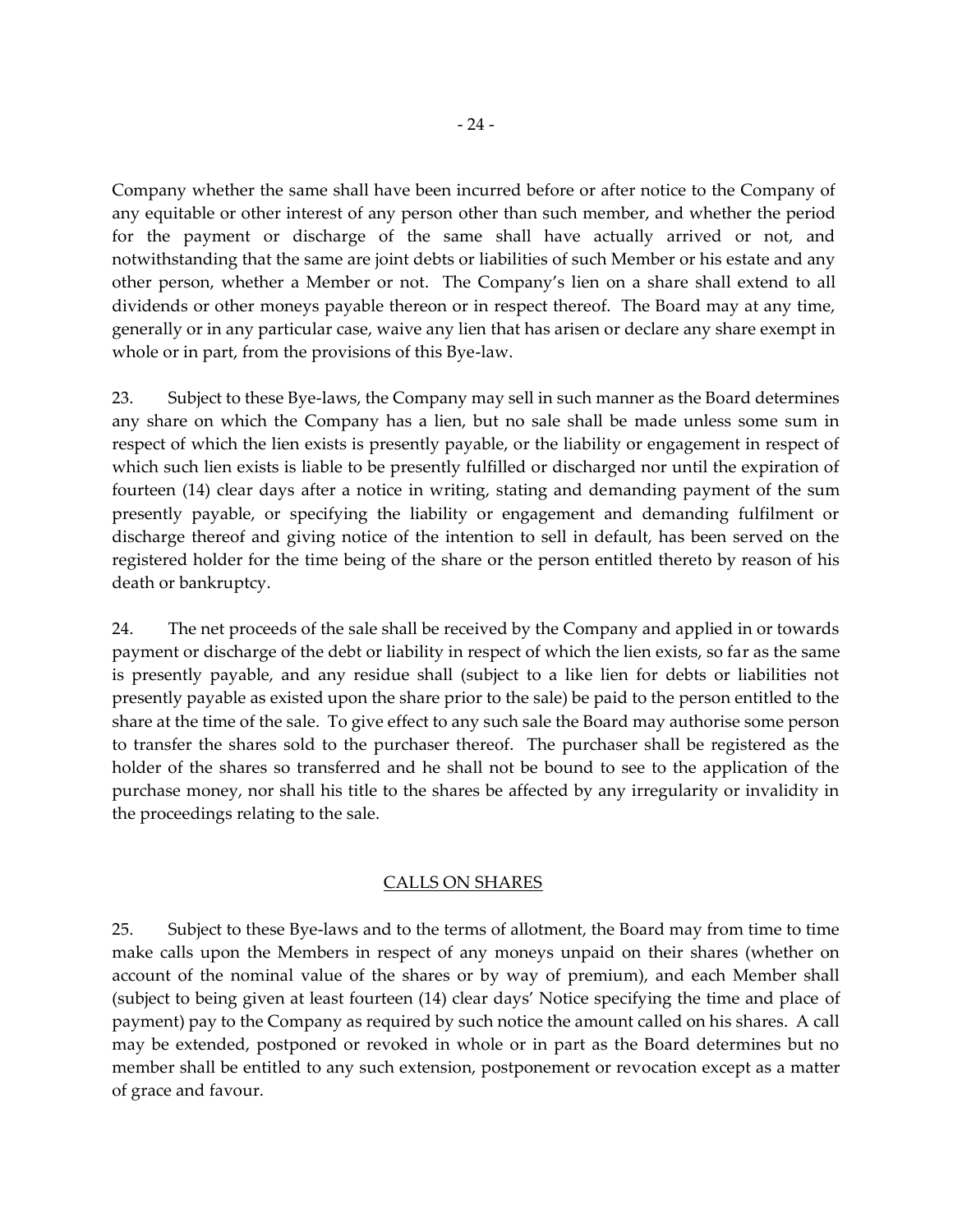26. A call shall be deemed to have been made at the time when the resolution of the Board authorising the call was passed and may be made payable either in one lump sum or by instalments.

27. A person upon whom a call is made shall remain liable for calls made upon him notwithstanding the subsequent transfer of the shares in respect of which the call was made. The joint holders of a share shall be jointly and severally liable to pay all calls and instalments due in respect thereof or other moneys due in respect thereof.

28. If a sum called in respect of a share is not paid before or on the day appointed for payment thereof, the person from whom the sum is due shall pay interest on the amount unpaid from the day appointed for payment thereof to the time of actual payment at such rate (not exceeding twenty per cent. (20%) per annum) as the Board may determine, but the Board may in its absolute discretion waive payment of such interest wholly or in part.

29. No Member shall be entitled to receive any dividend or bonus or to be present and vote (save as proxy for another Member) at any general meeting either personally or by proxy, or be reckoned in a quorum, or exercise any other privilege as a Member until all calls or instalments due by him to the Company, whether alone or jointly with any other person, together with interest and expenses (if any) shall have been paid.

30. On the trial or hearing of any action or other proceedings for the recovery of any money due for any call, it shall be sufficient to prove that the name of the Member sued is entered in the Register as the holder, or one of the holders, of the shares in respect of which such debt accrued, that the resolution making the call is duly recorded in the minute book, and that notice of such call was duly given to the Member sued, in pursuance of these Bye-laws; and it shall not be necessary to prove the appointment of the Directors who made such call, nor any other matters whatsoever, but the proof of the matters aforesaid shall be conclusive evidence of the debt.

31. Any amount payable in respect of a share upon allotment or at any fixed date, whether in respect of nominal value or premium or as an instalment of a call, shall be deemed to be a call duly made and payable on the date fixed for payment and if it is not paid the provisions of these Bye-laws shall apply as if that amount had become due and payable by virtue of a call duly made and notified.

32. On the issue of shares the Board may differentiate between the allottees or holders as to the amount of calls to be paid and the times of payment.

33. The Board may, if it thinks fit, receive from any Member willing to advance the same, App. 3

3(1)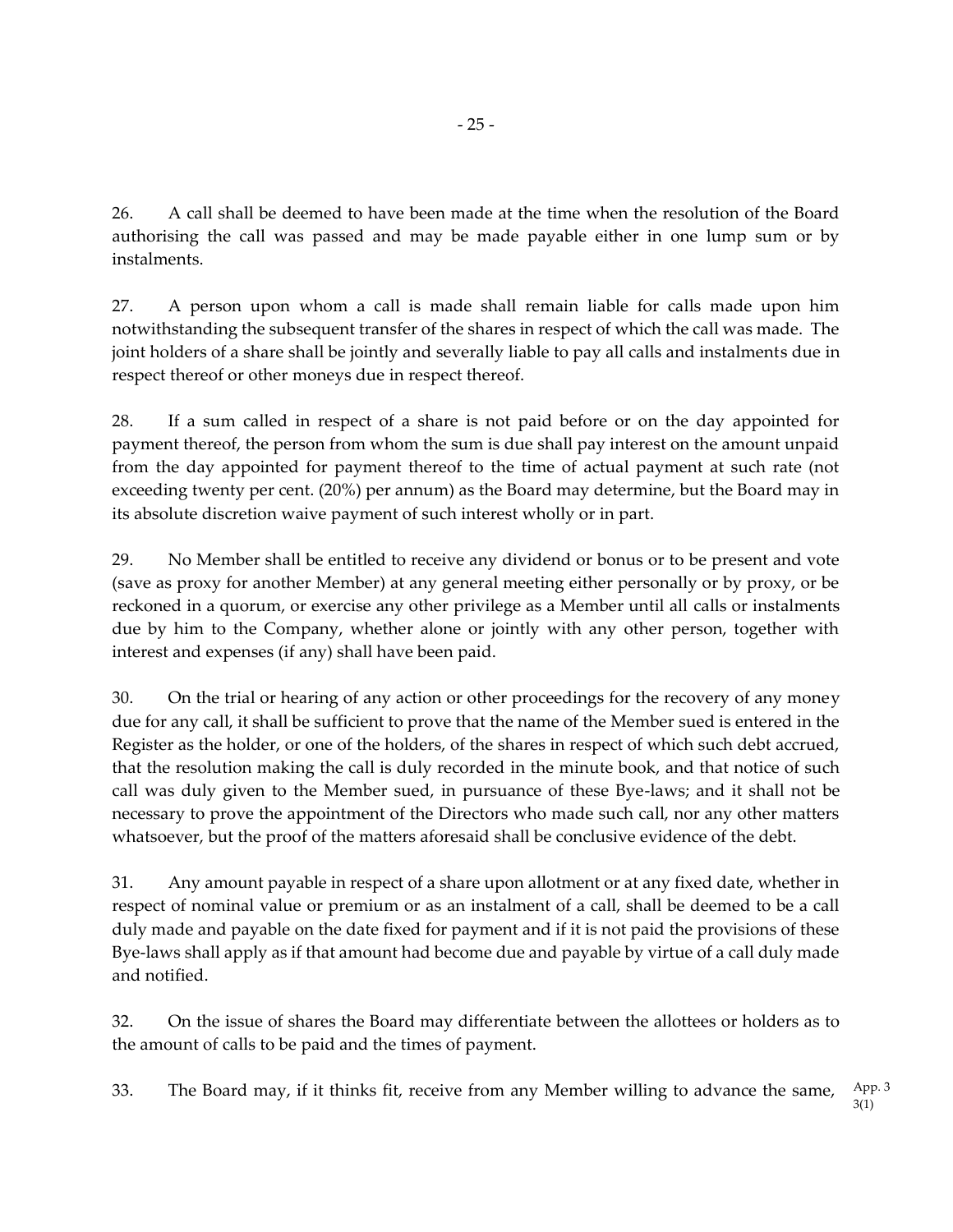and either in money or money's worth, all or any part of the moneys uncalled and unpaid or instalments payable upon any shares held by him and upon all or any of the moneys so advanced (until the same would, but for such advance, become presently payable) pay interest at such rate (if any) as the Board may decide. The Board may at any time repay the amount so advanced upon giving to such Member not less than one month's Notice of its intention in that behalf, unless before the expiration of such notice the amount so advanced shall have been called up on the shares in respect of which it was advanced. Such payment in advance shall not entitle the holder of such share or shares to participate in respect thereof in a dividend subsequently declared.

# FORFEITURE OF SHARES

34. (1) If a call remains unpaid after it has become due and payable the Board may give to the person from whom it is due not less than fourteen (14) clear days' Notice:

- (a) requiring payment of the amount unpaid together with any interest which may have accrued and which may still accrue up to the date of actual payment; and
- (b) stating that if the Notice is not complied with the shares on which the call was made will be liable to be forfeited.

(2) If the requirements of any such Notice are not complied with, any share in respect of which such Notice has been given may at any time thereafter, before payment of all calls and interest due in respect thereof has been made, be forfeited by a resolution of the Board to that effect, and such forfeiture shall include all dividends and bonuses declared in respect of the forfeited share but not actually paid before the forfeiture.

35. When any share has been forfeited, notice of the forfeiture shall be served upon the person who was before forfeiture the holder of the share. No forfeiture shall be invalidated by any omission or neglect to give such Notice.

36. The Board may accept the surrender of any share liable to be forfeited hereunder and, in such case, references in these Bye-laws to forfeiture will include surrender.

37. Until cancelled in accordance with the requirements of the Act, a forfeited share shall be the property of the Company and may be sold, re-allotted or otherwise disposed of to such person, upon such terms and in such manner as the Board determines, and at any time before a sale, re-allotment or disposition the forfeiture may be annulled by the Board on such terms as the Board determines.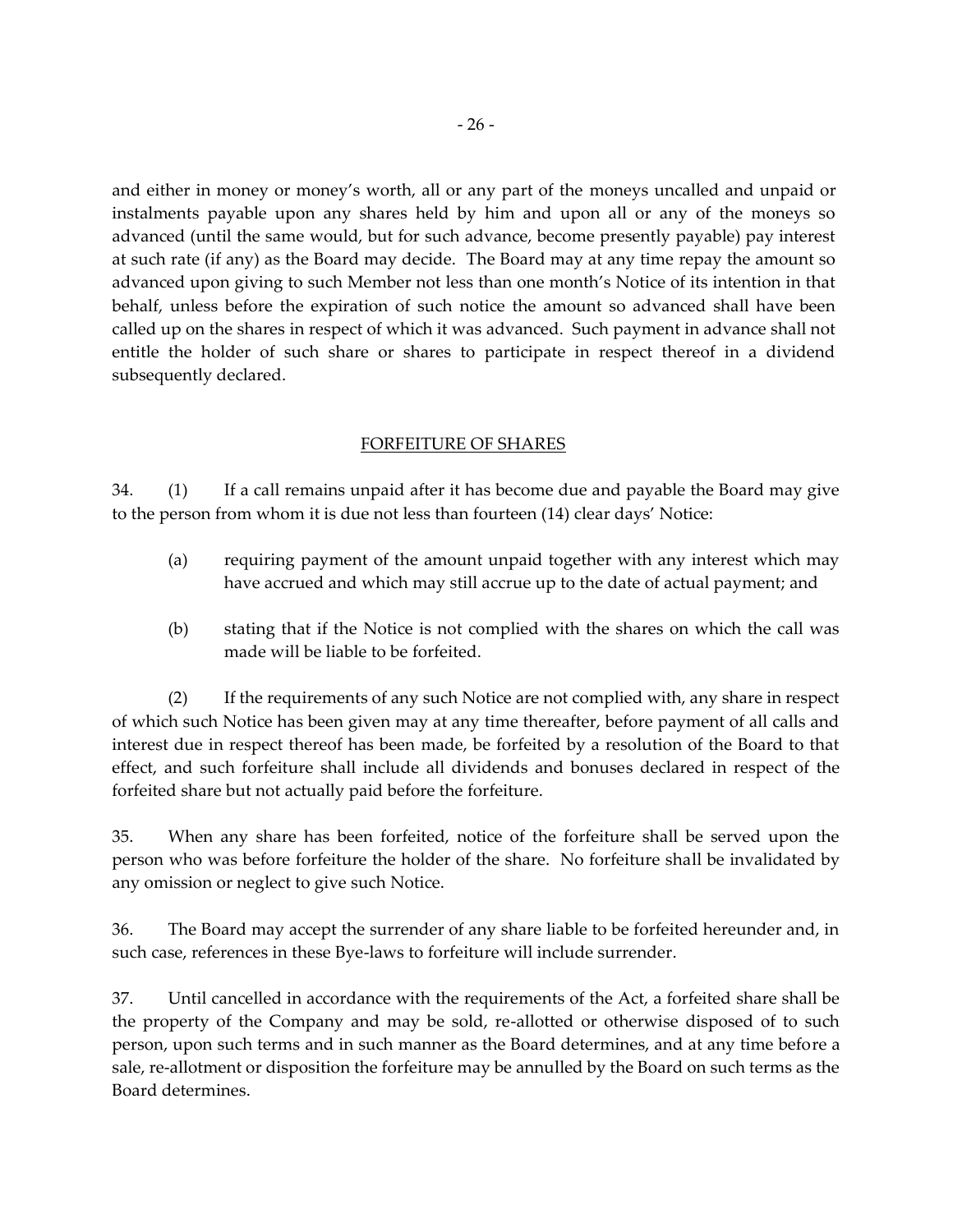38. A person whose shares have been forfeited shall cease to be a Member in respect of the forfeited shares but nevertheless shall remain liable to pay the Company all moneys which at the date of forfeiture were presently payable by him to the Company in respect of the shares, with (if the Directors shall in their discretion so require) interest thereon from the date of forfeiture until payment at such rate (not exceeding twenty per cent. (20%) per annum) as the Board determines. The Board may enforce payment thereof if it thinks fit, and without any deduction or allowance for the value of the forfeited shares, at the date of forfeiture, but his liability shall cease if and when the Company shall have received payment in full of all such moneys in respect of the shares. For the purposes of this Bye-law any sum which, by the terms of issue of a share, is payable thereon at a fixed time which is subsequent to the date of forfeiture, whether on account of the nominal value of the share or by way of premium, shall notwithstanding that time has not yet arrived be deemed to be payable at the date of forfeiture, and the same shall become due and payable immediately upon the forfeiture, but interest thereon shall only be payable in respect of any period between the said fixed time and the date of actual payment.

39. A declaration by a Director or the Secretary that a share has been forfeited on a specified date shall be conclusive evidence of the facts therein stated as against all persons claiming to be entitled to the share, and such declaration shall (subject to the execution of an instrument of transfer by the Company if necessary) constitute a good title to the share, and the person to whom the share is disposed of shall be registered as the holder of the share and shall not be bound to see to the application of the consideration (if any), nor shall his title to the share be affected by any irregularity in or invalidity of the proceedings in reference to the forfeiture, sale or disposal of the share. When any share shall have been forfeited, notice of the declaration shall be given to the Member in whose name it stood immediately prior to the forfeiture, and an entry of the forfeiture, with the date thereof, shall forthwith be made in the register, but no forfeiture shall be in any manner invalidated by any omission or neglect to give such notice or make any such entry.

40. Notwithstanding any such forfeiture as aforesaid the Board may at any time, before any shares so forfeited shall have been sold, re-allotted or otherwise disposed of, permit the shares forfeited to be bought back upon the terms of payment of all calls and interest due upon and expenses incurred in respect of the share, and upon such further terms (if any) as it thinks fit.

41. The forfeiture of a share shall not prejudice the right of the Company to any call already made or instalment payable thereon.

42. The provisions of these Bye-laws as to forfeiture shall apply in the case of non-payment of any sum which, by the terms of issue of a share, becomes payable at a fixed time, whether on account of the nominal value of the share or by way of premium, as if the same had been payable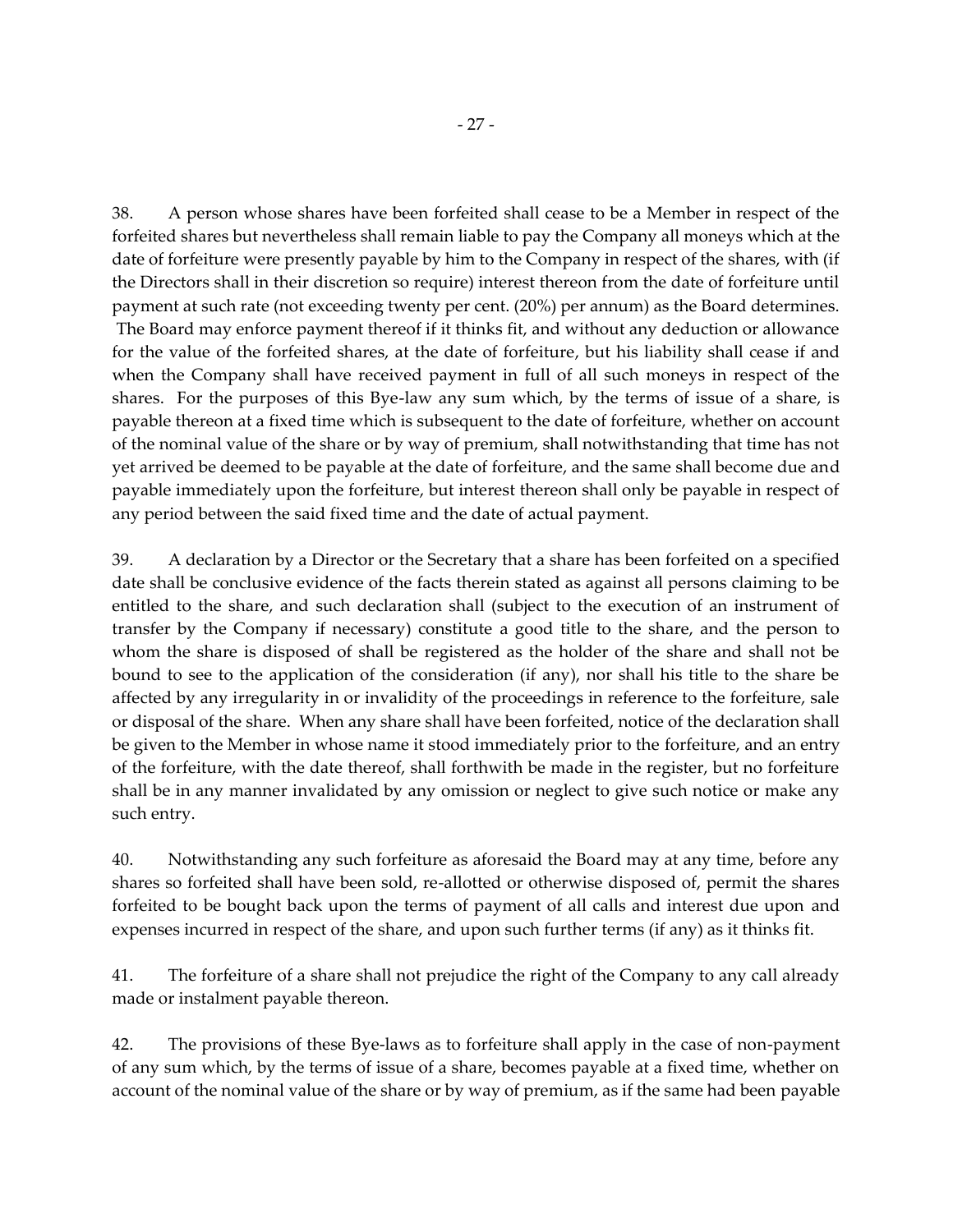by virtue of a call duly made and notified.

## REGISTER OF MEMBERS

43. (1) The Company shall keep in one or more books a Register and shall enter therein the following particulars, that is to say:

- (a) the name and address of each Member, the number and class of shares held by him and, in respect of any shares that are not fully paid, the amount paid or agreed to be considered as paid on such shares;
- (b) the date on which each person was entered in the Register; and
- (c) the date on which any person ceased to be a Member.

(2) Subject to the Act, the Company may keep an overseas or local or other branch register of Members resident in any place, and the Board may make and vary such regulations as it determines in respect of the keeping of any such register and maintaining a Registration Office in connection therewith.

44. The Register and branch register of Members, as the case may be, shall be open to inspection between 10 a.m. and 12 noon during business hours by members of the public without charge at the Office or such other place at which the Register is kept in accordance with the Act. The Register including any overseas or local or other branch register of Members may, after notice has been given by advertisement in an appointed newspaper and where applicable, any other newspapers in accordance with the requirements of any Designated Stock Exchange or by any means in such manner as may be accepted by the Designated Stock Exchange to that effect, be closed at such times or for such periods not exceeding in the whole thirty (30) days in each year as the Board may determine and either generally or in respect of any class of shares.

# RECORD DATES

45. Notwithstanding any other provision of these Bye-laws the Company or the Directors may fix any date as the record date for:

(a) determining the Members entitled to receive any dividend, distribution, allotment or issue and such record date may be on, or at any time not more than thirty (30) days before or after, any date on which such dividend, distribution,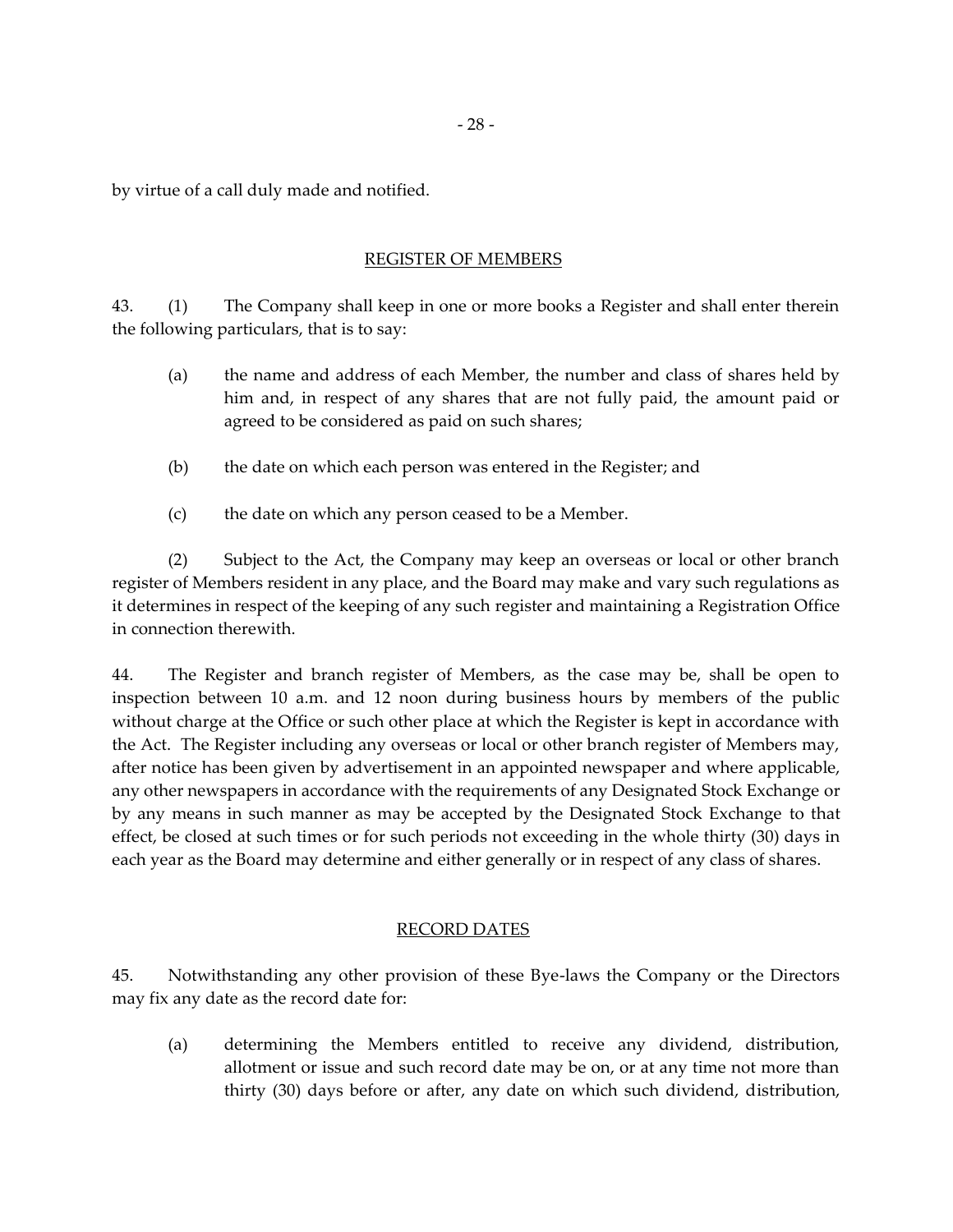allotment or issue is declared, paid or made;

(b) determining the Members entitled to receive notice of and to vote at any general meeting of the Company.

#### TRANSFER OF SHARES

46. Subject to these Bye-laws, any Member may transfer all or any of his shares in any manner permitted by and in accordance with the rules of the Designated Stock Exchange or by an instrument of transfer in the usual or common form or in a form prescribed by the Designated Stock Exchange or in any other form approved by the Board and may be under hand or, if the transferor or transferee is a clearing house or its nominee(s), by hand or by machine imprinted signature or by such other manner of execution as the Board may approve from time to time.

47. The instrument of transfer shall be executed by or on behalf of the transferor and the transferee provided that the Board may dispense with the execution of the instrument of transfer by the transferee in any case which it thinks fit in its discretion to do so. Without prejudice to Bye-law 46, the Board may also resolve, either generally or in any particular case, upon request by either the transferor or transferee, to accept mechanically executed transfers. The transferor shall be deemed to remain the holder of the share until the name of the transferee is entered in the Register in respect thereof. Nothing in these Bye-laws shall preclude the Board from recognising a renunciation of the allotment or provisional allotment of any share by the allottee in favour of some other person.

48. (1) The Board may, in its absolute discretion, and without giving any reason therefor, refuse to register a transfer of any share (not being a fully paid up share) to a person of whom it does not approve, or any share issued under any share incentive scheme for employees upon which a restriction on transfer imposed thereby still subsists, and it may also, without prejudice to the foregoing generality, refuse to register a transfer of any share to more than four (4) joint holders or a transfer of any share (not being a fully paid up share) on which the Company has a lien. 1(3)

(2) No transfer shall be made to an infant or to a person of unsound mind or under other legal disability.

(3) The Board in so far as permitted by any applicable law may, in its absolute discretion, at any time and from time to time transfer any share upon the Register to any branch register or any share on any branch register to the Register or any other branch register. In the event of any such transfer, the shareholder requesting such transfer shall bear the cost of

App. 3 1(2)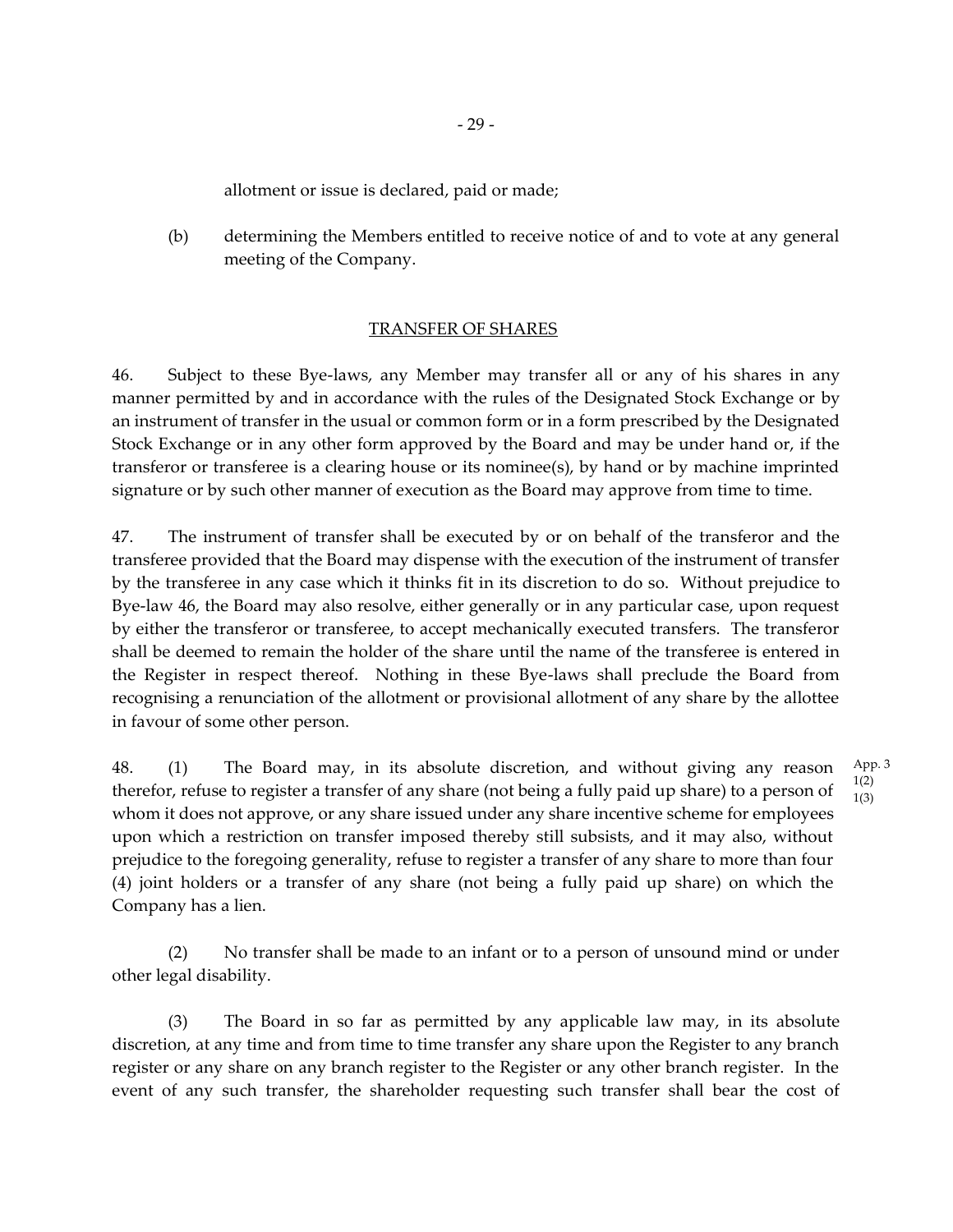effecting the transfer unless the Board otherwise determines.

(4) Unless the Board otherwise agrees (which agreement may be on such terms and subject to such conditions as the Board in its absolute discretion may from time to time determine, and which agreement the Board shall, without giving any reason therefor, be entitled in its absolute discretion to give or withhold), no shares upon the Register shall be transferred to any branch register nor shall shares on any branch register be transferred to the Register or any other branch register and all transfers and other documents of title shall be lodged for registration, and registered, in the case of any shares on a branch register, at the relevant Registration Office, and, in the case of any shares on the Register, at the Office or such other place in Bermuda at which the Register is kept in accordance with the Act.

49. Without limiting the generality of the last preceding Bye-law, the Board may decline to recognise any instrument of transfer unless:-

- (a) a fee of such maximum sum as the Designated Stock Exchange may determine to be payable or such lesser sum as the Board may from time to time require is paid to the Company in respect thereof; App. 3 1(1)
- (b) the instrument of transfer is in respect of only one class of share;
- (c) the instrument of transfer is lodged at the Office or such other place in Bermuda at which the Register is kept in accordance with the Act or the Registration Office (as the case may be) accompanied by the relevant share certificate(s) and such other evidence as the Board may reasonably require to show the right of the transferor to make the transfer (and, if the instrument of transfer is executed by some other person on his behalf, the authority of that person so to do); and
- (d) if applicable, the instrument of transfer is duly and properly stamped.

50. If the Board refuses to register a transfer of any share, it shall, within two (2) months after the date on which the transfer was lodged with the Company, send to each of the transferor and transferee notice of the refusal.

51. The registration of transfers of shares or of any class of shares may, after notice has been given by advertisement in any newspapers in accordance with the requirements of any Designated Stock Exchange or by any means in such manner as may be accepted by the Designated Stock Exchange to that effect be suspended at such times and for such periods (not exceeding in the whole thirty (30) days in any year) as the Board may determine.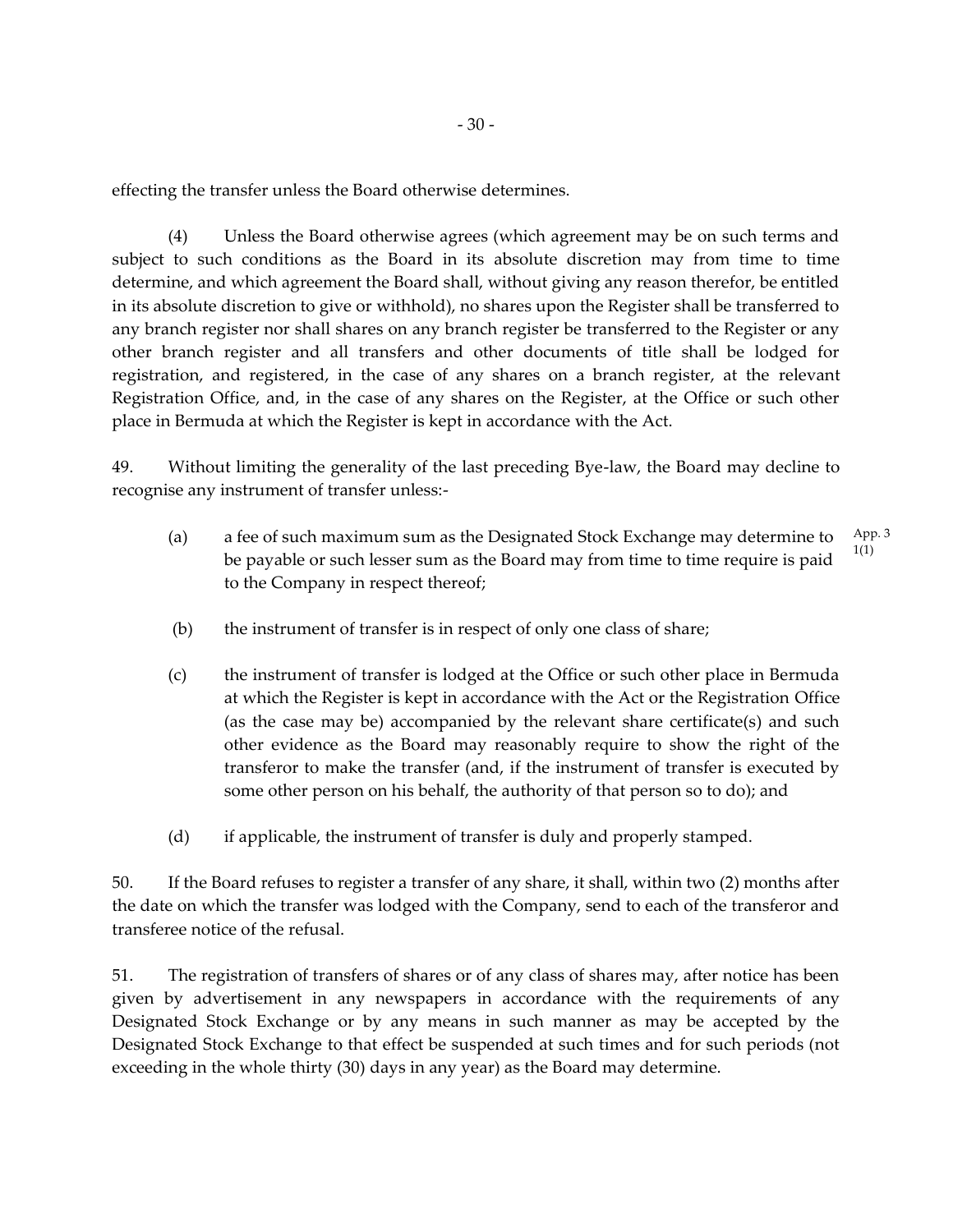#### TRANSMISSION OF SHARES

52. If a Member dies, the survivor or survivors where the deceased was a joint holder, and his legal personal representatives where he was a sole or only surviving holder, will be the only persons recognised by the Company as having any title to his interest in the shares; but nothing in this Bye-law will release the estate of a deceased Member (whether sole or joint) from any liability in respect of any share which had been solely or jointly held by him.

53. Subject to Section 52 of the Act, any person becoming entitled to a share in consequence of the death or bankruptcy or winding-up of a Member may, upon such evidence as to his title being produced as may be required by the Board, elect either to become the holder of the share or to have some person nominated by him registered as the transferee thereof. If he elects to become the holder he shall notify the Company in writing either at the Registration Office or Office, as the case may be, to that effect. If he elects to have another person registered he shall execute a transfer of the share in favour of that person. The provisions of these Bye-laws relating to the transfer and registration of transfers of shares shall apply to such notice or transfer as aforesaid as if the death or bankruptcy of the Member had not occurred and the notice or transfer were a transfer signed by such Member.

54. A person becoming entitled to a share by reason of the death or bankruptcy or winding-up of a Member shall be entitled to the same dividends and other advantages to which he would be entitled if he were the registered holder of the share. However, the Board may, if it thinks fit, withhold the payment of any dividend payable or other advantages in respect of such share until such person shall become the registered holder of the share or shall have effectually transferred such share, but, subject to the requirements of Bye-law 72(2) being met, such a person may vote at meetings.

## UNTRACEABLE MEMBERS

55. (1) Without prejudice to the rights of the Company under paragraph (2) of this Bye-law, the Company may cease sending cheques for dividend entitlements or dividend warrants by post if such cheques or warrants have been left uncashed on two consecutive occasions. However, the Company may exercise the power to cease sending cheques for dividend entitlements or dividend warrants after the first occasion on which such a cheque or warrant is returned undelivered. 13(1)

(2) The Company shall have the power to sell, in such manner as the Board thinks fit, any shares of a Member who is untraceable, but no such sale shall be made unless: App. 3 13(2)(a) 13(2)(b)

App. 3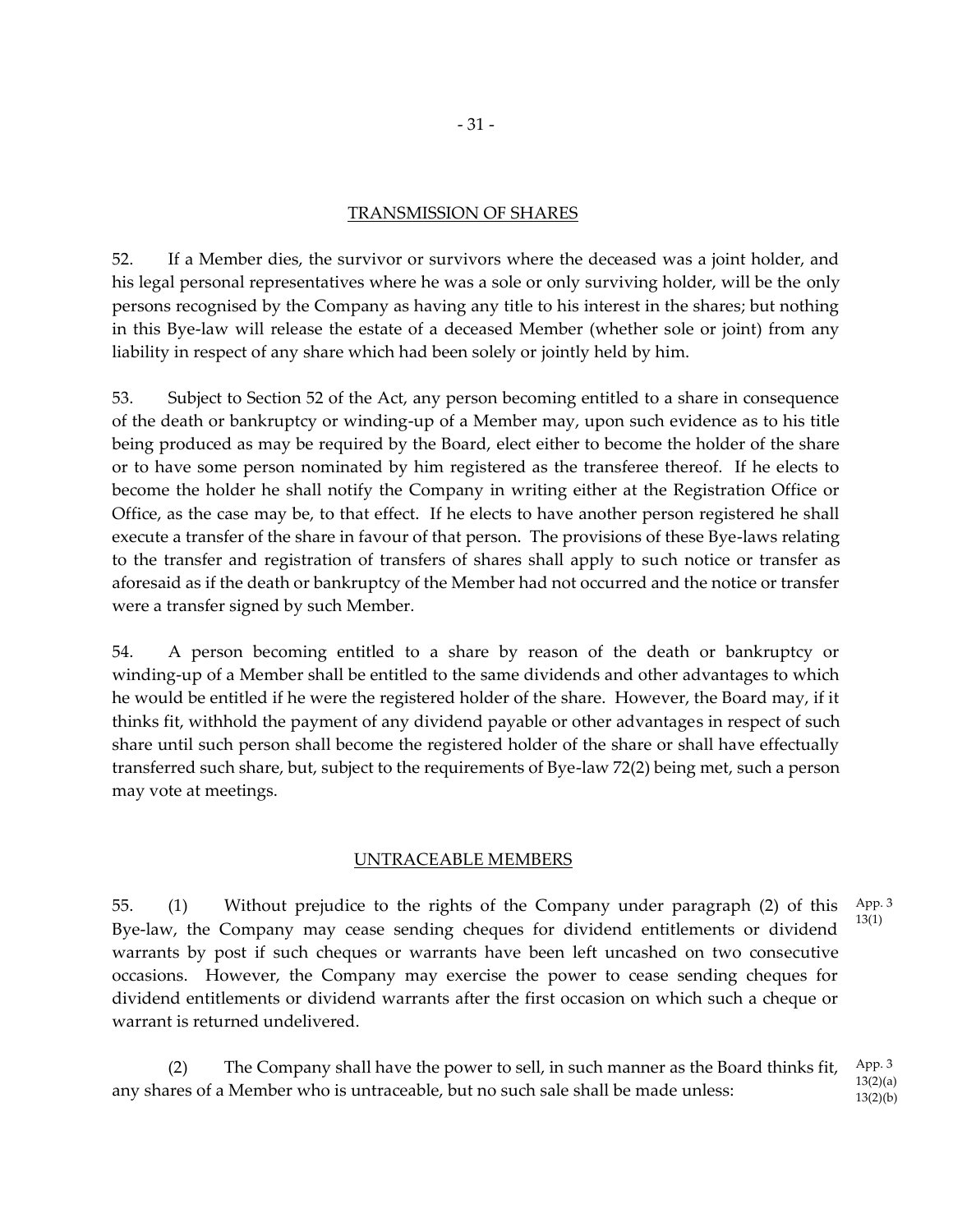- (a) all cheques or warrants in respect of dividends of the shares in question, being not less than three in total number, for any sum payable in cash to the holder of such shares in respect of them sent during the relevant period in the manner authorised by the Bye-laws have remained uncashed;
- (b) so far as it is aware at the end of the relevant period, the Company has not at any time during the relevant period received any indication of the existence of the Member who is the holder of such shares or of a person entitled to such shares by death, bankruptcy or operation of law; and
- (c) the Company, if so required by the rules governing the listing of shares on the Designated Stock Exchange, has given notice to, and caused advertisement in newspapers in accordance with the requirements of, the Designated Stock Exchange to be made of its intention to sell such shares in the manner required by the Designated Stock Exchange, and a period of three (3) months or such shorter period as may be allowed by the Designated Stock Exchange has elapsed since the date of such advertisement.

For the purpose of the foregoing, the "relevant period" means the period commencing twelve (12) years before the date of publication of the advertisement referred to in paragraph (c) of this Bye-law and ending at the expiry of the period referred to in that paragraph.

(3) To give effect to any such sale the Board may authorise some person to transfer the said shares and an instrument of transfer signed or otherwise executed by or on behalf of such person shall be as effective as if it had been executed by the registered holder or the person entitled by transmission to such shares, and the purchaser shall not be bound to see to the application of the purchase money nor shall his title to the shares be affected by any irregularity or invalidity in the proceedings relating to the sale. The net proceeds of the sale will belong to the Company and upon receipt by the Company of such net proceeds it shall become indebted to the former Member for an amount equal to such net proceeds. No trust shall be created in respect of such debt and no interest shall be payable in respect of it and the Company shall not be required to account for any money earned from the net proceeds which may be employed in the business of the Company or as it thinks fit. Any sale under this Bye-law shall be valid and effective notwithstanding that the Member holding the shares sold is dead, bankrupt or otherwise under any legal disability or incapacity.

## GENERAL MEETINGS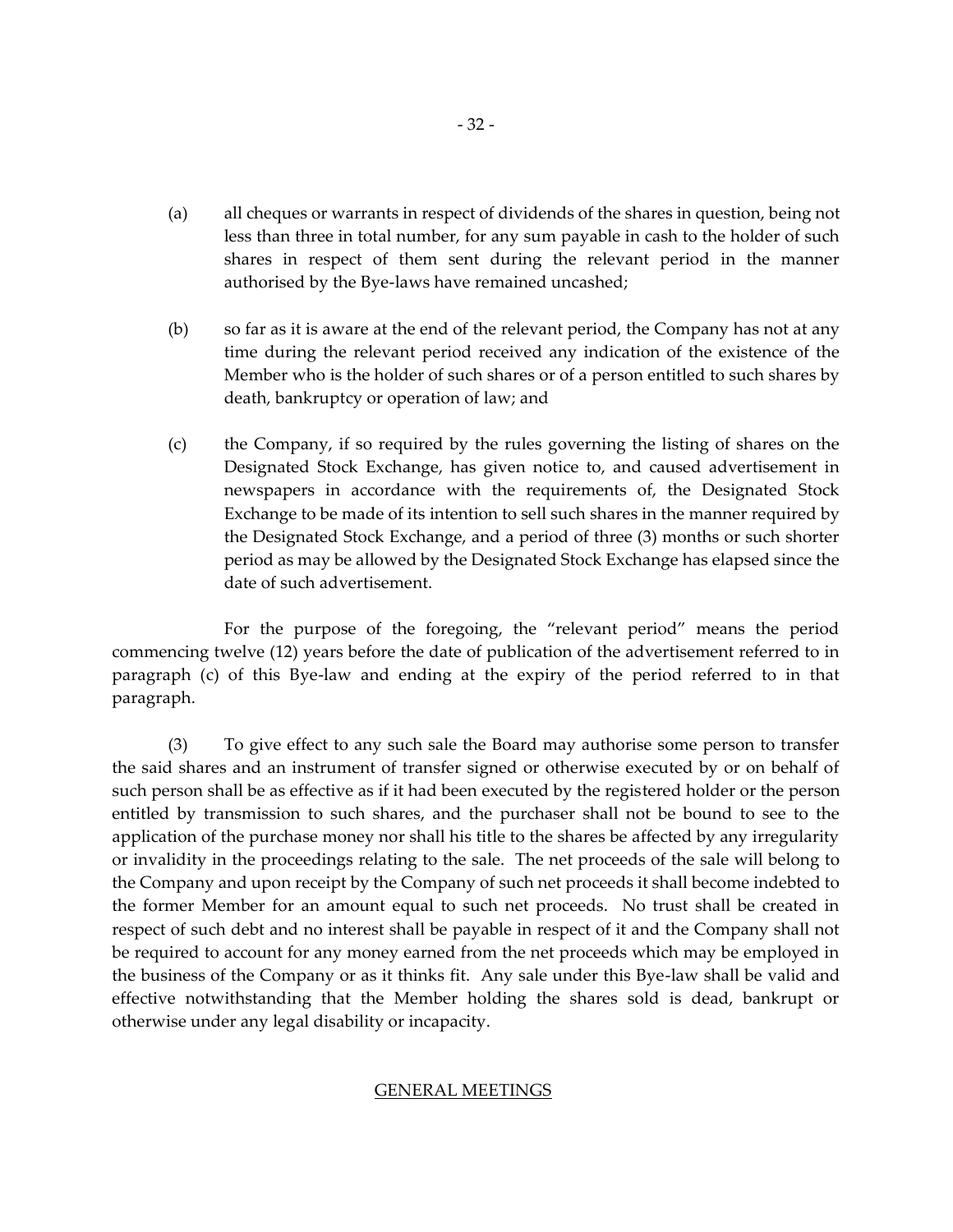56. An annual general meeting of the Company shall be held in each year other than the year in which its statutory meeting is convened at such time (within a period of not more than fifteen (15) months after the holding of the last preceding annual general meeting unless a longer period would not infringe the rules of the Designated Stock Exchange, if any) and place as may be determined by the Board.

57. Each general meeting, other than an annual general meeting, shall be called a special general meeting. General meetings may be held in any part of the world as may be determined by the Board.

58. The Board may whenever it thinks fit call special general meetings, and Members holding at the date of deposit of the requisition not less than one-tenth of the paid up capital of the Company carrying the right of voting at general meetings of the Company shall at all times have the right, by written requisition to the Board or the Secretary of the Company, to require a special general meeting to be called by the Board for the transaction of any business specified in such requisition; and such meeting shall be held within two (2) months after the deposit of such requisition. If within twenty-one (21) days of such deposit the Board fails to proceed to convene such meeting the requisitionists themselves may do so in accordance with the provisions of Section 74(3) of the Act.

# NOTICE OF GENERAL MEETINGS

59. (1) An annual general meeting shall be called by Notice of not less than twenty-one (21) clear days and not less than twenty (20) clear business days. All other general meetings (including a special general meeting) must be called by Notice of not less than fourteen (14) clear days and not less than ten (10) clear business days but if permitted by the rules of the Designated Stock Exchange, a general meeting may be called by shorter notice if it is so agreed: App. 13A 3

- (a) in the case of a meeting called as an annual general meeting, by all the Members entitled to attend and vote thereat; and
- (b) in the case of any other meeting, by a majority in number of the Members having the right to attend and vote at the meeting, being a majority together representing not less than ninety-five per cent. (95%) of the total voting rights at the meeting of all the Members.

(2) The Notice shall specify the time and place of the meeting and particulars of resolutions to be considered at the meeting and, in case of special business, the general nature of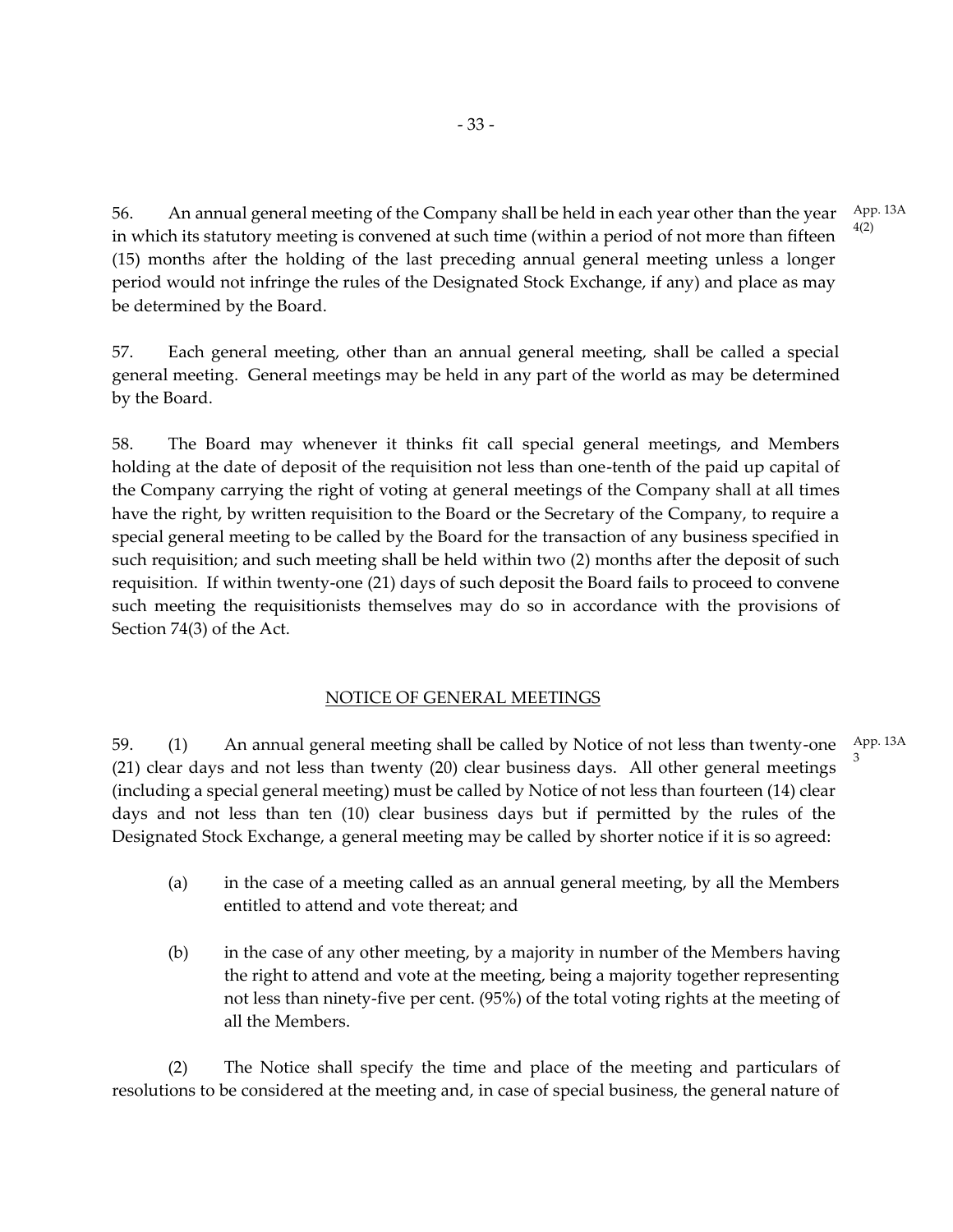the business. The Notice convening an annual general meeting shall specify the meeting as such. Notice of every general meeting shall be given to all Members other than to such Members as, under the provisions of these Bye-laws or the terms of issue of the shares they hold, are not entitled to receive such notices from the Company, to all persons entitled to a share in consequence of the death or bankruptcy or winding-up of a Member and to each of the Directors and the Auditors.

60. The accidental omission to give Notice of a meeting or (in cases where instruments of proxy are sent out with the Notice) to send such instrument of proxy to, or the non-receipt of such Notice or such instrument of proxy by, any person entitled to receive such Notice shall not invalidate any resolution passed or the proceedings at that meeting.

# PROCEEDINGS AT GENERAL MEETINGS

61.  $(1)$  All business shall be deemed special that is transacted at a special general meeting, and also all business that is transacted at an annual general meeting, with the exception of sanctioning dividends, the reading, considering and adopting of the accounts and balance sheet and the reports of the Directors and Auditors and other documents required to be annexed to the balance sheet, the election of Directors and appointment of Auditors and other officers in the place of those retiring, the fixing of the remuneration of the Auditors, and the voting of remuneration or extra remuneration to the Directors.

(2) No business other than the appointment of a chairman of a meeting shall be transacted at any general meeting unless a quorum is present at the commencement of the business. Two (2) Members entitled to vote and present in person or (in the case of a Member being a corporation) by its duly authorised representative or by proxy shall form a quorum for all purposes.

62. If within thirty (30) minutes (or such longer time not exceeding one hour as the chairman of the meeting may determine to wait) after the time appointed for the meeting a quorum is not present, the meeting, if convened on the requisition of Members, shall be dissolved. In any other case it shall stand adjourned to the same day in the next week at the same time and place or to such time and place as the Board may determine. If at such adjourned meeting a quorum is not present within half an hour from the time appointed for holding the meeting, the meeting shall be dissolved.

63. The president of the Company or the chairman, if one is appointed, shall preside as chairman at every general meeting. If at any meeting the president or the chairman, as the case may be, is not present within fifteen (15) minutes after the time appointed for holding the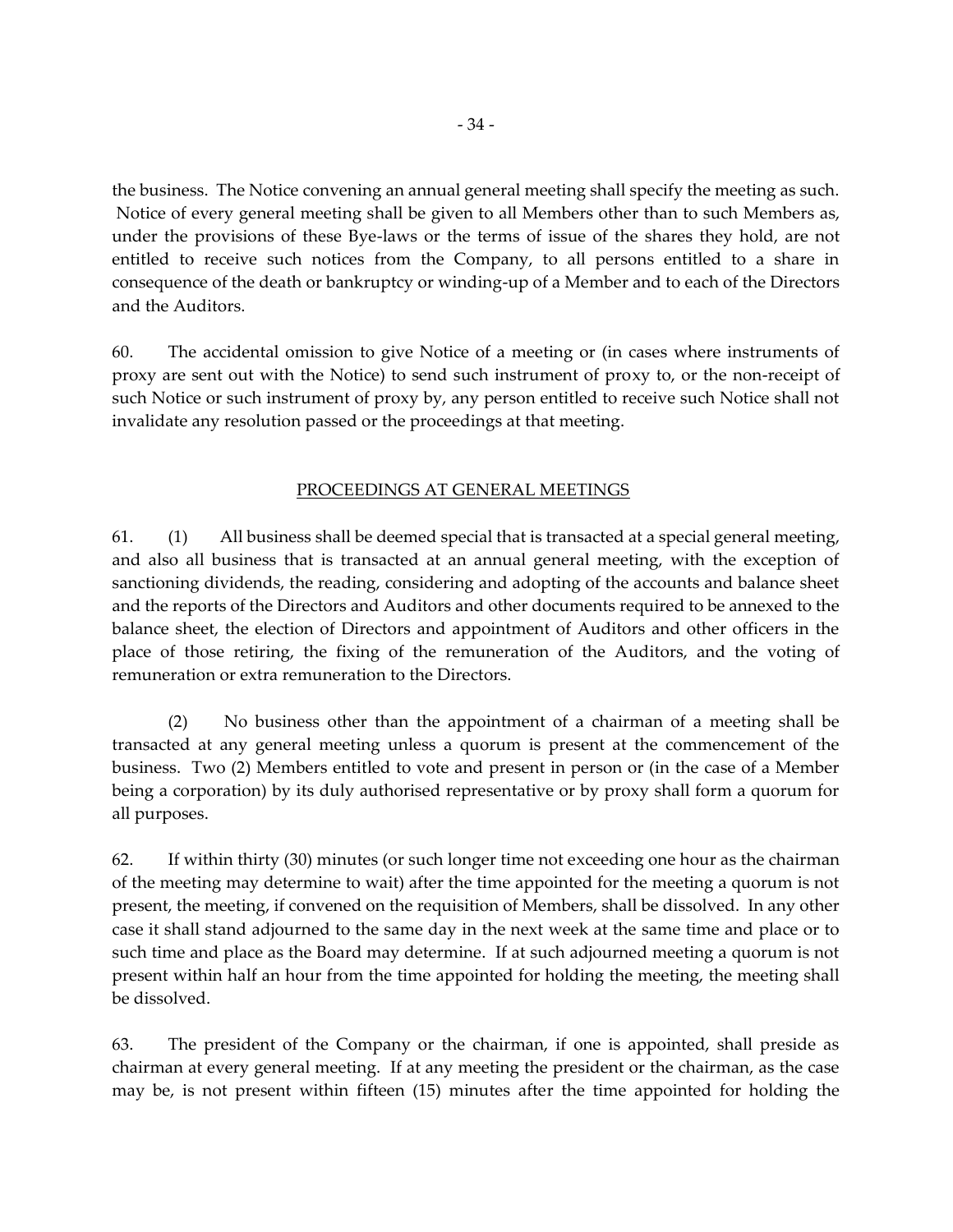meeting, or if neither of them is willing to act as chairman, or if no such officer is appointed, the Directors present shall choose one of their number to act, or if one Director only is present he shall preside as chairman if willing to act. If no Director is present, or if each of the Directors present declines to take the chair, or if the chairman chosen shall retire from the chair, the Members present in person or (in the case of a Member being a corporation) by its duly authorised representative or by proxy and entitled to vote shall elect one of their number to be chairman.

64. The chairman may, with the consent of any meeting at which a quorum is present (and shall if so directed by the meeting), adjourn the meeting from time to time and from place to place as the meeting shall determine, but no business shall be transacted at any adjourned meeting other than the business which might lawfully have been transacted at the meeting had the adjournment not taken place. When a meeting is adjourned for fourteen (14) days or more, at least seven (7) clear days' Notice of the adjourned meeting shall be given specifying the time and place of the adjourned meeting but it shall not be necessary to specify in such notice the nature of the business to be transacted at the adjourned meeting and the general nature of the business to be transacted. Save as aforesaid, it shall be unnecessary to give notice of an adjournment.

65. If an amendment is proposed to any resolution under consideration but is in good faith ruled out of order by the chairman of the meeting, the proceedings on the substantive resolution shall not be invalidated by any error in such ruling. In the case of a resolution duly proposed as a special resolution, no amendment thereto (other than a mere clerical amendment to correct a patent error) may in any event be considered or voted upon.

#### VOTING

66. (1) Subject to any special rights or restrictions as to voting for the time being attached to any shares by or in accordance with these Bye-laws, at any general meeting on a poll every Member present in person or by proxy or, in the case of a Member being a corporation, by its duly authorised representative shall have one vote for every fully paid share of which he is the holder but so that no amount paid up or credited as paid up on a share in advance of calls or instalments is treated for the foregoing purposes as paid up on the share. A resolution put to the vote of a meeting shall be decided by way of a poll save that the chairman of the meeting may in good faith, allow a resolution which relates purely to a procedural or administrative matter to be voted on by a show of hands in which case every Member present in person (or being a corporation, is present by a duly authorized representative), or by proxy(ies) shall have one vote provided that where more than one proxy is appointed by a Member which is a clearing house (or its nominee(s)), each such proxy shall have one vote on a show of hands. For purposes of this Bye-law, procedural and administrative matters are those that (i) are not on the agenda of the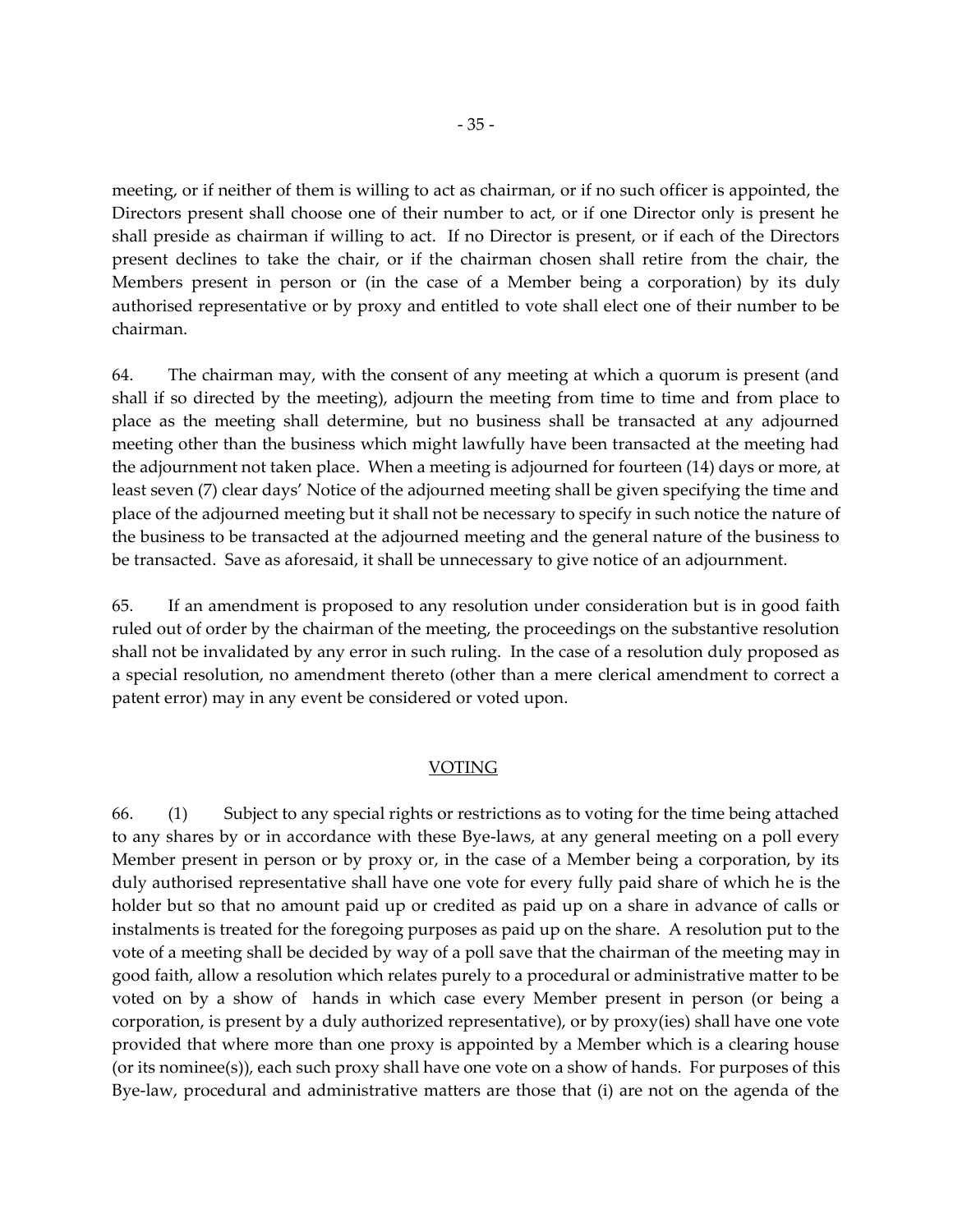general meeting or in any supplementary circular that may be issued by the Company to its Members; and (ii) relate to the chairman's duties to maintain the orderly conduct of the meeting and/or allow the business of the meeting to be properly and effectively dealt with, whilst allowing all Members a reasonable opportunity to express their views.

(2) Where a show of hands is allowed, before or on the declaration of the result of the show of hands, a poll may be demanded:

- (a) by at least three Members present in person or in the case of a Member being a corporation by its duly authorised representative or by proxy for the time being entitled to vote at the meeting; or
- (b) by a Member or Members present in person or in the case of a Member being a corporation by its duly authorised representative or by proxy and representing not less than one-tenth of the total voting rights of all Members having the right to vote at the meeting; or
- (c) by a Member or Members present in person or in the case of a Member being a corporation by its duly authorised representative or by proxy and holding shares in the Company conferring a right to vote at the meeting being shares on which an aggregate sum has been paid up equal to not less than one-tenth of the total sum paid up on all shares conferring that right.

A demand by a person as proxy for a Member or in the case of a Member being a corporation by its duly authorised representative shall be deemed to be the same as a demand by the Member..

67. Where a resolution is voted on by a show of hands, a declaration by the chairman that a resolution has been carried, or carried unanimously, or by a particular majority, or not carried by a particular majority, or lost, and an entry to that effect made in the minute book of the Company, shall be conclusive evidence of the facts without proof of the number or proportion of the votes recorded for or against the resolution. The result of the poll shall be deemed to be the resolution of the meeting. The Company shall only be required to disclose the voting figures on a poll if such disclosure is required by the rules of the Designated Stock Exchange.

68. On a poll votes may be given either personally or by proxy.

69. A person entitled to more than one vote on a poll need not use all his votes or cast all the votes he uses in the same way.

70. In the case of an equality of votes, the chairman of such meeting shall be entitled to a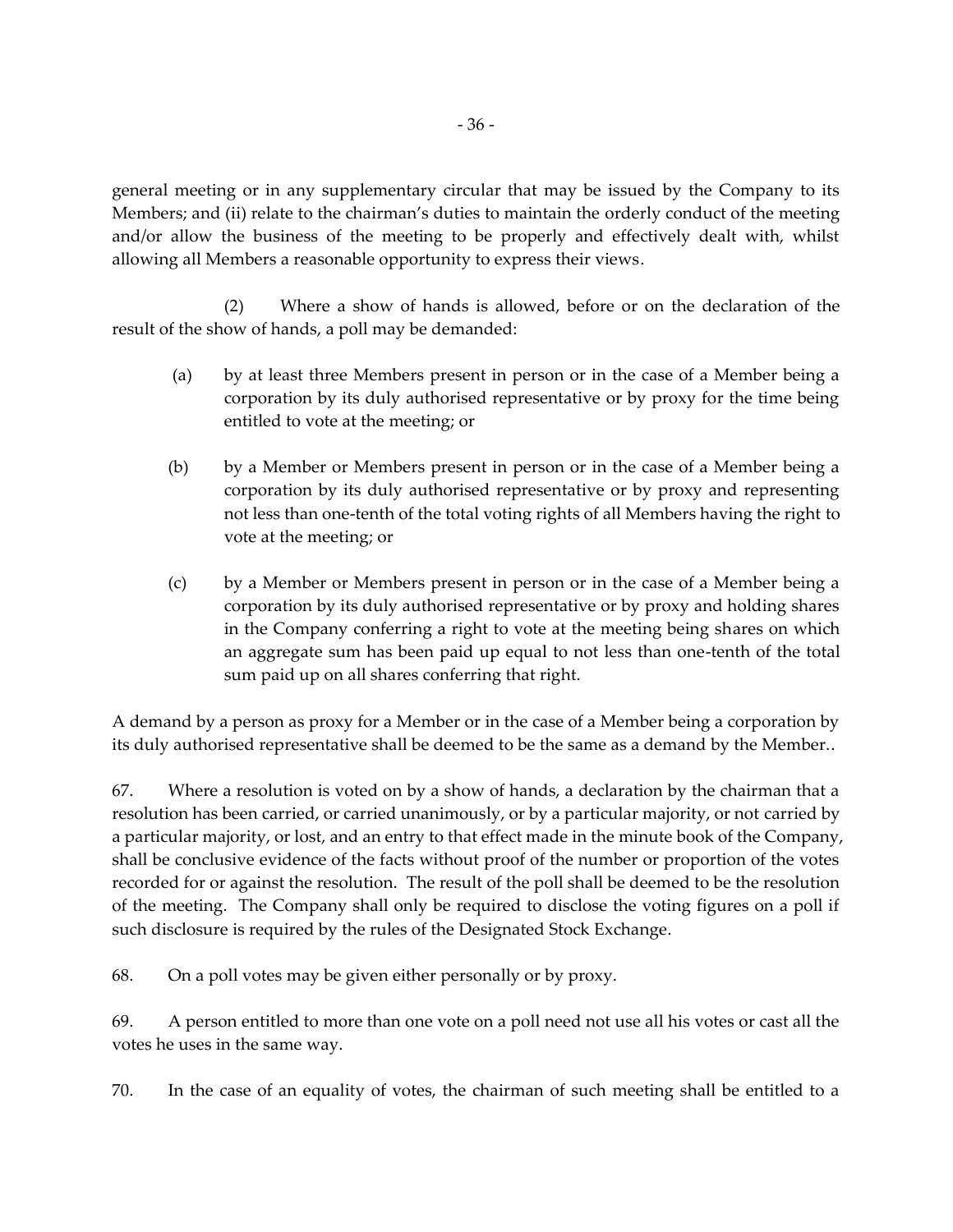second or casting vote in addition to any other vote he may have.

71. Where there are joint holders of any share any one of such joint holder may vote, either in person or by proxy, in respect of such share as if he were solely entitled thereto, but if more than one of such joint holders be present at any meeting the vote of the senior who tenders a vote, whether in person or by proxy, shall be accepted to the exclusion of the votes of the other joint holders, and for this purpose seniority shall be determined by the order in which the names stand in the Register in respect of the joint holding. Several executors or administrators of a deceased Member in whose name any share stands shall for the purposes of this Bye-law be deemed joint holders thereof.

72. (1) A Member who is a patient for any purpose relating to mental health or in respect of whom an order has been made by any court having jurisdiction for the protection or management of the affairs of persons incapable of managing their own affairs may vote, by his receiver, committee, *curator bonis* or other person in the nature of a receiver, committee or *curator bonis* appointed by such court, and such receiver, committee, *curator bonis* or other person may vote by proxy, and may otherwise act and be treated as if he were the registered holder of such shares for the purposes of general meetings, provided that such evidence as the Board may require of the authority of the person claiming to vote shall have been deposited at the Office, head office or Registration Office, as appropriate, not less than forty-eight (48) hours before the time appointed for holding the meeting, or adjourned meeting, as the case may be.

(2) Any person entitled under Bye-law 53 to be registered as the holder of any shares may vote at any general meeting in respect thereof in the same manner as if he were the registered holder of such shares, provided that forty-eight (48) hours at least before the time of the holding of the meeting or adjourned meeting, as the case may be, at which he proposes to vote, he shall satisfy the Board of his entitlement to such shares, or the Board shall have previously admitted his right to vote at such meeting in respect thereof.

73. (1) No Member shall, unless the Board otherwise determines, be entitled to attend and vote and to be reckoned in a quorum at any general meeting unless he is duly registered and all calls or other sums presently payable by him in respect of shares in the Company have been paid.

(2) Where the Company has knowledge that any Member is, under the rules of the Designated Stock Exchange, required to abstain from voting on any particular resolution of the Company or restricted to voting only for or only against any particular resolution of the Company, any votes cast by or on behalf of such Member in contravention of such requirement or restriction shall not be counted. App. 3 14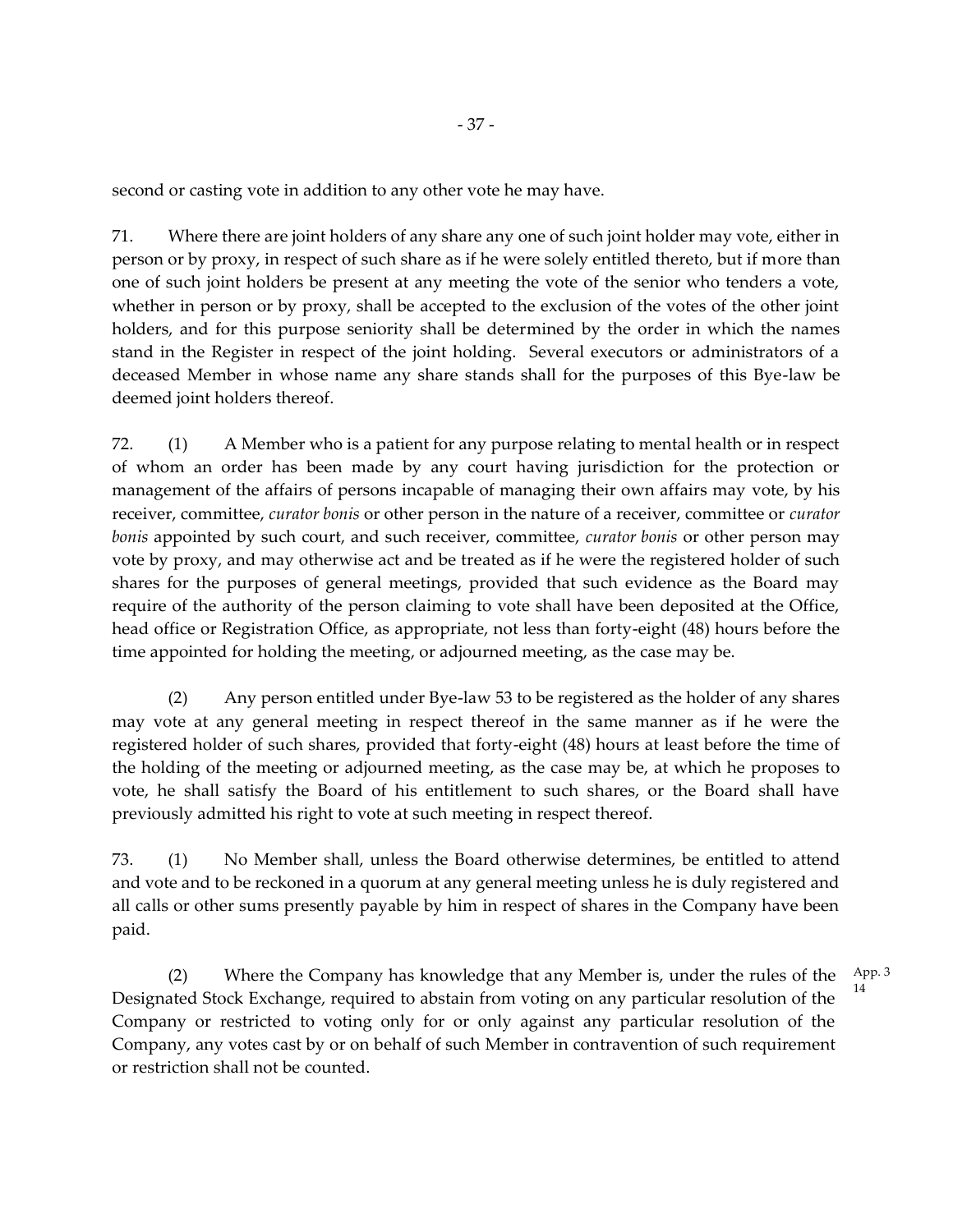74. If:

- (a) any objection shall be raised to the qualification of any voter; or
- (b) any votes have been counted which ought not to have been counted or which might have been rejected; or
- (c) any votes are not counted which ought to have been counted;

the objection or error shall not vitiate the decision of the meeting or adjourned meeting on any resolution unless the same is raised or pointed out at the meeting or, as the case may be, the adjourned meeting at which the vote objected to is given or tendered or at which the error occurs. Any objection or error shall be referred to the chairman of the meeting and shall only vitiate the decision of the meeting on any resolution if the chairman decides that the same may have affected the decision of the meeting. The decision of the chairman on such matters shall be final and conclusive.

### PROXIES

75. Any Member entitled to attend and vote at a meeting of the Company shall be entitled to appoint another person as his proxy to attend and vote instead of him. A Member who is the holder of two or more shares may appoint more than one proxy to represent him and vote on his behalf at a general meeting of the Company or at a class meeting. A proxy need not be a Member. In addition, a proxy or proxies representing either a Member who is an individual or a Member which is a corporation shall be entitled to exercise the same powers on behalf of the Member which he or they represent as such Member could exercise. 2(2)

76. The instrument appointing a proxy shall be in writing under the hand of the appointor or of his attorney duly authorised in writing or, if the appointor is a corporation, either under its seal or under the hand of an officer, attorney or other person authorised to sign the same. In the case of an instrument of proxy purporting to be signed on behalf of a corporation by an officer thereof it shall be assumed, unless the contrary appears, that such officer was duly authorised to sign such instrument of proxy on behalf of the corporation without further evidence of the fact. App. 3 11(2)

77. The instrument appointing a proxy and (if required by the Board) the power of attorney or other authority (if any) under which it is signed, or a certified copy of such power or authority, shall be delivered to such place or one of such places (if any) as may be specified for that purpose in or by way of note to or in any document accompanying the notice convening the meeting (or, if no place is so specified at the Registration Office or the Office, as may be appropriate) not less

App. 13A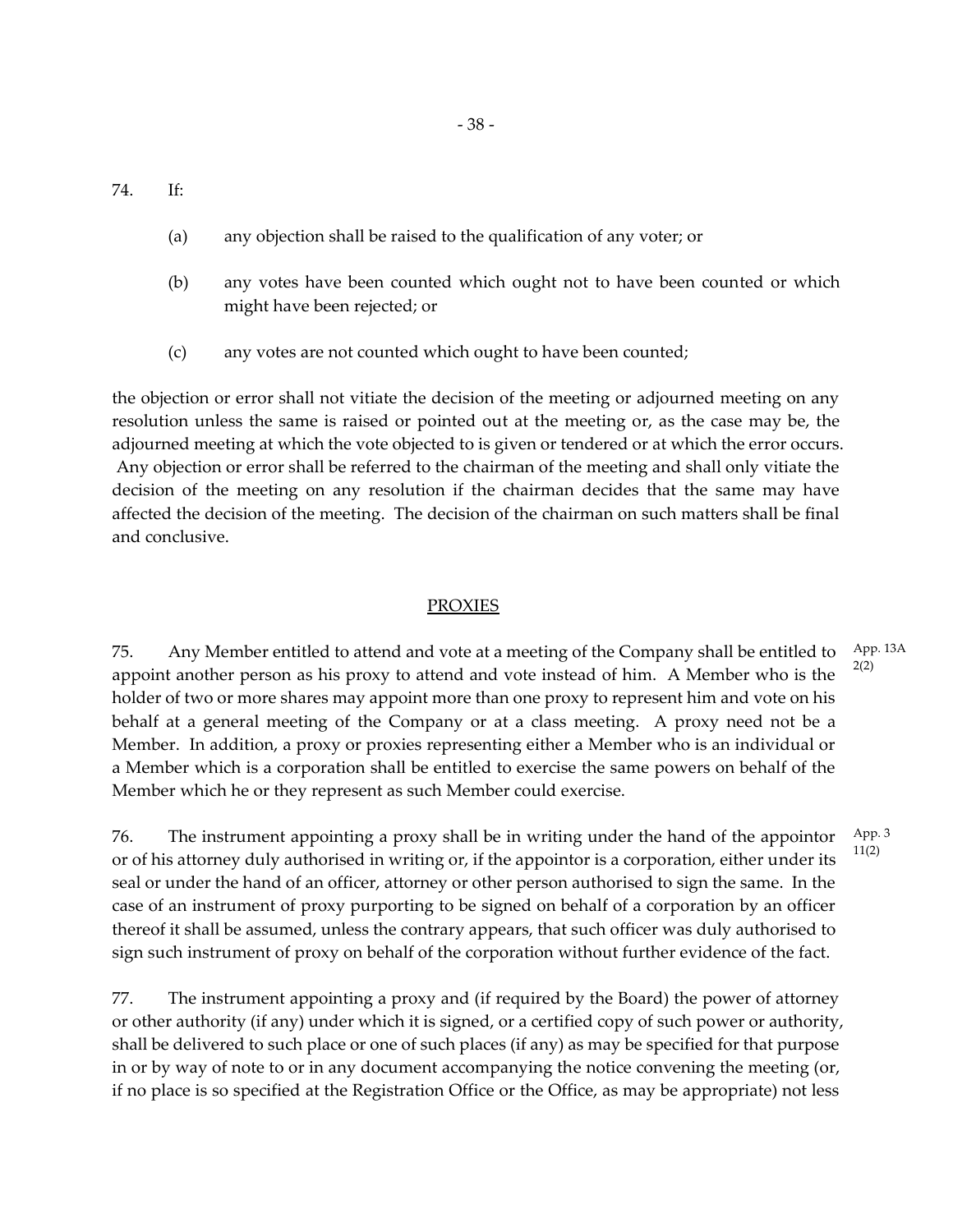than forty-eight (48) hours before the time appointed for holding the meeting or adjourned meeting at which the person named in the instrument proposes to vote. No instrument appointing a proxy shall be valid after the expiration of twelve (12) months from the date named in it as the date of its execution, except at an adjourned meeting in cases where the meeting was originally held within twelve (12) months from such date. Delivery of an instrument appointing a proxy shall not preclude a Member from attending and voting in person at the meeting convened and in such event, the instrument appointing a proxy shall be deemed to be revoked.

78. Instruments of proxy shall be in any common form or in such other form as the Board may approve (provided that this shall not preclude the use of the two-way form) and the Board may, if it thinks fit, send out with the notice of any meeting forms of instrument of proxy for use at the meeting. The instrument of proxy shall be deemed to confer authority to vote on any amendment of a resolution put to the meeting for which it is given as the proxy thinks fit. The instrument of proxy shall, unless the contrary is stated therein, be valid as well for any adjournment of the meeting as for the meeting to which it relates.

79. A vote given in accordance with the terms of an instrument of proxy shall be valid notwithstanding the previous death or insanity of the principal, or revocation of the instrument of proxy or of the authority under which it was executed, provided that no intimation in writing of such death, insanity or revocation shall have been received by the Company at the Office or the Registration Office (or such other place as may be specified for the delivery of instruments of proxy in the notice convening the meeting or other document sent therewith) two (2) hours at least before the commencement of the meeting or adjourned meeting, at which the instrument of proxy is used.

80. Anything which under these Bye-laws a Member may do by proxy he may likewise do by his duly appointed attorney and the provisions of these Bye-laws relating to proxies and instruments appointing proxies shall apply *mutatis mutandis* in relation to any such attorney and the instrument under which such attorney is appointed.

# CORPORATIONS ACTING BY REPRESENTATIVES

81. (1) Any corporation which is a Member may by resolution of its directors or other governing body authorise such person as it thinks fit to act as its representative at any meeting of the Company or at any meeting of any class of Members. The person so authorised shall be entitled to exercise the same powers on behalf of such corporation as the corporation could exercise if it were an individual Member and such corporation shall for the purposes of these Bye-laws be deemed to be present in person at any such meeting if a person so authorised is present thereat.

App. 3 11(1)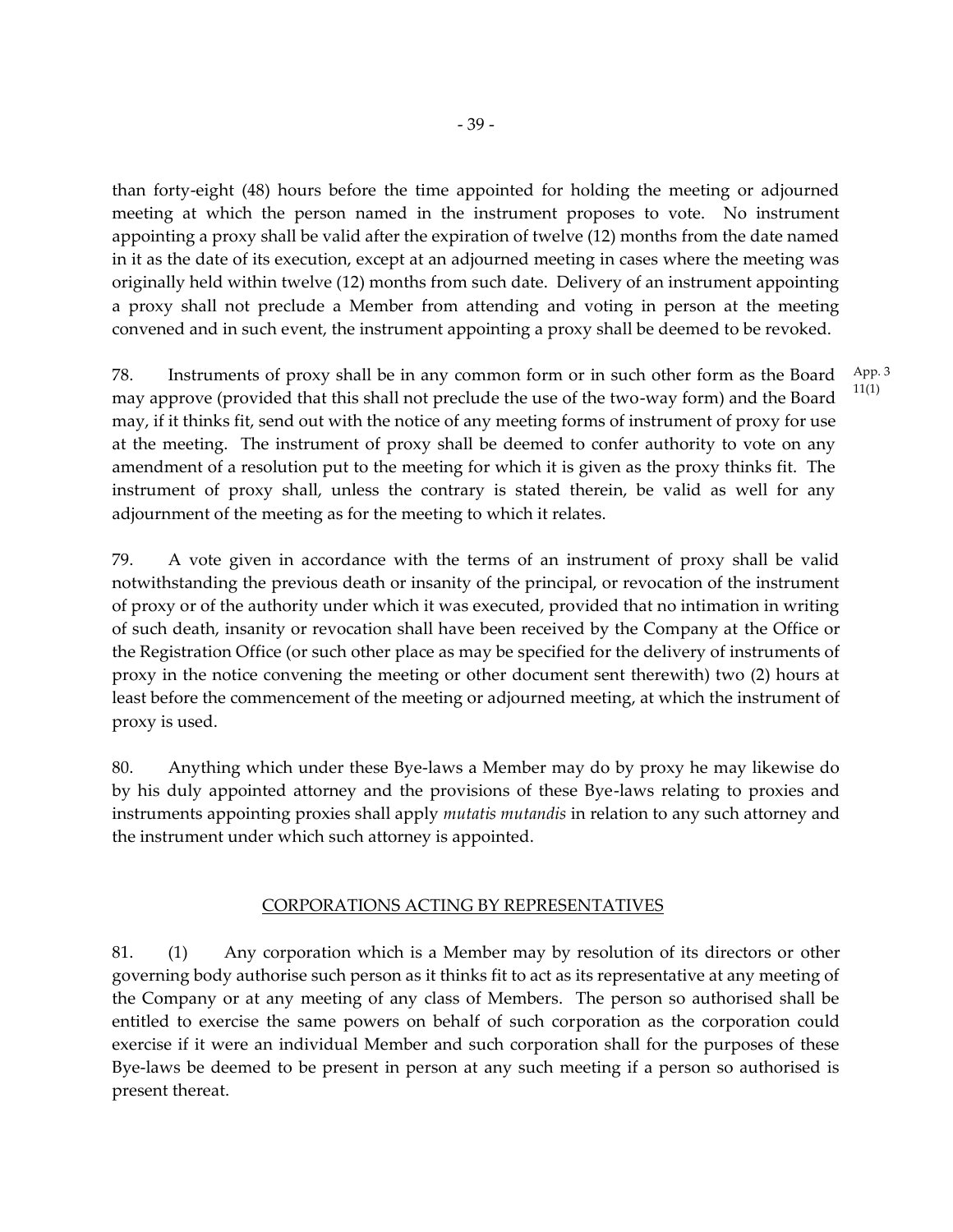(2) Where a Member is a clearing house (or its nominee(s) and, in each case, being a corporation), it may authorise such persons as it thinks fit to act as its representatives at any meeting of the Company or at any meeting of any class of Members provided that the authorisation shall specify the number and class of shares in respect of which each such representative is so authorised. Each person so authorised under the provisions of this Bye-law shall be deemed to have been duly authorised without further evidence of the facts and be entitled to exercise the same rights and powers on behalf of the clearing house (or its nominee(s)) as if such person was the registered holder of the shares of the Company held by the clearing house (or its nominee(s)) in respect of the number and class of shares specified in the relevant authorisation including, where a show of hands is allowed, the right to vote individually on a show of hands.

(3) Any reference in these Bye-laws to a duly authorised representative of a Member being a corporation shall mean a representative authorised under the provisions of this Bye-law.

#### WRITTEN RESOLUTIONS OF MEMBERS

82. (1) Subject to the Act, a resolution in writing signed (in such manner as to indicate, expressly or impliedly, unconditional approval) by or on behalf of all persons for the time being entitled to receive notice of and to attend and vote at general meetings of the Company shall, for the purposes of these Bye-laws, be treated as a resolution duly passed at a general meeting of the Company and, where relevant, as a special resolution so passed. Any such resolution shall be deemed to have been passed at a meeting held on the date on which it was signed by the last Member to sign, and where the resolution states a date as being the date of his signature thereof by any Member the statement shall be prima facie evidence that it was signed by him on that date. Such a resolution may consist of several documents in the like form, each signed by one or more relevant Members.

(2) Notwithstanding any provisions contained in these Bye-laws, a resolution in writing shall not be passed for the purpose of removing a Director before the expiration of his term of office under Bye-law 83(4) or for the purposes set out in Bye-law 152(3) relating to the removal and appointment of the Auditor.

#### BOARD OF DIRECTORS

83. (1) Unless otherwise determined by the Company in general meeting, the number of Directors shall not be less than two (2). There shall be no maximum number of Directors unless

App. 13A

6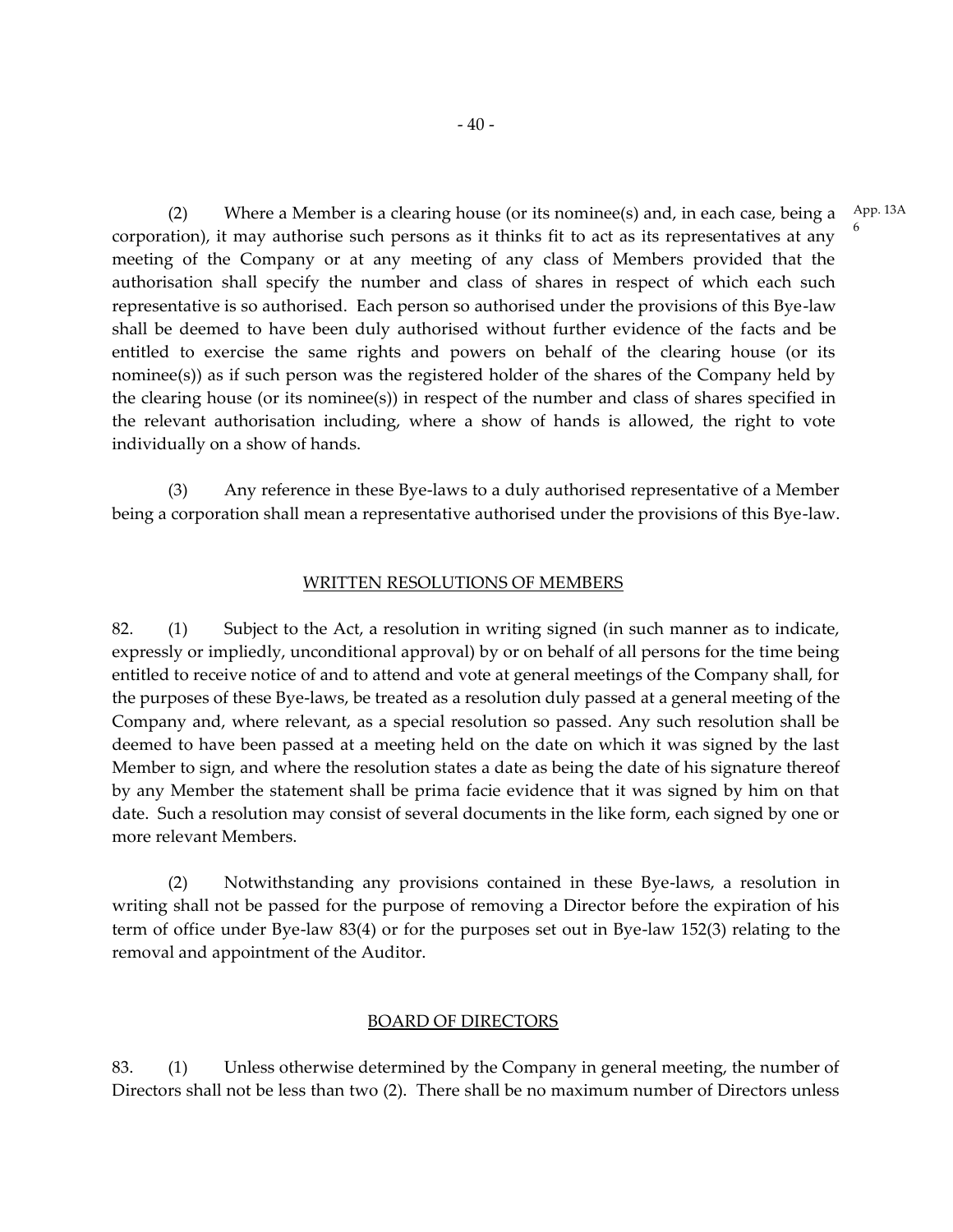otherwise determined from time to time by the Members in general meeting. The Directors shall be elected or appointed in the first place at the statutory meeting of Members and thereafter at the annual general meeting in accordance with Bye-law 84 or at any special general meeting called for such purpose and who shall hold office for such term as the Members may determine or, in the absence of such determination, in accordance with Bye-law 84 or until their successors are elected or appointed or their office is otherwise vacated. Any general meeting may authorise the Board to fill any vacancy in their number left unfilled at a general meeting.

(2) The Directors shall have the power from time to time and at any time to appoint any person as a Director either to fill a casual vacancy on the Board or, subject to authorisation by the Members in general meeting, as an addition to the existing Board but so that the number of Directors so appointed shall not exceed any maximum number determined from time to time by the Members in general meeting. Any Director appointed by the Board to fill a casual vacancy shall hold office until the first general meeting of Members after his appointment and be subject to re-election at such meeting and any Director appointed by the Board as an addition to the existing Board shall hold office only until the next following annual general meeting of the Company and shall then be eligible for re-election.

(3) Neither a Director nor an alternate Director shall be required to hold any shares of the Company by way of qualification and a Director or alternate Director (as the case may be) who is not a Member shall be entitled to receive notice of and to attend and speak at any general meeting of the Company and of all classes of shares of the Company.

(4) The Members may, at any general meeting convened and held in accordance with these Bye-laws, by ordinary resolution remove a Director at any time before the expiration of his period of office notwithstanding anything to the contrary in these Bye-laws or in any agreement between the Company and such Director (but without prejudice to any claim for damages under any such agreement) provided that the Notice of any such meeting convened for the purpose of removing a Director shall contain a statement of the intention so to do and be served on such Director fourteen (14) days before the meeting and at such meeting such Director shall be entitled to be heard on the motion for his removal.

(5) A vacancy on the Board created by the removal of a Director under the provisions of subparagraph (4) above may be filled by the election or appointment by the Members at the meeting at which such Director is removed to hold office until the next appointment of Directors or until their successors are elected or appointed or, in the absence of such election or appointment such general meeting may authorise the Board to fill any vacancy in the number left unfilled.

(6) The Company may from time to time in general meeting by ordinary resolution

App. 3 4(2)

App. 3 4(3)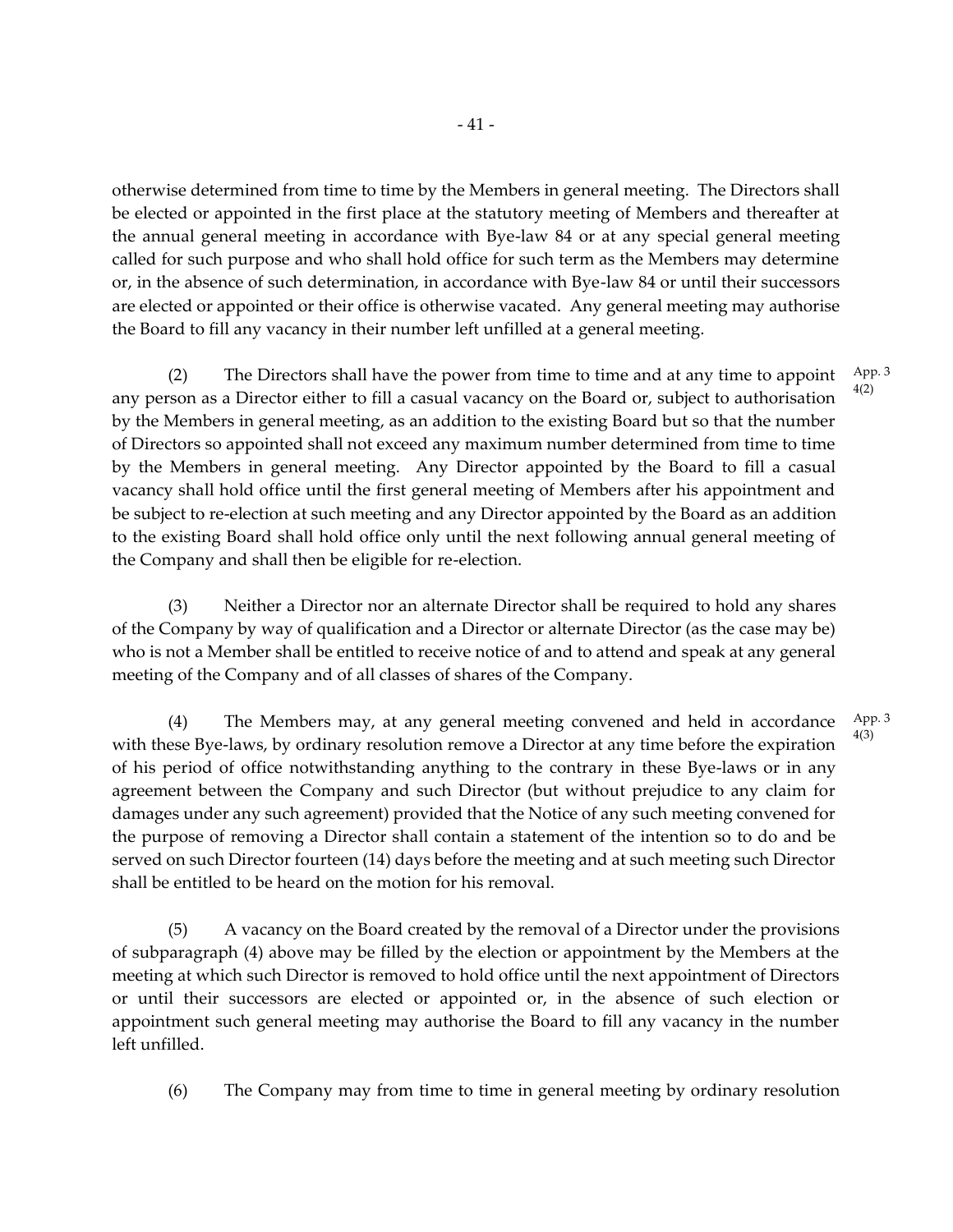increase or reduce the number of Directors but so that the number of Directors shall never be less than two (2).

#### RETIREMENT OF DIRECTORS

84. (1) Notwithstanding any other provisions in the Bye-laws, at each annual general meeting one-third of the Directors for the time being (or, if their number is not a multiple of three (3), the number nearest to but not less than one-third) shall retire from office by rotation provided that every Director shall be subject to retirement at least once every three years.

(2) A retiring Director shall be eligible for re-election and shall continue to act as a Director throughout the meeting at which he retires. The Directors to retire by rotation shall include (so far as necessary to ascertain the number of directors to retire by rotation) any Director who wishes to retire and not to offer himself for re-election. Any further Directors so to retire shall be those of the other Directors subject to retirement by rotation who have been longest in office since their last re-election or appointment and so that as between persons who became or were last re-elected Directors on the same day those to retire shall (unless they otherwise agree among themselves) be determined by lot. Any Director appointed pursuant to Bye-law 83(2) shall not be taken into account in determining which particular Directors or the number of Directors who are to retire by rotation.

85. No person other than a Director retiring at the meeting shall, unless recommended by the Directors for election, be eligible for election as a Director at any general meeting unless a Notice signed by a Member (other than the person to be proposed) duly qualified to attend and vote at the meeting for which such notice is given of his intention to propose such person for election and also a Notice signed by the person to be proposed of his willingness to be elected shall have been lodged at the head office or at the Registration Office provided that the minimum length of the period, during which such Notice(s) are given, shall be at least seven (7) days and that (if the Notices are submitted after the despatch of the notice of the general meeting appointed for such election) the period for lodgment of such Notice(s) shall commence on the day after the despatch of the notice of the general meeting appointed for such election and end no later than seven (7) days prior to the date of such general meeting. App. 3 4(4) 4(5)

#### DISQUALIFICATION OF DIRECTORS

- 86. The office of a Director shall be vacated if the Director:
	- (1) resigns his office by notice in writing delivered to the Company at the Office or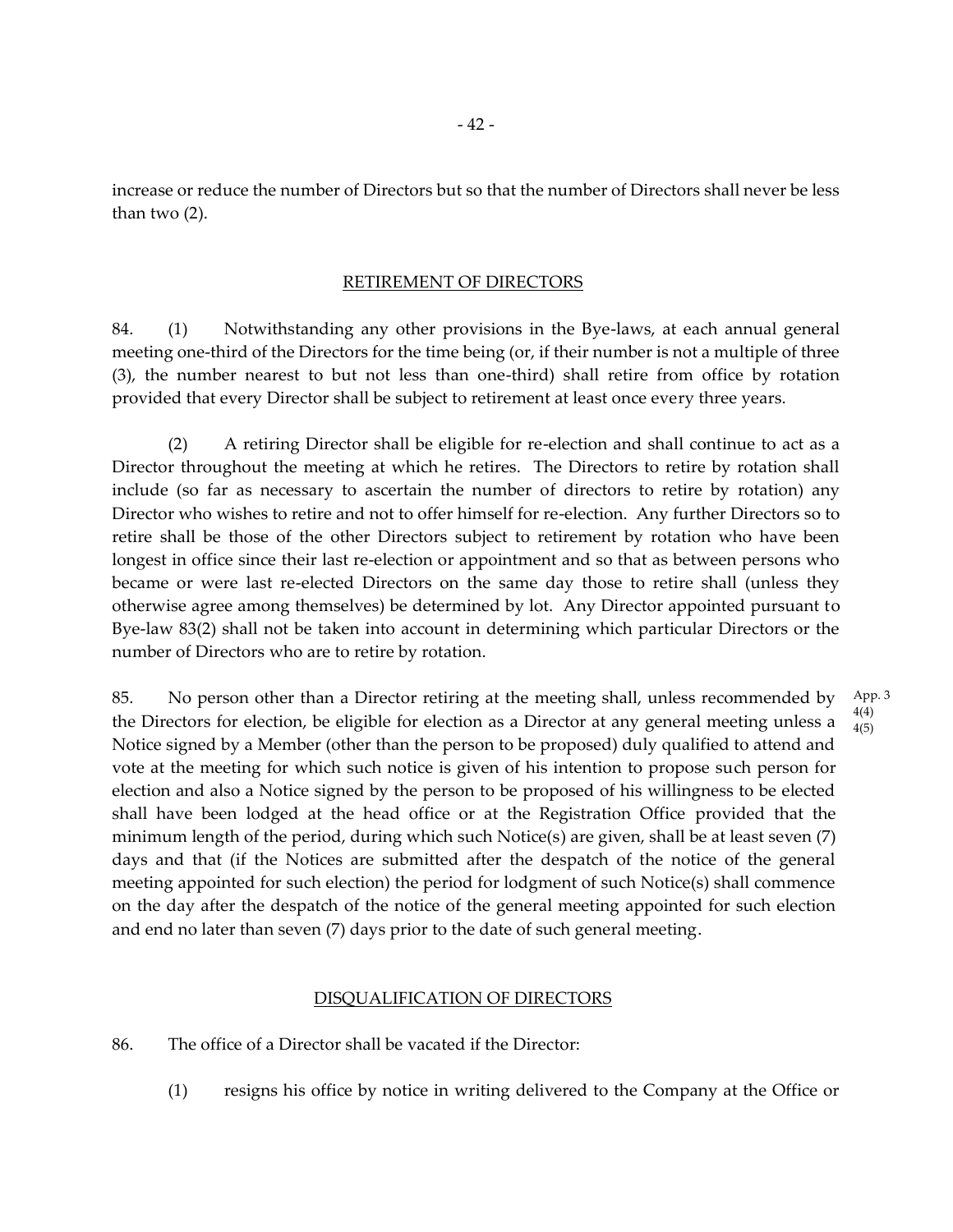- 43 -

tendered at a meeting of the Board;

(2) becomes of unsound mind or dies;

(3) without special leave of absence from the Board, is absent from meetings of the Board for six consecutive months, and his alternate Director, if any, shall not during such period have attended in his stead and the Board resolves that his office be vacated;

(4) becomes bankrupt or has a receiving order made against him or suspends payment or compounds with his creditors;

(5) is prohibited by law from being a Director; or

(6) ceases to be a Director by virtue of any provision of the Statutes or is removed from office pursuant to these Bye-laws.

# EXECUTIVE DIRECTORS

87. The Board may from time to time appoint any one or more of its body to be a managing director, joint managing director or deputy managing director or to hold any other employment or executive office with the Company for such period (subject to their continuance as Directors) and upon such terms as the Board may determine and the Board may revoke or terminate any of such appointments. Any such revocation or termination as aforesaid shall be without prejudice to any claim for damages that such Director may have against the Company or the Company may have against such Director. A Director appointed to an office under this Bye-law shall be subject to the same provisions as to removal as the other Directors of the Company, and he shall (subject to the provisions of any contract between him and the Company) ipso facto and immediately cease to hold such office if he shall cease to hold the office of Director for any cause.

88. Notwithstanding Bye-laws 93, 94, 95 and 96, an executive director appointed to an office under Bye-law 87 hereof shall receive such remuneration (whether by way of salary, commission, participation in profits or otherwise or by all or any of those modes) and such other benefits (including pension and/or gratuity and/or other benefits on retirement) and allowances as the Board may from time to time determine, and either in addition to or in lieu of his remuneration as a Director.

# ALTERNATE DIRECTORS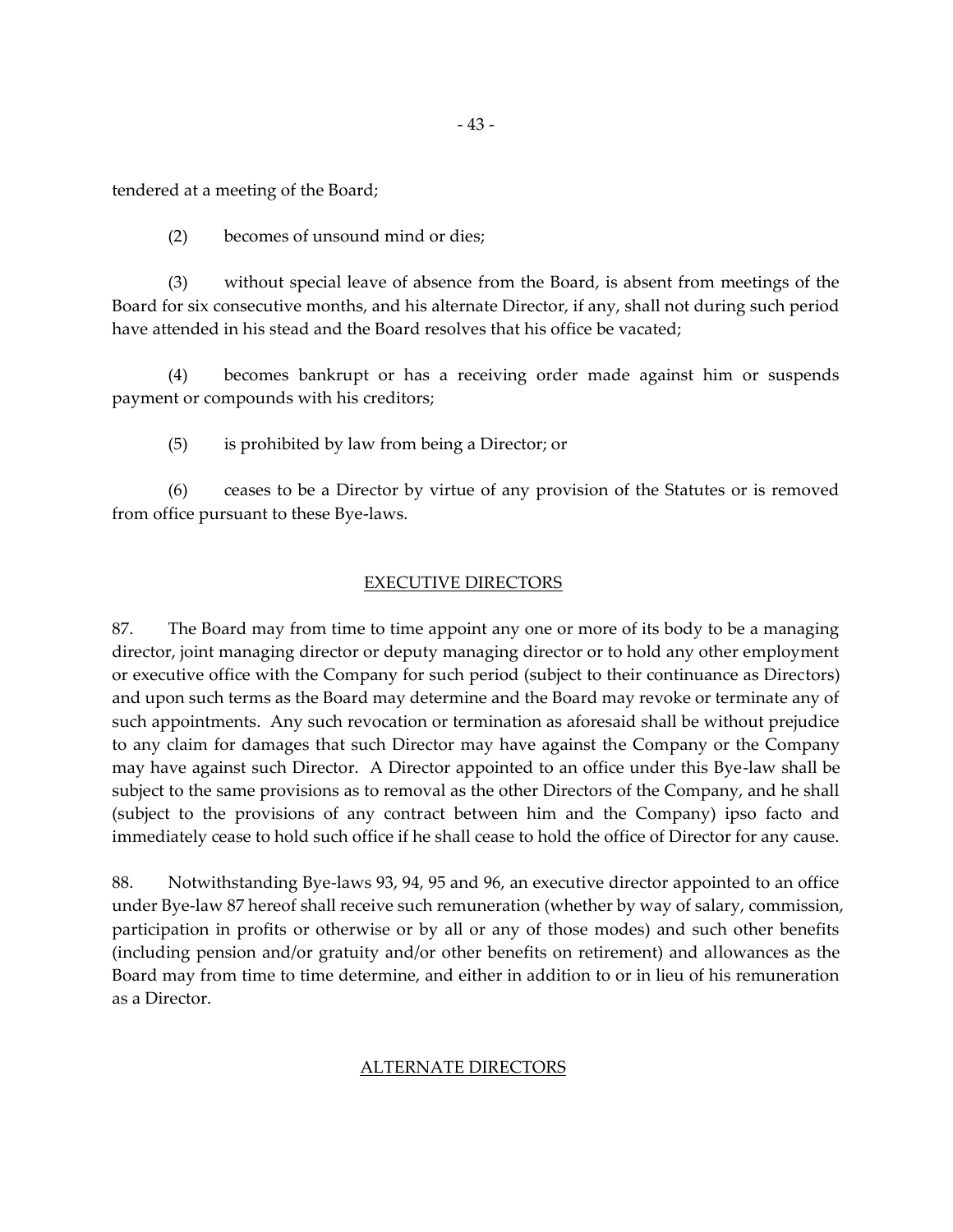89. Any Director may at any time by Notice delivered to the Office or head office or at a meeting of the Directors appoint any person to be his alternate Director. Any person so appointed shall have all the rights and powers of the Director or Directors for whom such person is appointed in the alternative provided that such person shall not be counted more than once in determining whether or not a quorum is present. An alternate Director may be removed at any time by the person or body which appointed him and, subject thereto, the office of alternate Director shall continue until the happening of any event which, if he were a Director, would cause him to vacate such office or if his appointer ceases for any reason to be a Director. Any appointment or removal of an alternate Director shall be effected by Notice signed by the appointor and delivered to the Office or head office or tendered at a meeting of the Board. An alternate Director may also be a Director in his own right and may act as alternate to more than one Director. An alternate Director shall, if his appointor so requests, be entitled to receive notices of meetings of the Board or of committees of the Board to the same extent as, but in lieu of, the Director appointing him and shall be entitled to such extent to attend and vote as a Director at any such meeting at which the Director appointing him is not personally present and generally at such meeting to exercise and discharge all the functions, powers and duties of his appointor as a Director and for the purposes of the proceedings at such meeting the provisions of these Bye-laws shall apply as if he were a Director save that as an alternate for more than one Director his voting rights shall be cumulative.

90. An alternate Director shall only be a Director for the purposes of the Act and shall only be subject to the provisions of the Act insofar as they relate to the duties and obligations of a Director when performing the functions of the Director for whom he is appointed in the alternative and shall alone be responsible to the Company for his acts and defaults and shall not be deemed to be the agent of or for the Director appointing him. An alternate Director shall be entitled to contract and be interested in and benefit from contracts or arrangements or transactions and to be repaid expenses and to be indemnified by the Company to the same extent *mutatis mutandis* as if he were a Director but he shall not be entitled to receive from the Company any fee in his capacity as an alternate Director except only such part, if any, of the remuneration otherwise payable to his appointor as such appointor may by Notice to the Company from time to time direct.

91. Every person acting as an alternate Director shall have one vote for each Director for whom he acts as alternate (in addition to his own vote if he is also a Director). If his appointor is for the time being absent from Hong Kong or otherwise not available or unable to act, the signature of an alternate Director to any resolution in writing of the Board or a committee of the Board of which his appointor is a member shall, unless the notice of his appointment provides to the contrary, be as effective as the signature of his appointor.

92. An alternate Director shall ipso facto cease to be an alternate Director if his appointor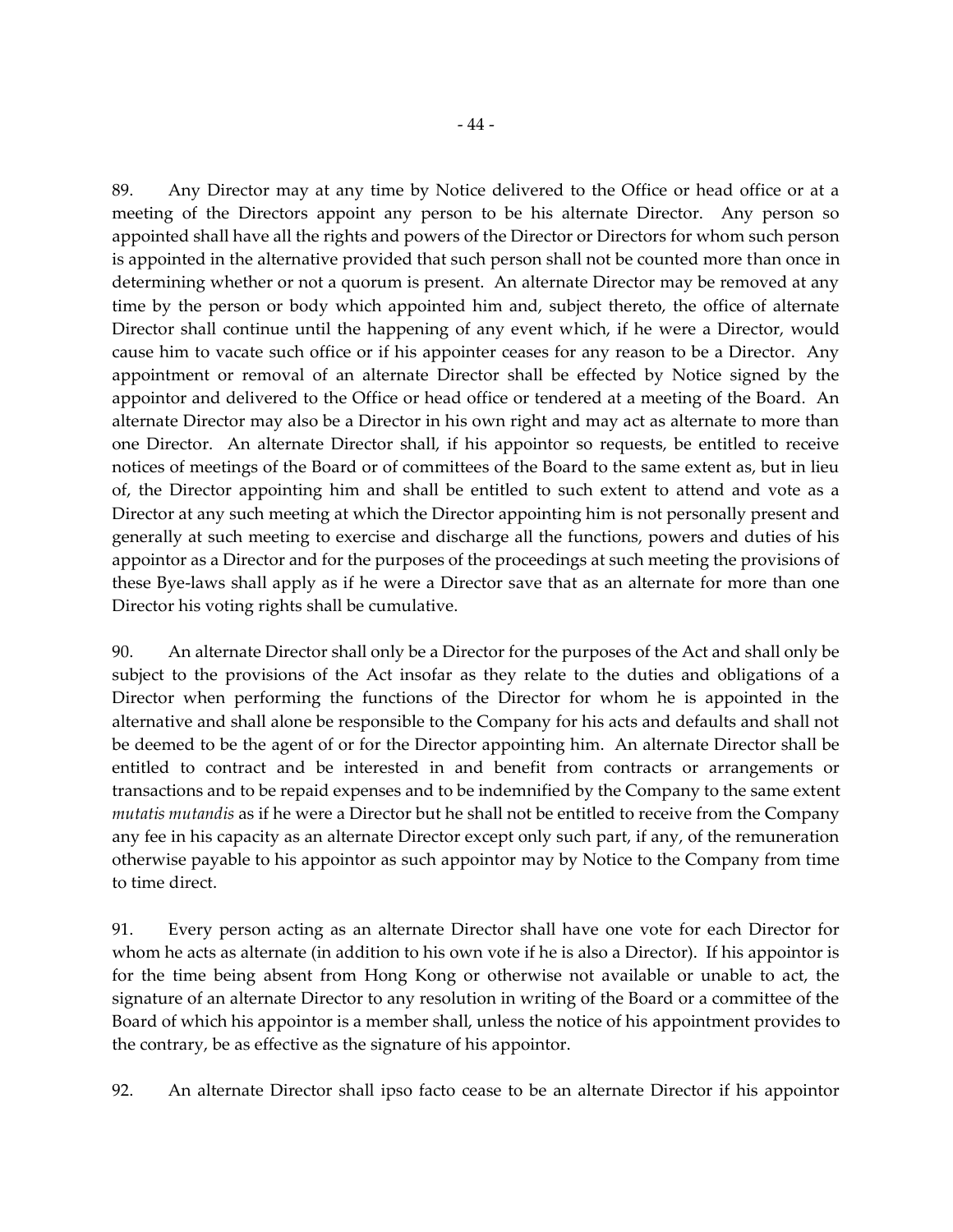ceases for any reason to be a Director, however, such alternate Director or any other person may be re-appointed by the Directors to serve as an alternate Director PROVIDED always that, if at any meeting any Director retires but is re-elected at the same meeting, any appointment of such alternate Director pursuant to these Bye-laws which was in force immediately before his retirement shall remain in force as though he had not retired.

# DIRECTORS' FEES AND EXPENSES

93. The ordinary remuneration of the Directors shall from time to time be determined by the Company in general meeting and shall (unless otherwise directed by the resolution by which it is voted) be divided amongst the Board in such proportions and in such manner as the Board may agree or, failing agreement, equally, except that any Director who shall hold office for part only of the period in respect of which such remuneration is payable shall be entitled only to rank in such division for a proportion of remuneration related to the period during which he has held office. Such remuneration shall be deemed to accrue from day to day.

94. Each Director shall be entitled to be repaid or prepaid all travelling, hotel and incidental expenses reasonably incurred or expected to be incurred by him in attending meetings of the Board or committees of the Board or general meetings or separate meetings of any class of shares or of debentures of the Company or otherwise in connection with the discharge of his duties as a Director.

95. Any Director who, by request, goes or resides abroad for any purpose of the Company or who performs services which in the opinion of the Board go beyond the ordinary duties of a Director may be paid such extra remuneration (whether by way of salary, commission, participation in profits or otherwise) as the Board may determine and such extra remuneration shall be in addition to or in substitution for any ordinary remuneration provided for by or pursuant to any other Bye-law.

96. The Board shall obtain the approval of the Company in general meeting before making any payment to any Director or past Director of the Company by way of compensation for loss of office, or as consideration for or in connection with his retirement from office (not being payment to which the Director is contractually entitled). App. 13A 5

# DIRECTORS' INTERESTS

97. A Director may: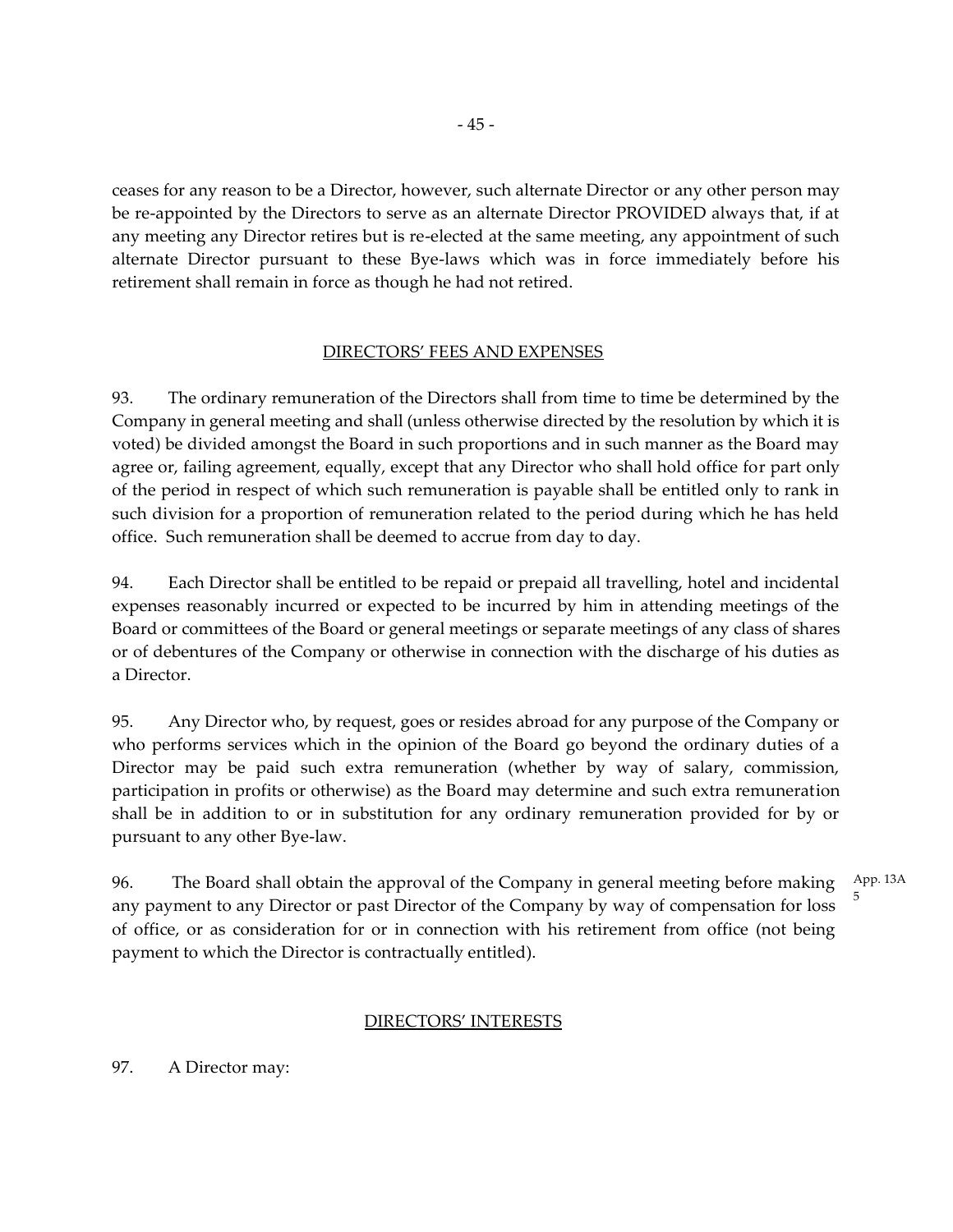- (a) hold any other office or place of profit with the Company (except that of Auditor) in conjunction with his office of Director for such period and, subject to the relevant provisions of the Act, upon such terms as the Board may determine. Any remuneration (whether by way of salary, commission, participation in profits or otherwise) paid to any Director in respect of any such other office or place of profit shall be in addition to any remuneration provided for by or pursuant to any other Bye-law;
- (b) act by himself or his firm in a professional capacity for the Company (otherwise than as Auditor) and he or his firm may be remunerated for professional services as if he were not a Director;
- (c) continue to be or become a director, managing director, joint managing director, deputy managing director, executive director, manager or other officer or member of any other company promoted by the Company or in which the Company may be interested as a vendor, shareholder or otherwise and (unless otherwise agreed) no such Director shall be accountable for any remuneration, profits or other benefits received by him as a director, managing director, joint managing director, deputy managing director, executive director, manager or other officer or member of or from his interests in any such other company. Subject as otherwise provided by these Bye-laws the Directors may exercise or cause to be exercised the voting powers conferred by the shares in any other company held or owned by the Company, or exercisable by them as directors of such other company in such manner in all respects as they think fit (including the exercise thereof in favour of any resolution appointing themselves or any of them directors, managing directors, joint managing directors, deputy managing directors, executive directors, managers or other officers of such company) or voting or providing for the payment of remuneration to the director, managing director, joint managing director, deputy managing director, executive director, manager or other officers of such other company and any Director may vote in favour of the exercise of such voting rights in manner aforesaid notwithstanding that he may be, or about to be, appointed a director, managing director, joint managing director, deputy managing director, executive director, manager or other officer of such a company, and that as such he is or may become interested in the exercise of such voting rights in manner aforesaid.

98. Subject to the Act and to these Bye-laws, no Director or proposed or intending Director shall be disqualified by his office from contracting with the Company, either with regard to his tenure of any office or place of profit or as vendor, purchaser or in any other manner whatsoever, nor shall any such contract or any other contract or arrangement in which any Director is in any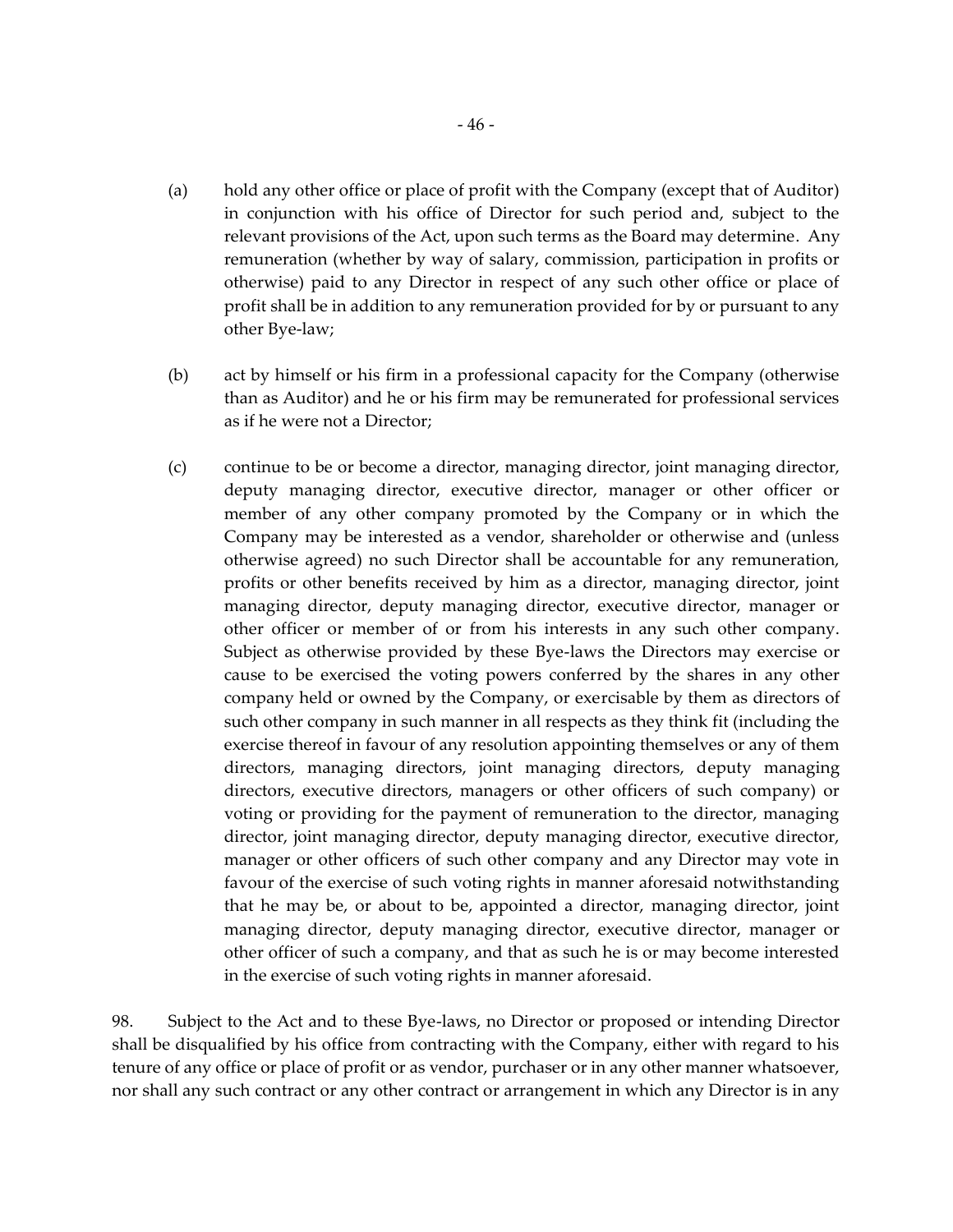way interested be liable to be avoided, nor shall any Director so contracting or being so interested be liable to account to the Company or the Members for any remuneration, profit or other benefits realised by any such contract or arrangement by reason of such Director holding that office or of the fiduciary relationship thereby established provided that such Director shall disclose the nature of his interest in any contract or arrangement in which he is interested in accordance with Bye-law 99 herein.

99. A Director who to his knowledge is in any way, whether directly or indirectly, interested in a contract or arrangement or proposed contract or arrangement with the Company shall declare the nature of his interest at the meeting of the Board at which the question of entering into the contract or arrangement is first considered, if he knows his interest then exists, or in any other case at the first meeting of the Board after he knows that he is or has become so interested. For the purposes of this Bye-law, a general Notice to the Board by a Director to the effect that:

- (a) he is a member or officer of a specified company or firm and is to be regarded as interested in any contract or arrangement which may after the date of the Notice be made with that company or firm; or
- (b) he is to be regarded as interested in any contract or arrangement which may after the date of the Notice be made with a specified person who is connected with him;

shall be deemed to be a sufficient declaration of interest under this Bye-law in relation to any such contract or arrangement, provided that no such Notice shall be effective unless either it is given at a meeting of the Board or the Director takes reasonable steps to secure that it is brought up and read at the next Board meeting after it is given.

100. (1) A Director shall not vote (nor be counted in the quorum) on any resolution of the Board approving any contract or arrangement or any other proposal in which he or any of his close associates is materially interested, but this prohibition shall not apply to any of the following matters namely: App. 3 4(1)

- (i) any contract or arrangement for the giving to such Director or his close associate(s) any security or indemnity in respect of money lent by him or any of his close associate(s) or obligations incurred or undertaken by him or any of his close associate(s) at the request of or for the benefit of the Company or any of its subsidiaries;
- (ii) any contract or arrangement for the giving of any security or indemnity to a third party in respect of a debt or obligation of the Company or any of its subsidiaries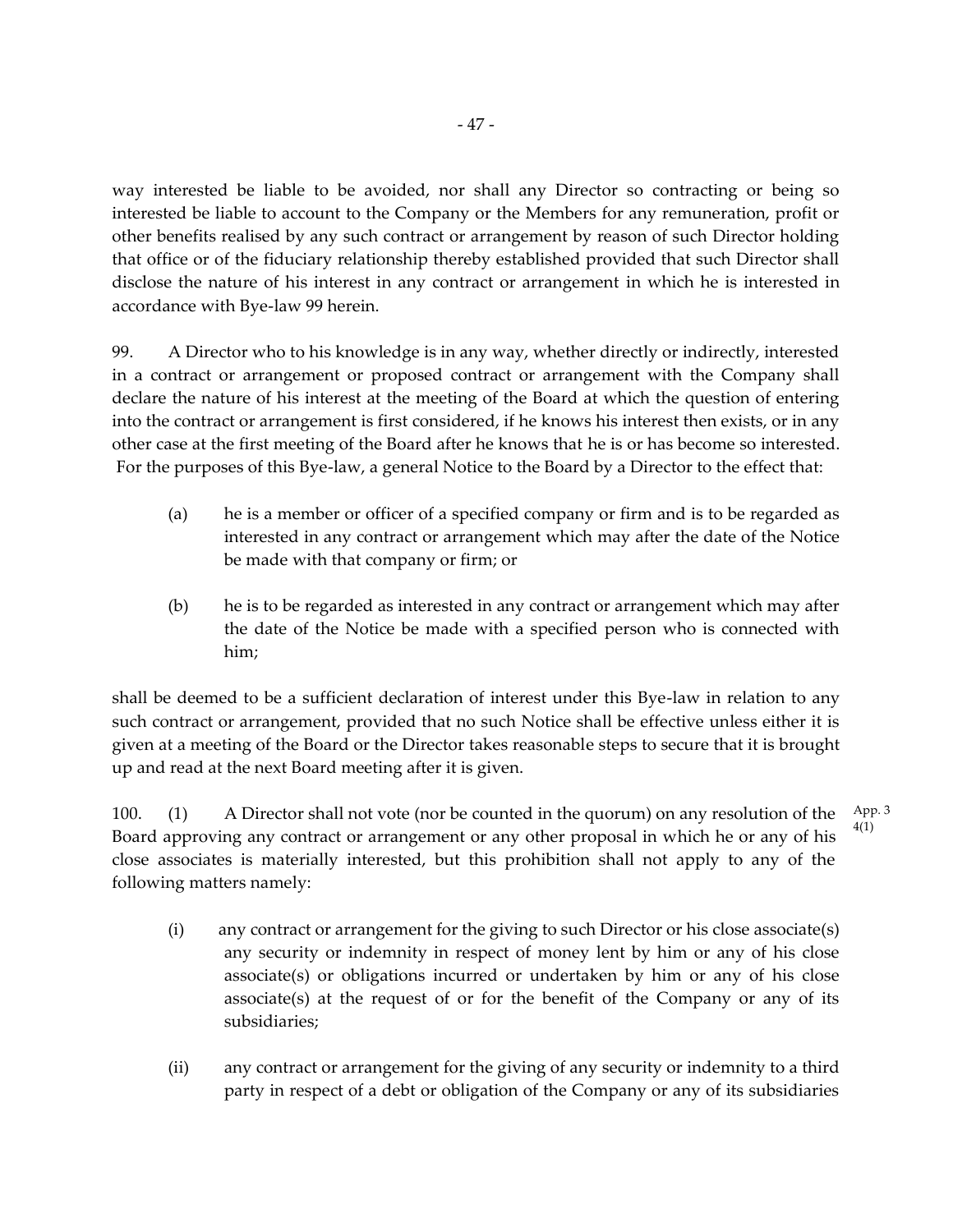for which the Director or his close associate(s) has himself/themselves assumed responsibility in whole or in part whether alone or jointly under a guarantee or indemnity or by the giving of security;

- (iii) any contract or arrangement concerning an offer of shares or debentures or other securities of or by the Company or any other company which the Company may promote or be interested in for subscription or purchase, where the Director or his close associate(s) is/are or is/are to be interested as a participant in the underwriting or sub-underwriting of the offer;
- (iv) any contract or arrangement in which the Director or his close associate(s) is/are interested in the same manner as other holders of shares or debentures or other securities of the Company by virtue only of his/their interest in shares or debentures or other securities of the Company; or
- (v) any proposal or arrangement concerning the adoption, modification or operation of a share option scheme, a pension fund or retirement, death or disability benefits scheme or other arrangement which relates both to Directors or his close associate(s) and to employees of the Company or of any of its subsidiaries and does not provide in respect of any Director, or his close associate(s), as such any privilege or advantage not accorded generally to the class of persons to which such scheme or fund relates.

(2) If any question shall arise at any meeting of the Board as to the materiality of the interest of a Director (other than the chairman of the meeting) or as to the entitlement of any Director (other than such chairman) to vote and such question is not resolved by his voluntarily agreeing to abstain from voting, such question shall be referred to the chairman of the meeting and his ruling in relation to such other Director shall be final and conclusive except in a case where the nature or extent of the interest of the Director concerned as known to such Director has not been fairly disclosed to the Board. If any question as aforesaid shall arise in respect of the chairman of the meeting such question shall be decided by a resolution of the Board (for which purpose such chairman shall not vote thereon) and such resolution shall be final and conclusive except in a case where the nature or extent of the interest of such chairman as known to such chairman has not been fairly disclosed to the Board.

## GENERAL POWERS OF THE DIRECTORS

101. (1) The business of the Company shall be managed and conducted by the Board, which may pay all expenses incurred in forming and registering the Company and may exercise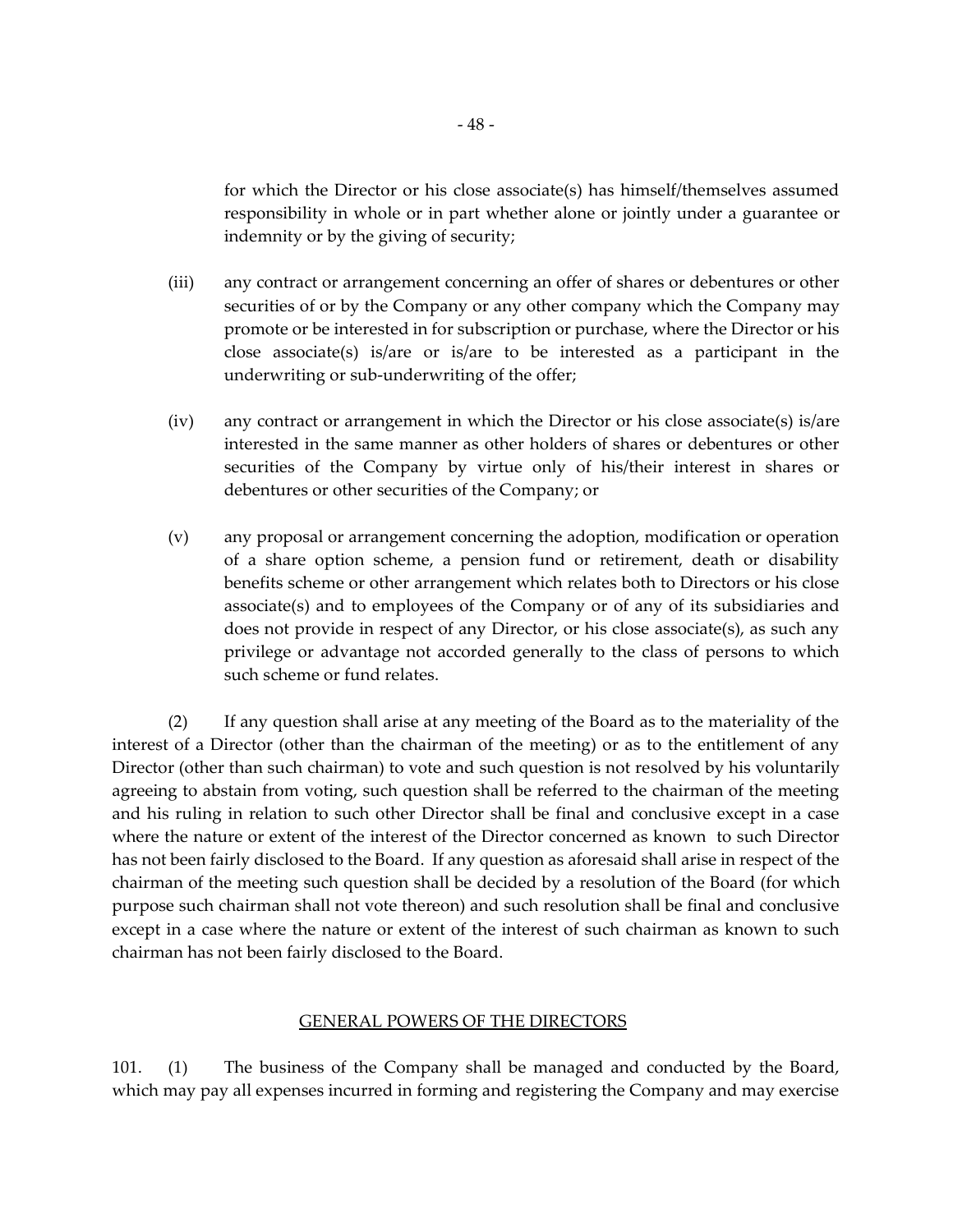all powers of the Company (whether relating to the management of the business of the Company or otherwise) which are not by the Statutes or by these Bye-laws required to be exercised by the Company in general meeting, subject nevertheless to the provisions of the Statutes and of these Bye-laws and to such regulations being not inconsistent with such provisions, as may be prescribed by the Company in general meeting, but no regulations made by the Company in general meeting shall invalidate any prior act of the Board which would have been valid if such regulations had not been made. The general powers given by this Bye-law shall not be limited or restricted by any special authority or power given to the Board by any other Bye-law.

(2) Any person contracting or dealing with the Company in the ordinary course of business shall be entitled to rely on any written or oral contract or agreement or deed, document or instrument entered into or executed as the case may be by any two of the Directors acting jointly on behalf of the Company and the same shall be deemed to be validly entered into or executed by the Company as the case may be and shall, subject to any rule of law, be binding on the Company.

(3) Without prejudice to the general powers conferred by these Bye-laws it is hereby expressly declared that the Board shall have the following powers:

- (a) to give to any person the right or option of requiring at a future date that an allotment shall be made to him of any share at par or at such premium as may be agreed;
- (b) to give to any Directors, officers or servants of the Company an interest in any particular business or transaction or participation in the profits thereof or in the general profits of the Company either in addition to or in substitution for a salary or other remuneration; and
- (c) to resolve that the Company be discontinued in Bermuda and continued in a named country or jurisdiction outside Bermuda subject to the provisions of the Act.

102. The Board may establish any regional or local boards or agencies for managing any of the affairs of the Company in any place, and may appoint any persons to be members of such local boards, or any managers or agents, and may fix their remuneration (either by way of salary or by commission or by conferring the right to participation in the profits of the Company or by a combination of two or more of these modes) and pay the working expenses of any staff employed by them upon the business of the Company. The Board may delegate to any regional or local board, manager or agent any of the powers, authorities and discretions vested in or exercisable by the Board (other than its powers to make calls and forfeit shares), with power to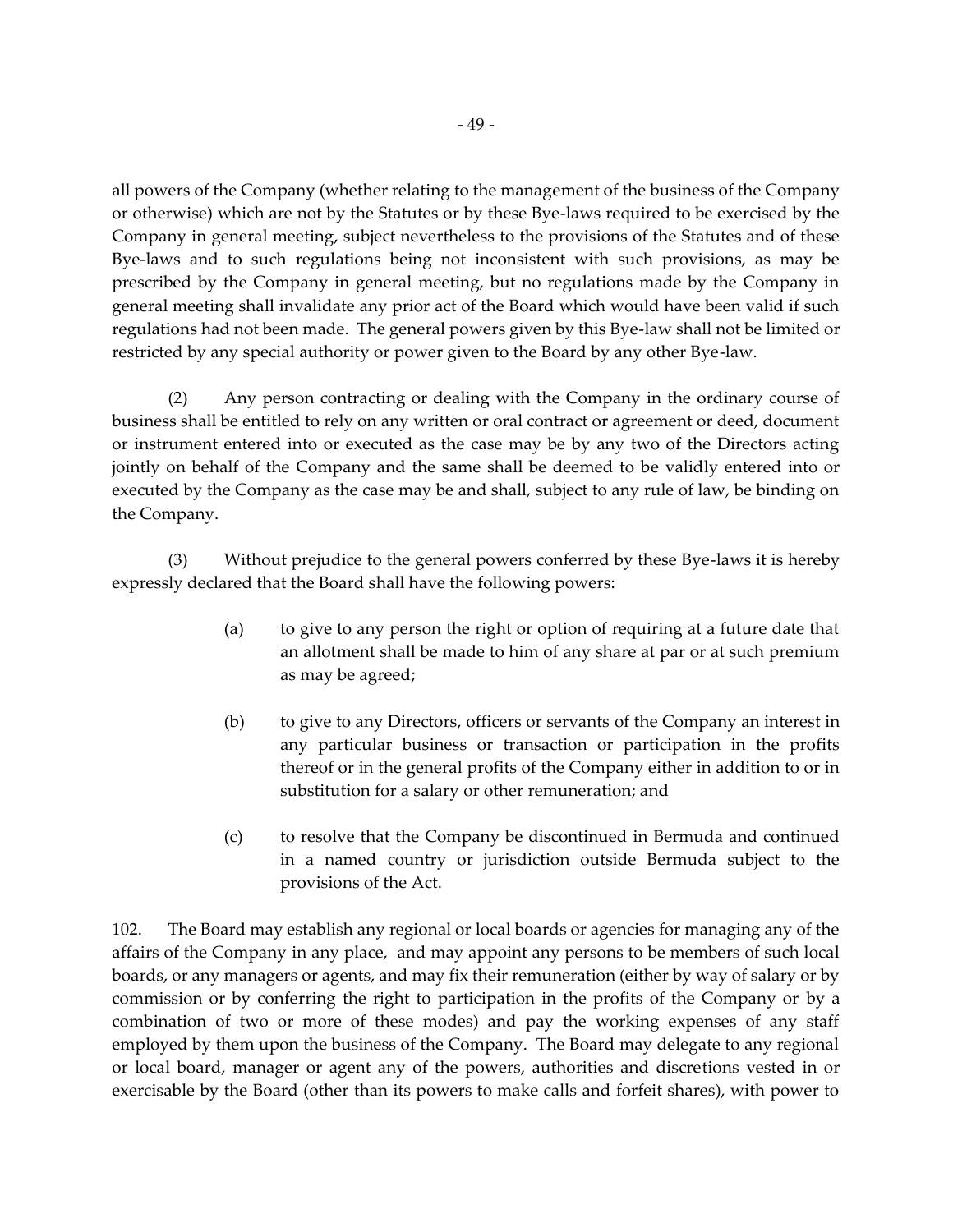sub-delegate, and may authorise the members of any of them to fill any vacancies therein and to act notwithstanding vacancies. Any such appointment or delegation may be made upon such terms and subject to such conditions as the Board may think fit, and the Board may remove any person appointed as aforesaid, and may revoke or vary such delegation, but no person dealing in good faith and without notice of any such revocation or variation shall be affected thereby.

103. The Board may by power of attorney appoint under the Seal any company, firm or person or any fluctuating body of persons, whether nominated directly or indirectly by the Board, to be the attorney or attorneys of the Company for such purposes and with such powers, authorities and discretions (not exceeding those vested in or exercisable by the Board under these Bye-laws) and for such period and subject to such conditions as it may think fit, and any such power of attorney may contain such provisions for the protection and convenience of persons dealing with any such attorney as the Board may think fit, and may also authorise any such attorney to sub-delegate all or any of the powers, authorities and discretions vested in him. Such attorney or attorneys may, if so authorised under the Seal of the Company, execute any deed or instrument under their personal seal with the same effect as the affixation of the Seal.

104. The Board may entrust to and confer upon a managing director, joint managing director, deputy managing director, an executive director or any Director any of the powers exercisable by it upon such terms and conditions and with such restrictions as it thinks fit, and either collaterally with, or to the exclusion of, its own powers, and may from time to time revoke or vary all or any of such powers but no person dealing in good faith and without notice of such revocation or variation shall be affected thereby.

105. All cheques, promissory notes, drafts, bills of exchange and other instruments, whether negotiable or transferable or not, and all receipts for moneys paid to the Company shall be signed, drawn, accepted, endorsed or otherwise executed, as the case may be, in such manner as the Board shall from time to time by resolution determine. The Company's banking accounts shall be kept with such banker or bankers as the Board shall from time to time determine.

106. (1) The Board may establish or concur or join with other companies (being subsidiary companies of the Company or companies with which it is associated in business) in establishing and making contributions out of the Company's moneys to any schemes or funds for providing pensions, sickness or compassionate allowances, life assurance or other benefits for employees (which expression as used in this and the following paragraph shall include any Director or ex-Director who may hold or have held any executive office or any office of profit under the Company or any of its subsidiary companies) and ex-employees of the Company and their dependants or any class or classes of such person.

(2) The Board may pay, enter into agreements to pay or make grants of revocable or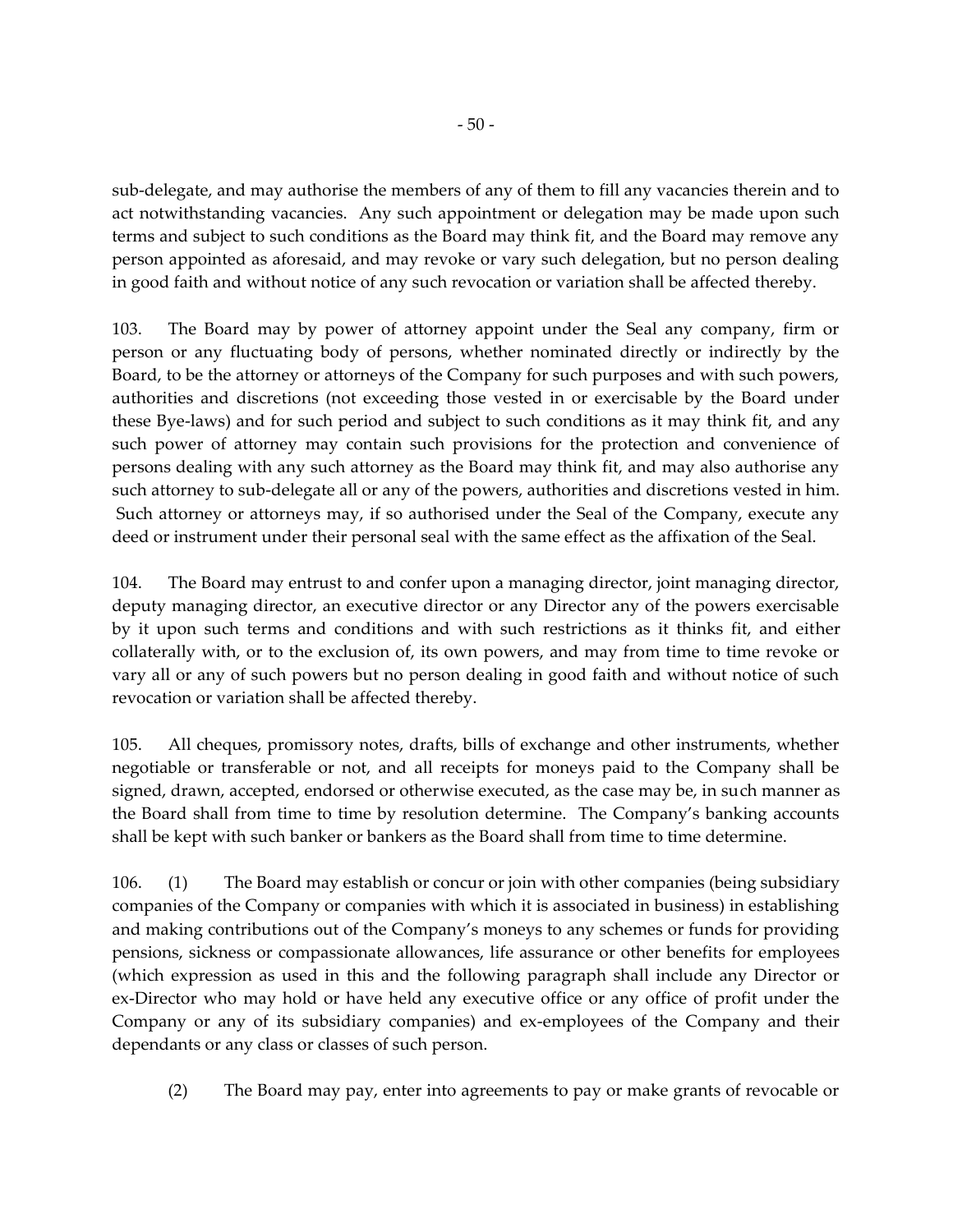irrevocable, and either subject or not subject to any terms or conditions, pensions or other benefits to employees and ex-employees and their dependants, or to any of such persons, including pensions or benefits additional to those, if any, to which such employees or ex-employees or their dependants are or may become entitled under any such scheme or fund as mentioned in the last preceding paragraph. Any such pension or benefit may, as the Board considers desirable, be granted to an employee either before and in anticipation of or upon or at any time after his actual retirement.

# BORROWING POWERS

107. The Board may exercise all the powers of the Company to raise or borrow money and to mortgage or charge all or any part of the undertaking, property and assets (present and future) and uncalled capital of the Company and, subject to the Act, to issue debentures, bonds and other securities, whether outright or as collateral security for any debt, liability or obligation of the Company or of any third party.

108. Debentures, bonds and other securities may be made assignable free from any equities between the Company and the person to whom the same may be issued.

109. Any debentures, bonds or other securities may be issued at a discount (other than shares), premium or otherwise and with any special privileges as to redemption, surrender, drawings, allotment of shares, attending and voting at general meetings of the Company, appointment of Directors and otherwise.

110. (1) Where any uncalled capital of the Company is charged, all persons taking any subsequent charge thereon shall take the same subject to such prior charge, and shall not be entitled, by notice to the Members or otherwise, to obtain priority over such prior charge.

(2) The Board shall cause a proper register to be kept, in accordance with the provisions of the Act, of all charges specifically affecting the property of the Company and of any series of debentures issued by the Company and shall duly comply with the requirements of the Act in regard to the registration of charges and debentures therein specified and otherwise.

## PROCEEDINGS OF THE DIRECTORS

111. The Board may meet for the despatch of business, adjourn and otherwise regulate its meetings as it considers appropriate. Questions arising at any meeting shall be determined by a majority of votes. In the case of any equality of votes the chairman of the meeting shall have an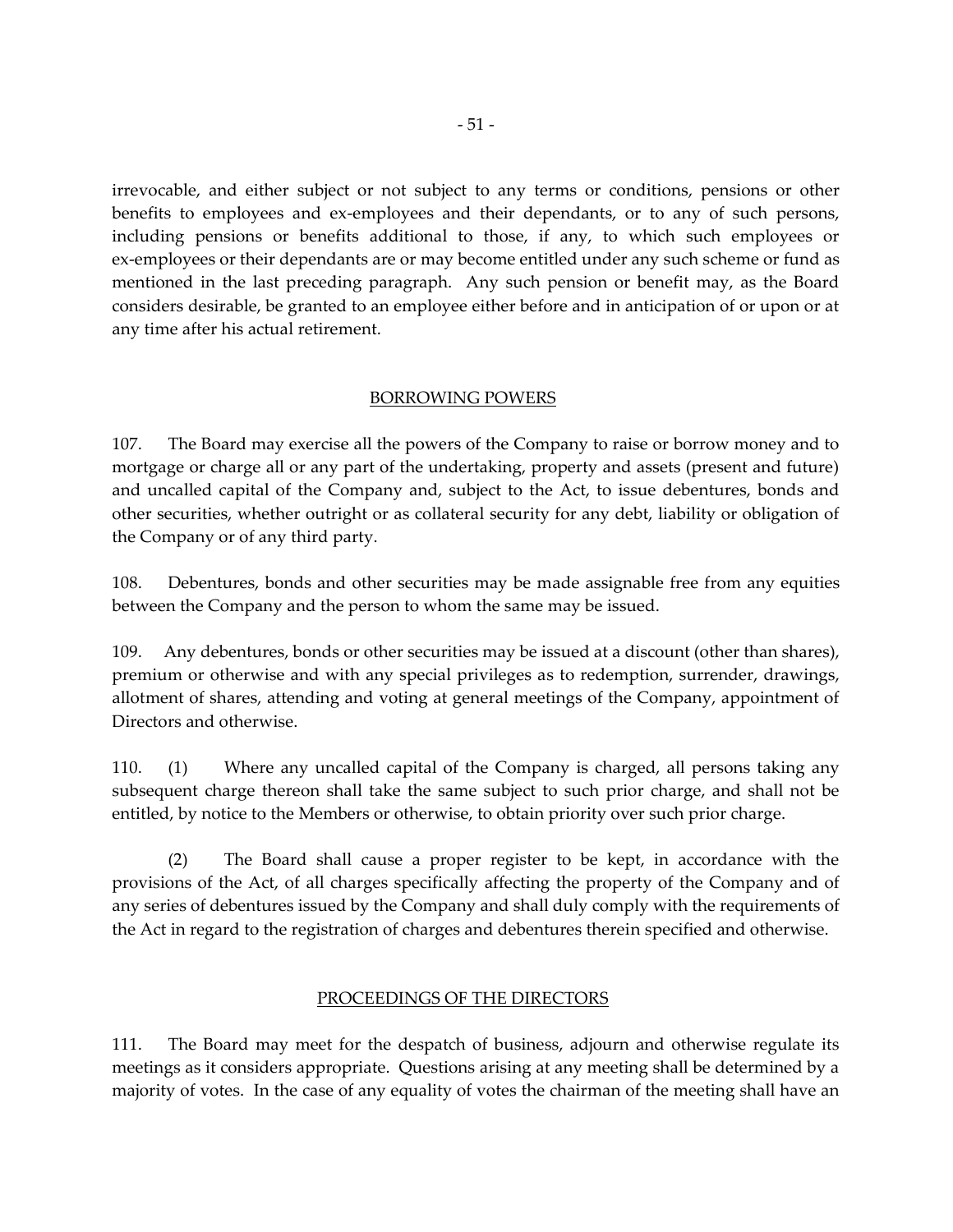additional or casting vote.

112. A meeting of the Board may be convened by the Secretary on request of a Director or by any Director. The Secretary shall convene a meeting of the Board whenever he shall be required so to do by any Director. Notice of a meeting of the Board shall be deemed to be duly given to a Director if it is given to such Director in writing or verbally (including in person or by telephone) or via electronic mail or in such other manner as the Board may from time to time determine.

113. (1) The quorum necessary for the transaction of the business of the Board may be fixed by the Board and, unless so fixed at any other number, shall be two (2). An alternate Director shall be counted in a quorum in the case of the absence of a Director for whom he is the alternate provided that he shall not be counted more than once for the purpose of determining whether or not a quorum is present.

(2) Directors may participate in any meeting of the Board by means of a conference telephone, electronic or other communications equipment through which all persons participating in the meeting can communicate with each other simultaneously and instantaneously and, for the purpose of counting a quorum, such participation shall constitute presence at a meeting as if those participating were present in person.

(3) Any Director who ceases to be a Director at a Board meeting may continue to be present and to act as a Director and be counted in the quorum until the termination of such Board meeting if no other Director objects and if otherwise a quorum of Directors would not be present.

114. The continuing Directors or a sole continuing Director may act notwithstanding any vacancy in the Board but, if and so long as the number of Directors is reduced below the minimum number fixed by or in accordance with these Bye-laws, the continuing Directors or Director, notwithstanding that the number of Directors is below the number fixed by or in accordance with these Bye-laws as the quorum or that there is only one continuing Director, may act for the purpose of filling vacancies in the Board or of summoning general meetings of the Company but not for any other purpose.

115. The Board may elect a chairman and one or more deputy chairman of its meetings and determine the period for which they are respectively to hold such office. If no chairman or deputy chairman is elected, or if at any meeting neither the chairman nor any deputy chairman is present within five (5) minutes after the time appointed for holding the same, the Directors present may choose one of their number to be chairman of the meeting.

116. A meeting of the Board at which a quorum is present shall be competent to exercise all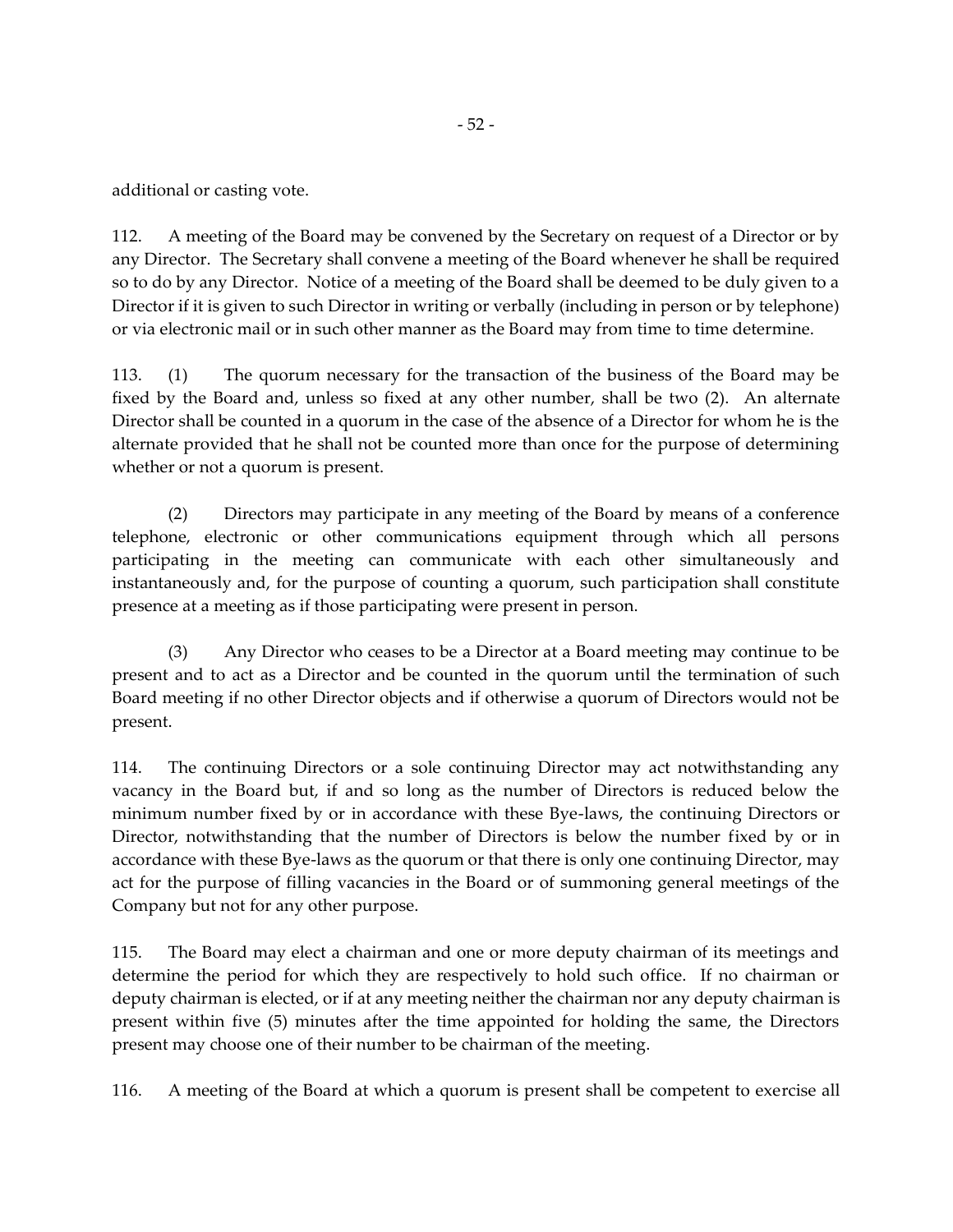the powers, authorities and discretions for the time being vested in or exercisable by the Board.

117. (1) The Board may delegate any of its powers, authorities and discretions to committees, consisting of such Director or Directors and other persons as it thinks fit, and they may, from time to time, revoke such delegation or revoke the appointment of and discharge any such committees either wholly or in part, and either as to persons or purposes. Any committee so formed shall, in the exercise of the powers, authorities and discretions so delegated, conform to any regulations which may be imposed on it by the Board.

(2) All acts done by any such committee in conformity with such regulations, and in fulfilment of the purposes for which it was appointed, but not otherwise, shall have like force and effect as if done by the Board, and the Board shall have power, with the consent of the Company in general meeting, to remunerate the members of any such committee, and charge such remuneration to the current expenses of the Company.

118. The meetings and proceedings of any committee consisting of two or more members shall be governed by the provisions contained in these Bye-laws for regulating the meetings and proceedings of the Board so far as the same are applicable and are not superseded by any regulations imposed by the Board under the last preceding Bye-law.

119. A resolution in writing signed by all the Directors except such as are temporarily unable to act through ill-health or disability, and all the alternate Directors, if appropriate, whose appointors are temporarily unable to act as aforesaid shall be as valid and effectual as if a resolution had been passed at a meeting of the Board duly convened and held provided that such number is sufficient to constitute a quorum and that a copy of such resolution has been given or the contents thereof communicated to all the Directors for the time being entitled to receive notices of Board meetings in the same manner as notices of meetings are required to be given by these Bye-laws and further provided that no Director is aware of or has received any objection to the resolution from any Director. Such resolution may be contained in one document or in several documents in like form each signed by one or more of the Directors or alternate Directors and for this purpose a facsimile signature of a Director or an alternate Director shall be treated as valid. Notwithstanding the foregoing, a resolution in writing shall not be passed in lieu of a meeting of the Board for the purposes of considering any matter or business in which a substantial shareholder of the Company or a Director has a conflict of interest and the Board has determined that such conflict of interest to be material.

120. All acts bona fide done by the Board or by any committee or by any person acting as a Director or members of a committee, shall, notwithstanding that it is afterwards discovered that there was some defect in the appointment of any member of the Board or such committee or person acting as aforesaid or that they or any of them were disqualified or had vacated office, be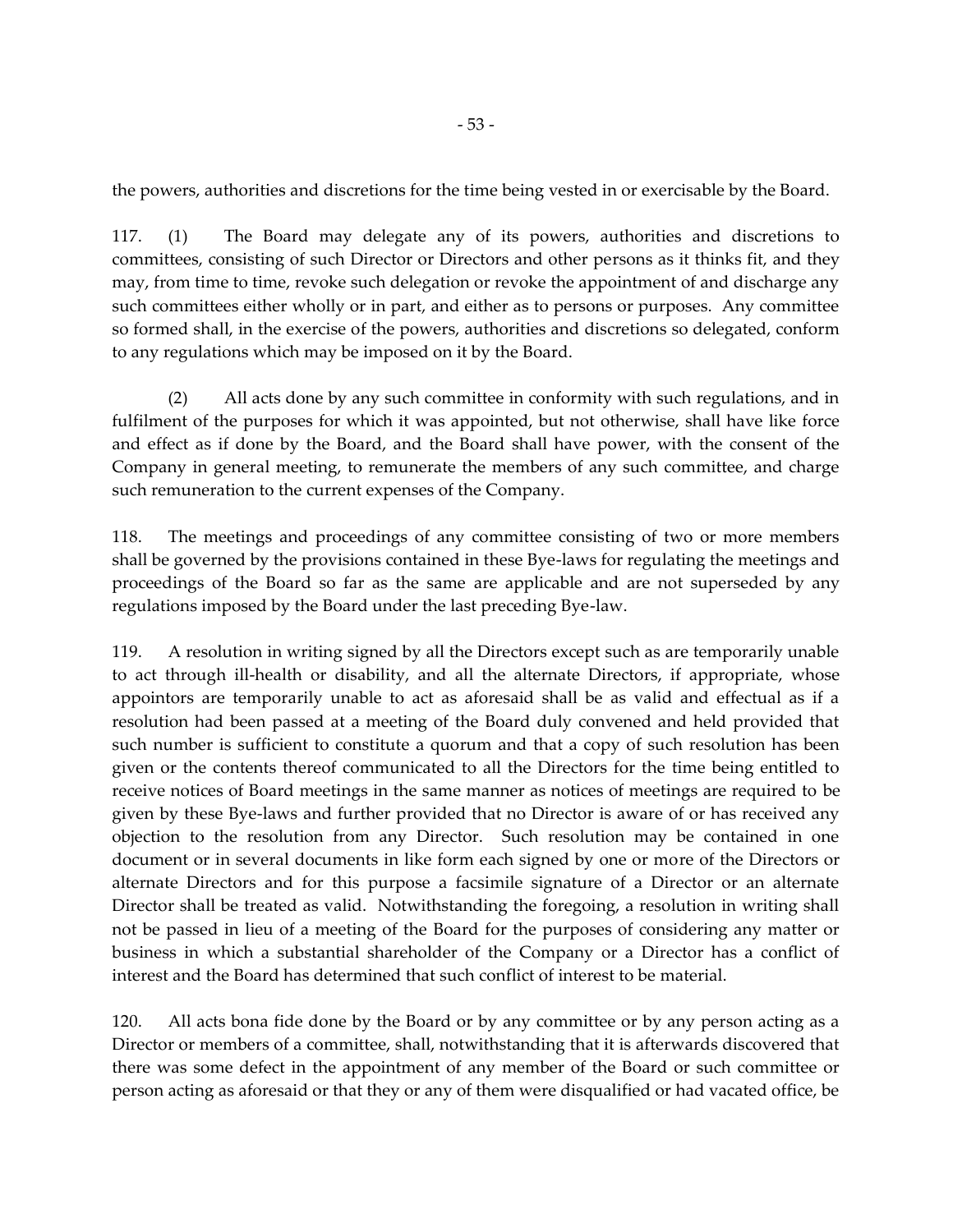as valid as if every such person had been duly appointed and was qualified and had continued to be a Director or member of such committee.

## MANAGERS

121. The Board may from time to time appoint a general manager, a manager or managers of the Company and may fix his or their remuneration either by way of salary or commission or by conferring the right to participation in the profits of the Company or by a combination of two or more of these modes and pay the working expenses of any of the staff of the general manager, manager or managers who may be employed by him or them upon the business of the Company.

122. The appointment of such general manager, manager or managers may be for such period as the Board may decide, and the Board may confer upon him or them all or any of the powers of the Board as it may think fit.

123. The Board may enter into such agreement or agreements with any such general manager, manager or managers upon such terms and conditions in all respects as the Board may in their absolute discretion think fit, including a power for such general manager, manager or managers to appoint an assistant manager or managers or other employees whatsoever under them for the purpose of carrying on the business of the Company.

# **OFFICERS**

124. (1) The officers of the Company shall consist of the Directors and Secretary and such additional officers (who may or may not be Directors) as the Board may from time to time determine, all of whom shall be deemed to be officers for the purposes of the Act and, subject to Bye-law 128(4), these Bye-laws.

(2) The officers shall receive such remuneration as the Directors may from time to time determine.

(3) Where the Company appoints and maintains a resident representative ordinarily resident in Bermuda in accordance with the Act, the resident representative shall comply with the provisions of the Act.

(4) The Company shall provide the resident representative with such documents and information as the resident representative may require in order to be able to comply with the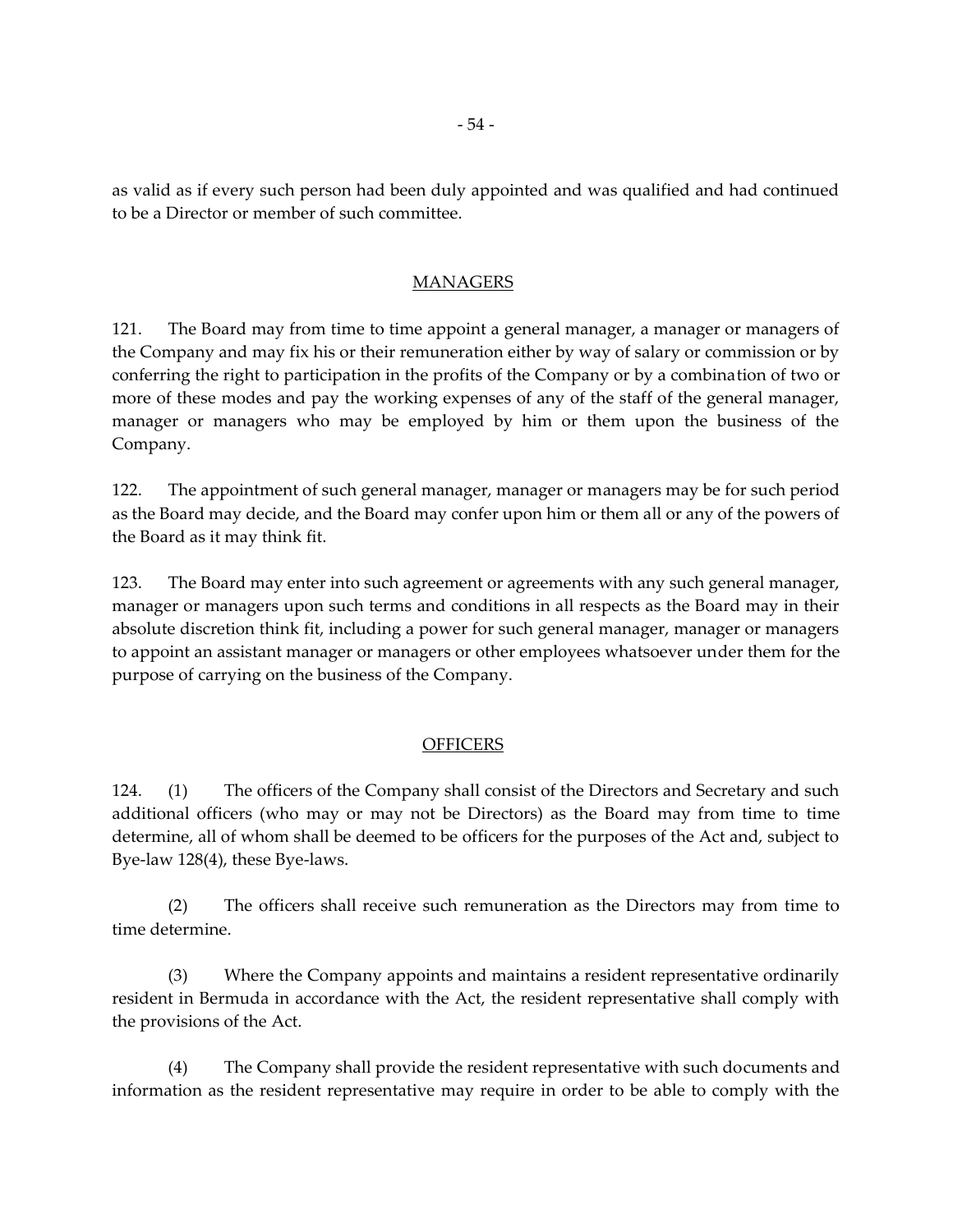provisions of the Act.

(5) The resident representative shall be entitled to have notice of, attend and be heard at all meetings of the Directors or of any committee of such Directors or general meetings of the Company.

125. (1) The Secretary and additional officers, if any, shall be appointed by the Board and shall hold office on such terms and for such period as the Board may determine. If thought fit, two (2) or more persons may be appointed as joint Secretaries. The Board may also appoint from time to time on such terms as it thinks fit one or more assistant or deputy Secretaries.

(2) The Secretary shall attend all meetings of the Members and shall keep correct minutes of such meetings and enter the same in the proper books provided for the purpose. He shall perform such other duties as are prescribed by the Act or these Bye-laws or as may be prescribed by the Board.

126. The officers of the Company shall have such powers and perform such duties in the management, business and affairs of the Company as may be delegated to them by the Directors from time to time.

127. A provision of the Act or of these Bye-laws requiring or authorising a thing to be done by or to a Director and the Secretary shall not be satisfied by its being done by or to the same person acting both as Director and as or in place of the Secretary.

# REGISTER OF DIRECTORS AND OFFICERS

128. (1) The Board shall cause to be kept in one or more books at the Office a Register of Directors and Officers and shall enter therein the following particulars with respect to each Director and Officer, that is to say:

- (a) in the case of an individual, his or her present first name, surname and address; and
- $(b)$  in the case of a company, its name and registered office.
- (2) The Board shall within a period of fourteen (14) days from the occurrence of:
- (a) any change among the Directors and Officers; or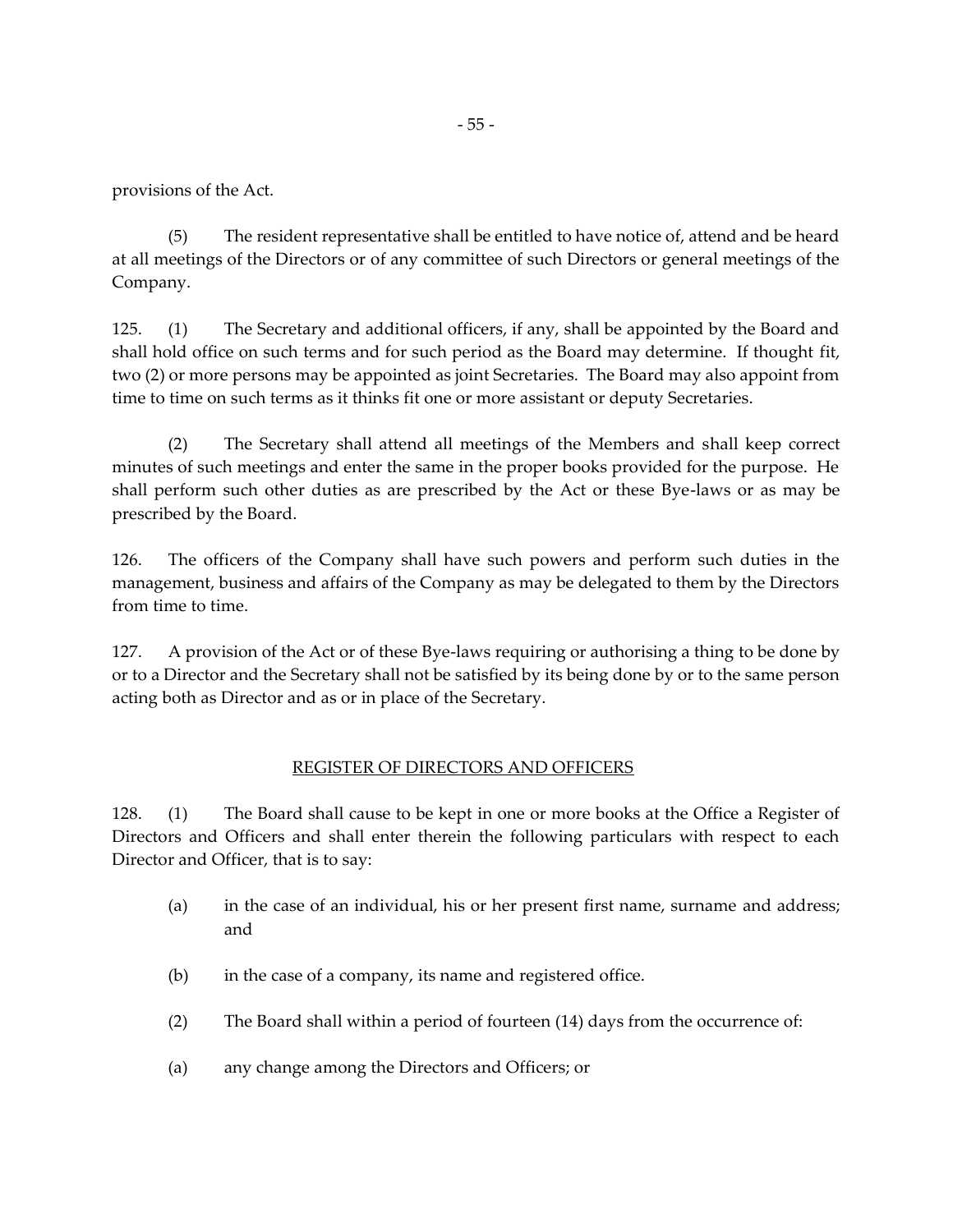(b) any change in the particulars contained in the Register of Directors and Officers,

cause to be entered on the Register of Directors and Officers the particulars of such change.

(3) The Register of Directors and Officers shall be open to inspection by members of the public without charge at the Office between 10:00 a.m. and 12:00 noon during business hours.

(4) In this Bye-law "Officer" has the meaning ascribed to it in Section 92A(7) of the Act.

## **MINUTES**

129. (1) The Board shall cause Minutes to be duly entered in books provided for the purpose:

- (a) of all elections and appointments of officers;
- (b) of the names of the Directors present at each meeting of the Directors and of any committee of the Directors;
- (c) of all resolutions and proceedings of each general meeting of the Members and meetings of the Board.

(2) Minutes prepared in accordance with the Act and these Bye-laws shall be kept by the Secretary at the Office.

## SEAL

130. (1) The Company shall have one or more Seals, as the Board may determine. For the purpose of sealing documents creating or evidencing securities issued by the Company, the Company may have a securities seal which is a facsimile of the Seal with the addition of the words "Securities Seal" on its face or in such other form as the Board may approve. The Board shall provide for the custody of each Seal and no Seal shall be used without the authority of the Board or of a committee of the Board authorised by the Board in that behalf. Subject as otherwise provided in these Bye-laws, any instrument to which a Seal is affixed shall be signed autographically by one Director and the Secretary or by two Directors or by such other person (including a Director) or persons as the Board may appoint, either generally or in any particular case, save that as regards any certificates for shares or debentures or other securities of the App. 3 2(1)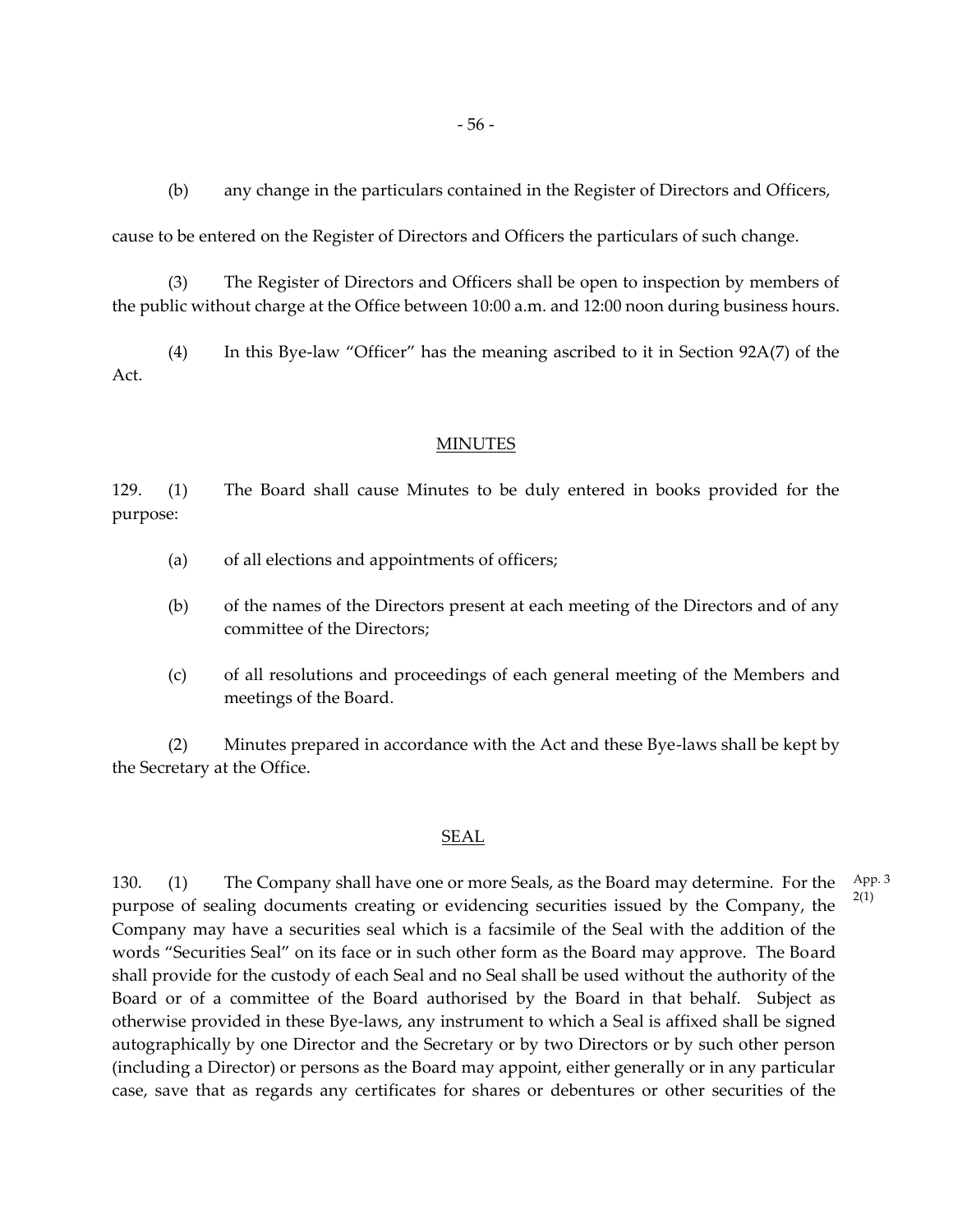Company the Board may by resolution determine that such signatures or either of them shall be dispensed with or affixed by some method or system of mechanical signature. Every instrument executed in the manner provided by this Bye-law shall be deemed to be sealed and executed with the authority of the Board previously given.

(2) Where the Company has a Seal for use abroad, the Board may by writing under the Seal appoint any agent or committee abroad to be the duly authorised agent of the Company for the purpose of affixing and using such Seal and the Board may impose restrictions on the use thereof as may be thought fit. Wherever in these Bye-laws reference is made to the Seal, the reference shall, when and so far as may be applicable, be deemed to include any such other Seal as aforesaid.

#### AUTHENTICATION OF DOCUMENTS

131. Any Director or the Secretary or any person appointed by the Board for the purpose may authenticate any documents affecting the constitution of the Company and any resolution passed by the Company or the Board or any committee, and any books, records, documents and accounts relating to the business of the Company, and to certify copies thereof or extracts therefrom as true copies or extracts, and if any books, records, documents or accounts are elsewhere than at the Office or the head office the local manager or other officer of the Company having the custody thereof shall be deemed to be a person so appointed by the Board. A document purporting to be a copy of a resolution, or an extract from the minutes of a meeting, of the Company or of the Board or any committee which is so certified shall be conclusive evidence in favour of all persons dealing with the Company upon the faith thereof that such resolution has been duly passed or, as the case may be, that such minutes or extract is a true and accurate record of proceedings at a duly constituted meeting.

#### DESTRUCTION OF DOCUMENTS

132. (1) The Company shall be entitled to destroy the following documents at the following times:

- (a) any share certificate which has been cancelled at any time after the expiry of one (1) year from the date of such cancellation;
- (b) any dividend mandate or any variation or cancellation thereof or any notification of change of name or address at any time after the expiry of two (2) years from the date such mandate variation cancellation or notification was recorded by the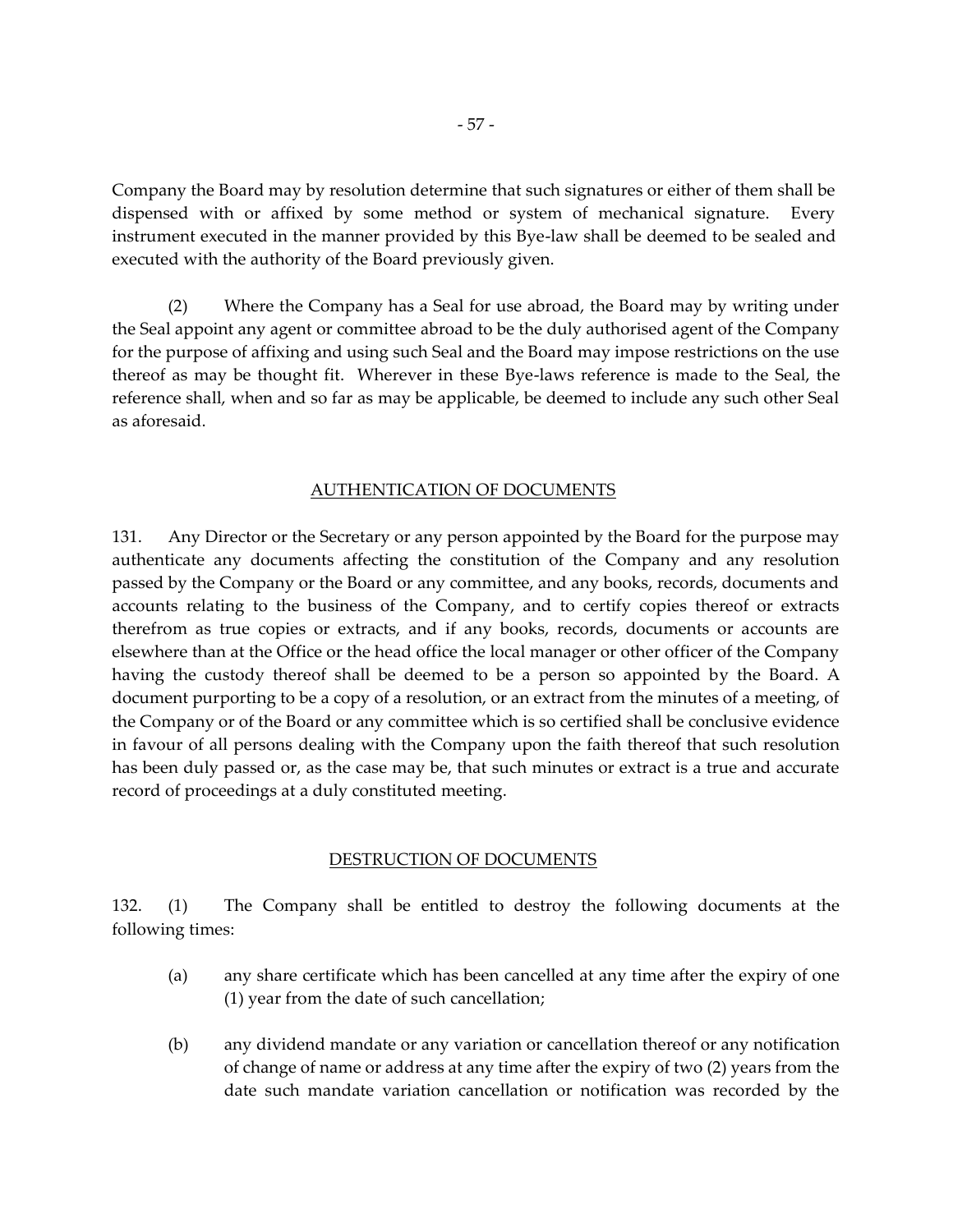Company;

- (c) any instrument of transfer of shares which has been registered at any time after the expiry of seven (7) years from the date of registration;
- (d) any allotment letters after the expiry of seven (7) years from the date of issue thereof; and
- (e) copies of powers of attorney, grants of probate and letters of administration at any time after the expiry of seven (7) years after the account to which the relevant power of attorney, grant of probate or letters of administration related has been closed;

and it shall conclusively be presumed in favour of the Company that every entry in the Register purporting to be made on the basis of any such documents so destroyed was duly and properly made and every share certificate so destroyed was a valid certificate duly and properly cancelled and that every instrument of transfer so destroyed was a valid and effective instrument duly and properly registered and that every other document destroyed hereunder was a valid and effective document in accordance with the recorded particulars thereof in the books or records of the Company. Provided always that: (1) the foregoing provisions of this Bye-law shall apply only to the destruction of a document in good faith and without express notice to the Company that the preservation of such document was relevant to a claim; (2) nothing contained in this Bye-law shall be construed as imposing upon the Company any liability in respect of the destruction of any such document earlier than as aforesaid or in any case where the conditions of proviso (1) above are not fulfilled; and (3) references in this Bye-law to the destruction of any document include references to its disposal in any manner.

(2) Notwithstanding any provision contained in these Bye-laws, the Directors may, if permitted by applicable law, authorise the destruction of documents set out in sub-paragraphs (a) to (e) of paragraph (1) of this Bye-law and any other documents in relation to share registration which have been microfilmed or electronically stored by the Company or by the share registrar on its behalf provided always that this Bye-law shall apply only to the destruction of a document in good faith and without express notice to the Company and its share registrar that the preservation of such document was relevant to a claim.

## DIVIDENDS AND OTHER PAYMENTS

133. Subject to the Act, the Company in general meeting may from time to time declare dividends in any currency to be paid to the Members but no dividend shall be declared in excess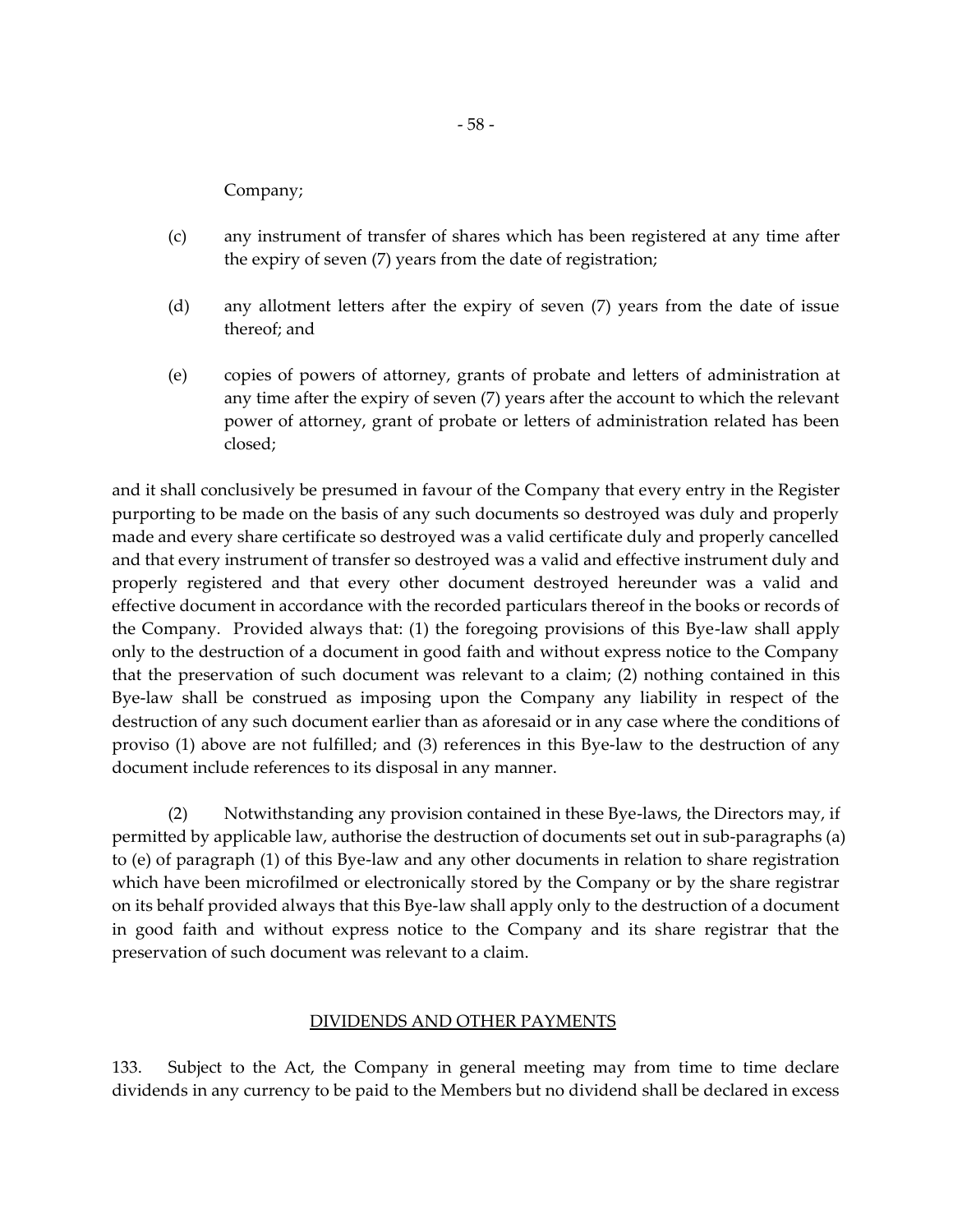of the amount recommended by the Board. The Company in general meeting may also make a distribution to the Members out of any contributed surplus (as ascertained in accordance with the Act).

134. No dividend shall be paid or distribution made out of contributed surplus if to do so would render the Company unable to pay its liabilities as they become due or the realisable value of its assets would thereby become less than its liabilities.

135. Except in so far as the rights attaching to, or the terms of issue of, any share otherwise provide:

- (a) all dividends shall be declared and paid according to the amounts paid up on the shares in respect of which the dividend is paid, but no amount paid up on a share in advance of calls shall be treated for the purposes of this Bye-law as paid up on the share; and App. 3 3(1)
- (b) all dividends shall be apportioned and paid pro rata according to the amounts paid up on the shares during any portion or portions of the period in respect of which the dividend is paid.

136. The Board may from time to time pay to the Members such interim dividends as appear to the Board to be justified by the profits of the Company and in particular (but without prejudice to the generality of the foregoing) if at any time the share capital of the Company is divided into different classes, the Board may pay such interim dividends in respect of those shares in the capital of the Company which confer on the holders thereof deferred or non-preferential rights as well as in respect of those shares which confer on the holders thereof preferential rights with regard to dividend and provided that the Board acts bona fide the Board shall not incur any responsibility to the holders of shares conferring any preference for any damage that they may suffer by reason of the payment of an interim dividend on any shares having deferred or non-preferential rights and may also pay any fixed dividend which is payable on any shares of the Company half-yearly or on any other dates, whenever such profits, in the opinion of the Board, justifies such payment.

137. The Board may deduct from any dividend or other moneys payable to a Member by the Company on or in respect of any shares all sums of money (if any) presently payable by him to the Company on account of calls or otherwise.

138. No dividend or other moneys payable by the Company on or in respect of any share shall bear interest against the Company.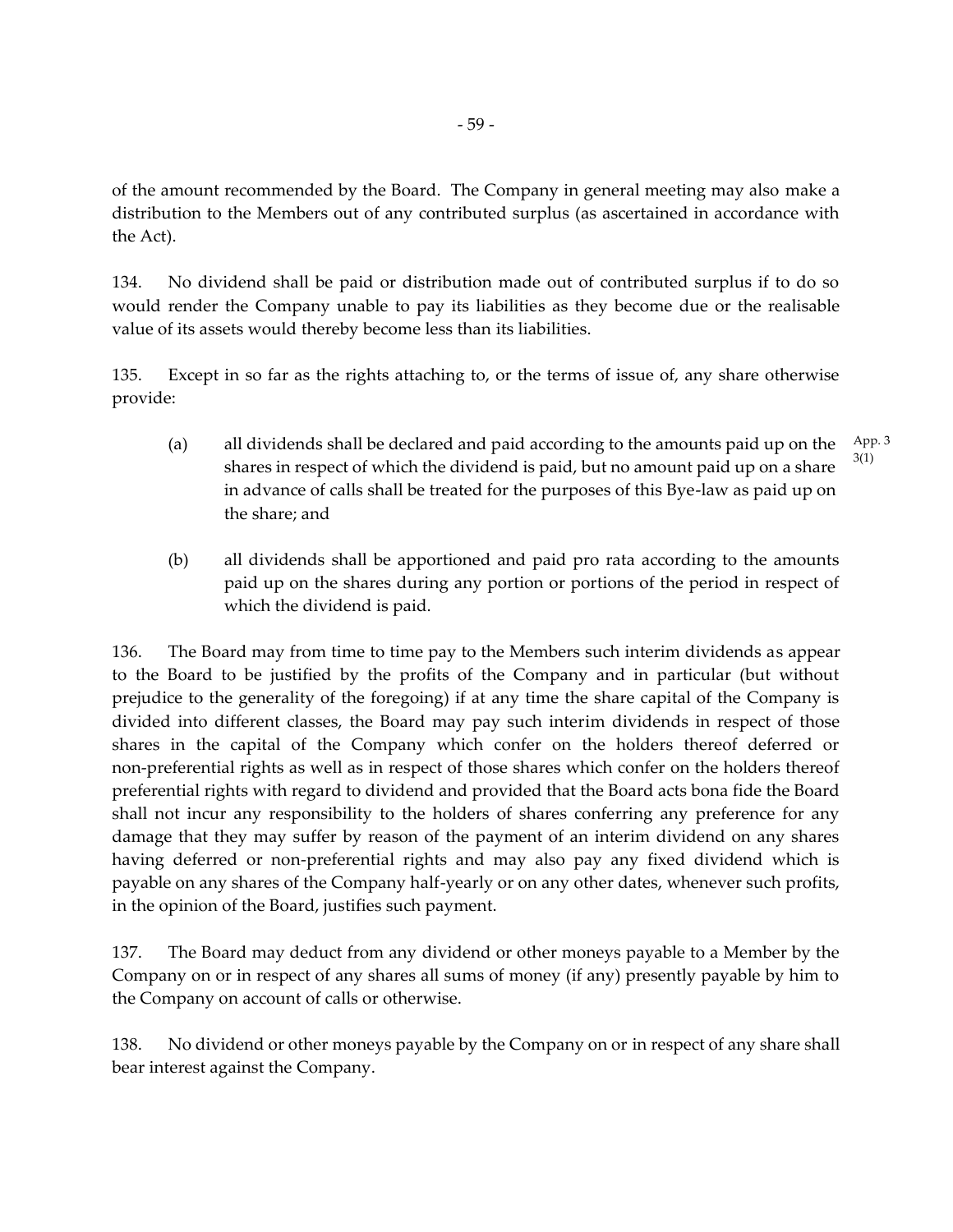139. Any dividend, interest or other sum payable in cash to the holder of shares may be paid by cheque or warrant sent through the post addressed to the holder at his registered address or, in the case of joint holders, addressed to the holder whose name stands first in the Register in respect of the shares at his address as appearing in the Register or addressed to such person and at such address as the holder or joint holders may in writing direct. Every such cheque or warrant shall, unless the holder or joint holders otherwise direct, be made payable to the order of the holder or, in the case of joint holders, to the order of the holder whose name stands first on the Register in respect of such shares, and shall be sent at his or their risk and payment of the cheque or warrant by the bank on which it is drawn shall constitute a good discharge to the Company notwithstanding that it may subsequently appear that the same has been stolen or that any endorsement thereon has been forged. Any one of two or more joint holders may give effectual receipts for any dividends or other moneys payable or property distributable in respect of the shares held by such joint holders.

140. All dividends or bonuses unclaimed for one (1) year after having been declared may be invested or otherwise made use of by the Board for the benefit of the Company until claimed. Any dividend or bonuses unclaimed after a period of six (6) years from the date of declaration shall be forfeited and shall revert to the Company. The payment by the Board of any unclaimed dividend or other sums payable on or in respect of a share into a separate account shall not constitute the Company a trustee in respect thereof. App. 3 3(2)

141. Whenever the Board or the Company in general meeting has resolved that a dividend be paid or declared, the Board may further resolve that such dividend be satisfied wholly or in part by the distribution of specific assets of any kind and in particular of paid up shares, debentures or warrants to subscribe securities of the Company or any other company, or in any one or more of such ways, and where any difficulty arises in regard to the distribution the Board may settle the same as it thinks expedient, and in particular may issue certificates in respect of fractions of shares, disregard fractional entitlements or round the same up or down, and may fix the value for distribution of such specific assets, or any part thereof, and may determine that cash payments shall be made to any Members upon the footing of the value so fixed in order to adjust the rights of all parties, and may vest any such specific assets in trustees as may seem expedient to the Board and may appoint any person to sign any requisite instruments of transfer and other documents on behalf of the persons entitled to the dividend, and such appointment shall be effective and binding on the Members. The Board may resolve that no such assets shall be made available to Members with registered addresses in any particular territory or territories where, in the absence of a registration statement or other special formalities, such distribution of assets would or might, in the opinion of the Board, be unlawful or impracticable and in such event the only entitlement of the Members aforesaid shall be to receive cash payments as aforesaid. Members affected as a result of the foregoing sentence shall not be or be deemed to be a separate class of Members for any purpose whatsoever.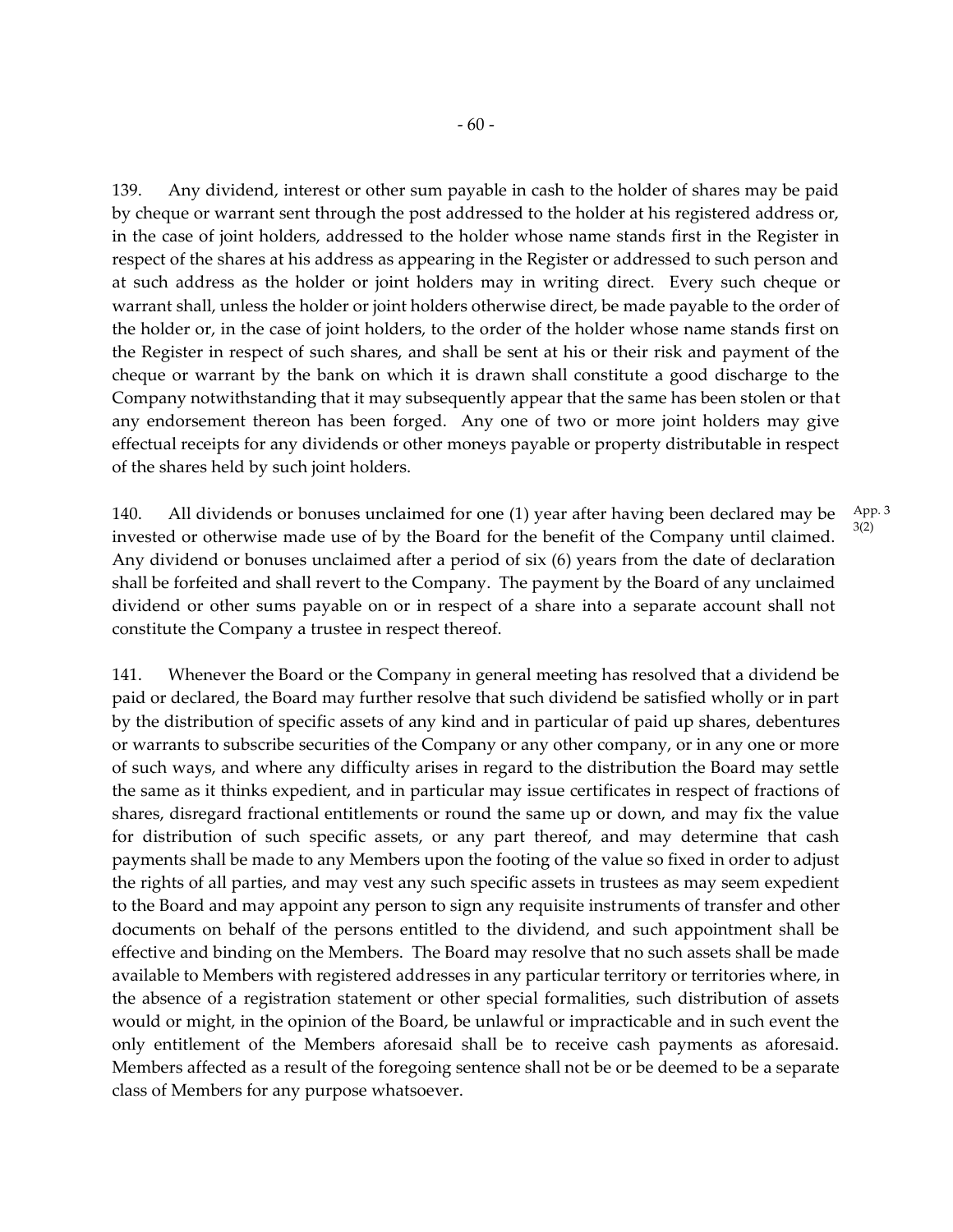142. (1) Whenever the Board or the Company in general meeting has resolved that a dividend be paid or declared on any class of the share capital of the Company, the Board may further resolve either:

- (a) that such dividend be satisfied wholly or in part in the form of an allotment of shares credited as fully paid up, provided that the shareholders entitled thereto will be entitled to elect to receive such dividend (or part thereof if the Board so determines) in cash in lieu of such allotment. In such case, the following provisions shall apply:
	- (i) the basis of any such allotment shall be determined by the Board;
	- (ii) the Board, after determining the basis of allotment, shall give not less than two (2) weeks' Notice to the holders of the relevant shares of the right of election accorded to them and shall send with such notice forms of election and specify the procedure to be followed and the place at which and the latest date and time by which duly completed forms of election must be lodged in order to be effective;
	- (iii) the right of election may be exercised in respect of the whole or part of that portion of the dividend in respect of which the right of election has been accorded; and
	- (iv) the dividend (or that part of the dividend to be satisfied by the allotment of shares as aforesaid) shall not be payable in cash on shares in respect whereof the cash election has not been duly exercised ("the non-elected shares") and in satisfaction thereof shares of the relevant class shall be allotted credited as fully paid up to the holders of the non-elected shares on the basis of allotment determined as aforesaid and for such purpose the Board shall capitalise and apply out of any part of the undivided profits of the Company (including profits carried and standing to the credit of any reserves or other special account other than the Subscription Rights Reserve (as defined below)) as the Board may determine, such sum as may be required to pay up in full the appropriate number of shares of the relevant class for allotment and distribution to and amongst the holders of the non-elected shares on such basis; or
- (b) that the shareholders entitled to such dividend shall be entitled to elect to receive an allotment of shares credited as fully paid up in lieu of the whole or such part of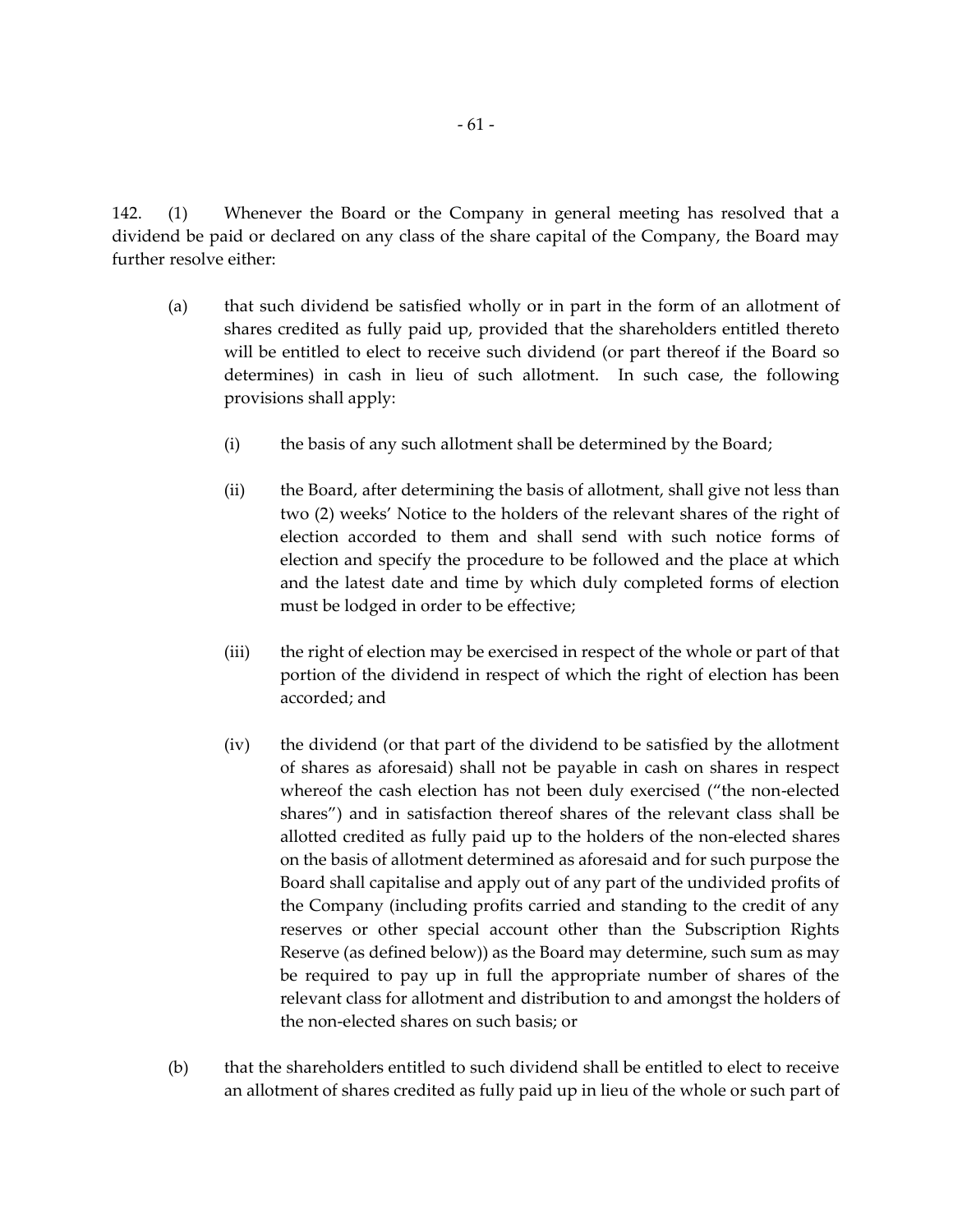the dividend as the Board may think fit. In such case, the following provisions shall apply:

- (i) the basis of any such allotment shall be determined by the Board;
- (ii) the Board, after determining the basis of allotment, shall give not less than two (2) weeks' Notice to the holders of the relevant shares of the right of election accorded to them and shall send with such notice forms of election and specify the procedure to be followed and the place at which and the latest date and time by which duly completed forms of election must be lodged in order to be effective;
- (iii) the right of election may be exercised in respect of the whole or part of that portion of the dividend in respect of which the right of election has been accorded; and
- (iv) the dividend (or that part of the dividend in respect of which a right of election has been accorded) shall not be payable in cash on shares in respect whereof the share election has been duly exercised ("the elected shares") and in lieu thereof shares of the relevant class shall be allotted credited as fully paid up to the holders of the elected shares on the basis of allotment determined as aforesaid and for such purpose the Board shall capitalise and apply out of any part of the undivided profits of the Company (including profits carried and standing to the credit of any reserves or other special account other than the Subscription Rights Reserve (as defined below)) as the Board may determine, such sum as may be required to pay up in full the appropriate number of shares of the relevant class for allotment and distribution to and amongst the holders of the elected shares on such basis.
- (2) (a) The shares allotted pursuant to the provisions of paragraph (1) of this Bye-law shall rank *pari passu* in all respects with shares of the same class (if any) then in issue save only as regards participation in the relevant dividend or in any other distributions, bonuses or rights paid, made, declared or announced prior to or contemporaneously with the payment or declaration of the relevant dividend unless, contemporaneously with the announcement by the Board of their proposal to apply the provisions of sub-paragraph (a) or (b) of paragraph (1) of this Bye-law in relation to the relevant dividend or contemporaneously with their announcement of the distribution, bonus or rights in question, the Board shall specify that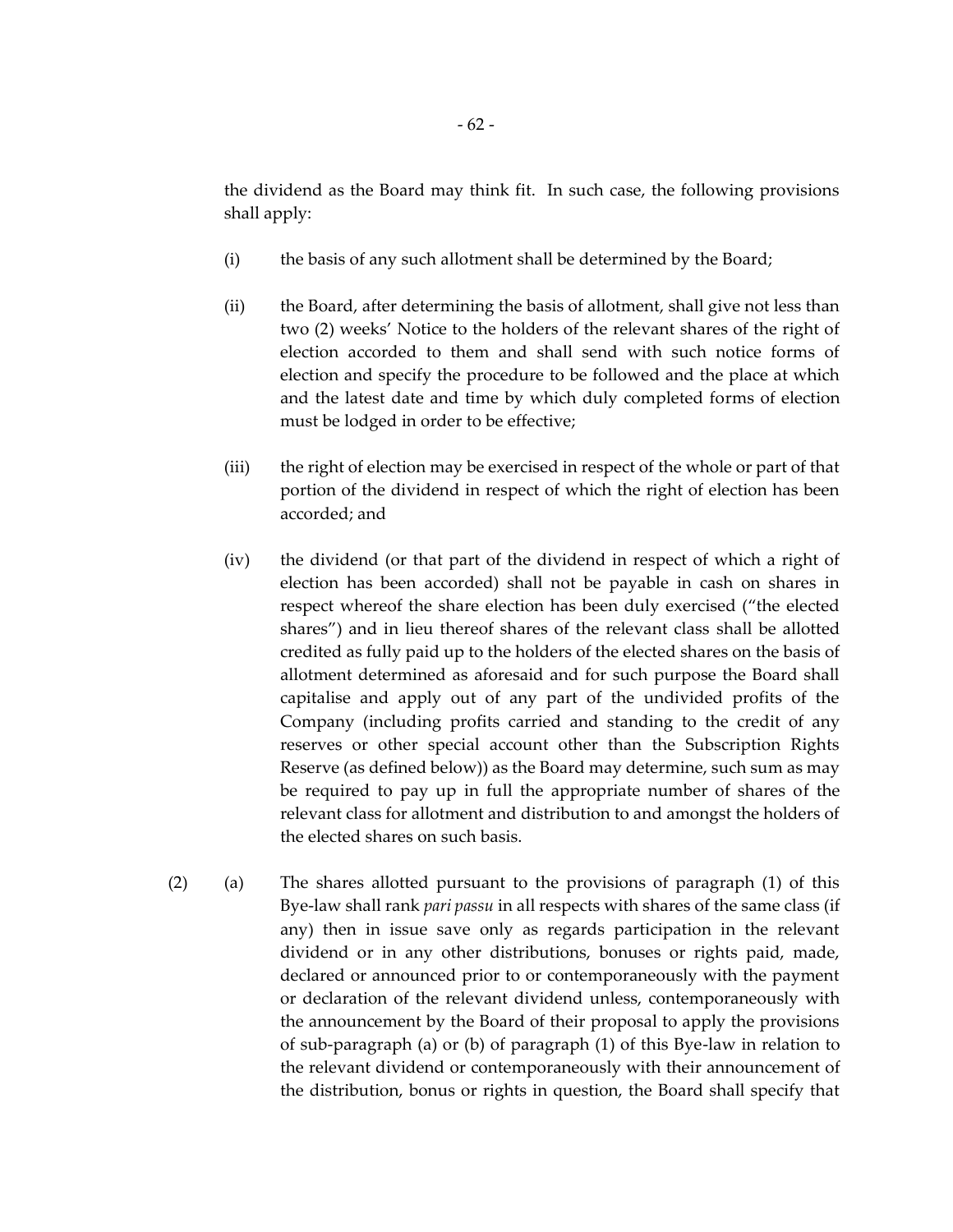the shares to be allotted pursuant to the provisions of paragraph (1) of this Bye-law shall rank for participation in such distribution, bonus or rights.

(b) The Board may do all acts and things considered necessary or expedient to give effect to any capitalisation pursuant to the provisions of paragraph (1) of this Bye-law, with full power to the Board to make such provisions as it thinks fit in the case of shares becoming distributable in fractions (including provisions whereby, in whole or in part, fractional entitlements are aggregated and sold and the net proceeds distributed to those entitled, or are disregarded or rounded up or down or whereby the benefit of fractional entitlements accrues to the Company rather than to the Members concerned). The Board may authorise any person to enter into on behalf of all Members interested, an agreement with the Company providing for such capitalisation and matters incidental thereto and any agreement made pursuant to such authority shall be effective and binding on all concerned.

(3) The Company may upon the recommendation of the Board by ordinary resolution resolve in respect of any one particular dividend of the Company that notwithstanding the provisions of paragraph (1) of this Bye-law a dividend may be satisfied wholly in the form of an allotment of shares credited as fully paid up without offering any right to shareholders to elect to receive such dividend in cash in lieu of such allotment.

(4) The Board may on any occasion determine that rights of election and the allotment of shares under paragraph (1) of this Bye-law shall not be made available or made to any shareholders with registered addresses in any territory where, in the absence of a registration statement or other special formalities, the circulation of an offer of such rights of election or the allotment of shares would or might, in the opinion of the Board, be unlawful or impracticable, and in such event the provisions aforesaid shall be read and construed subject to such determination. Members affected as a result of the foregoing sentence shall not be or be deemed to be a separate class of Members for any purpose whatsoever.

(5) Any resolution declaring a dividend on shares of any class, whether a resolution of the Company in general meeting or a resolution of the Board, may specify that the same shall be payable or distributable to the persons registered as the holders of such shares at the close of business on a particular date, notwithstanding that it may be a date prior to that on which the resolution is passed, and thereupon the dividend shall be payable or distributable to them in accordance with their respective holdings so registered, but without prejudice to the rights inter se in respect of such dividend of transferors and transferees of any such shares. The provisions of this Bye-law shall *mutatis mutandis* apply to bonuses, capitalisation issues, distributions of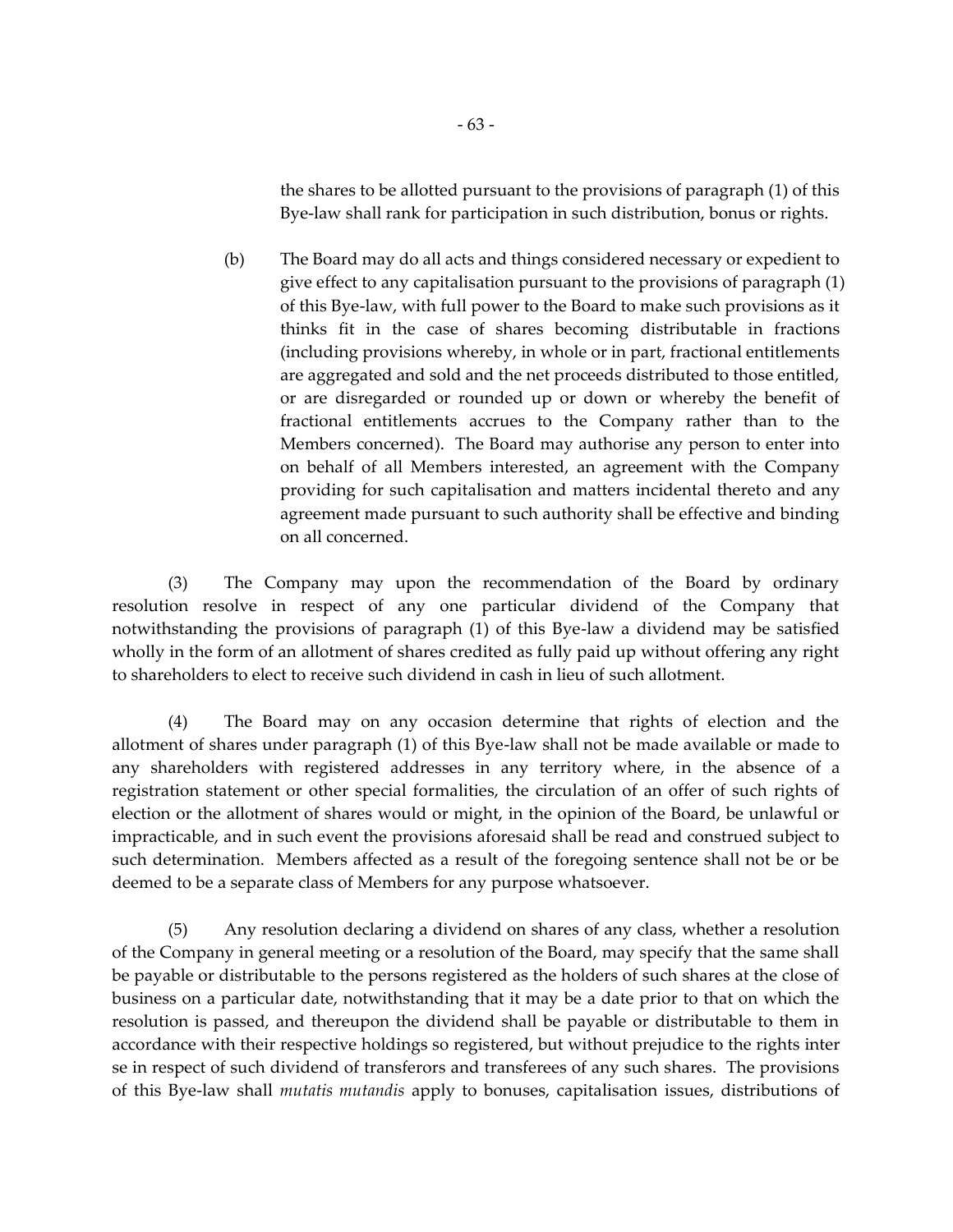realised capital profits or offers or grants made by the Company to the Members.

#### RESERVES

143. Before recommending any dividend, the Board may set aside out of the profits of the Company such sums as it determines as reserves which shall, at the discretion of the Board, be applicable for any purpose to which the profits of the Company may be properly applied and pending such application may, also at such discretion, either be employed in the business of the Company or be invested in such investments as the Board may from time to time think fit and so that it shall not be necessary to keep any investments constituting the reserve or reserves separate or distinct from any other investments of the Company. The Board may also without placing the same to reserve carry forward any profits which it may think prudent not to distribute.

#### CAPITALISATION

144. The Company may, upon the recommendation of the Board, at any time and from time to time pass an ordinary resolution to the effect that it is desirable to capitalise all or any part of any amount for the time being standing to the credit of any reserve or fund (including the profit and loss account) whether or not the same is available for distribution and accordingly that such amount be set free for distribution among the Members or any class of Members who would be entitled thereto if it were distributed by way of dividend and in the same proportions, on the footing that the same is not paid in cash but is applied either in or towards paying up the amounts for the time being unpaid on any shares in the Company held by such Members respectively or in paying up in full unissued shares, debentures or other obligations of the Company, to be allotted and distributed credited as fully paid up among such Members, or partly in one way and partly in the other, and the Board shall give effect to such resolution provided that, for the purposes of this Bye-law, a share premium account and any reserve or fund representing unrealised profits, may be applied only in paying up in full unissued shares of the Company to be allotted to such Members credited as fully paid. In carrying sums to reserve and in applying the same the Board shall comply with the provisions of the Act.

145. The Board may settle, as it considers appropriate, any difficulty arising in regard to any distribution under the last preceding Bye-law and in particular may issue certificates in respect of fractions of shares or authorise any person to sell and transfer any fractions or may resolve that the distribution should be as nearly as may be practicable in the correct proportion but not exactly so or may ignore fractions altogether, and may determine that cash payments shall be made to any Members in order to adjust the rights of all parties, as may seem expedient to the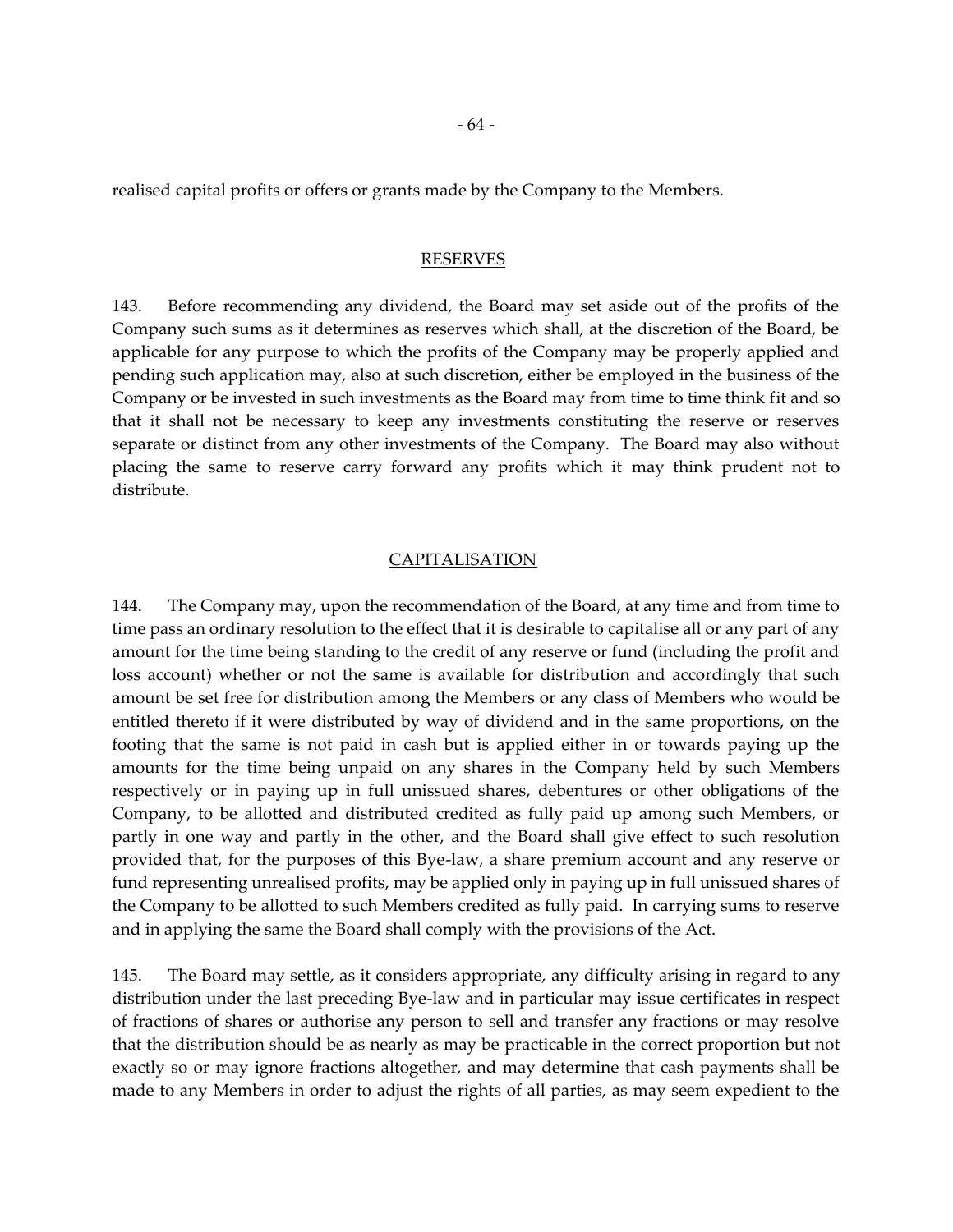Board. The Board may appoint any person to sign on behalf of the persons entitled to participate in the distribution any contract necessary or desirable for giving effect thereto and such appointment shall be effective and binding upon the Members.

### SUBSCRIPTION RIGHTS RESERVE

146. The following provisions shall have effect to the extent that they are not prohibited by and are in compliance with the Act:

(1) If, so long as any of the rights attached to any warrants issued by the Company to subscribe for shares of the Company shall remain exercisable, the Company does any act or engages in any transaction which, as a result of any adjustments to the subscription price in accordance with the provisions of the conditions of the warrants, would reduce the subscription price to below the nominal value of a share, then the following provisions shall apply:

- (a) as from the date of such act or transaction the Company shall establish and thereafter (subject as provided in this Bye-law) maintain in accordance with the provisions of this Bye-law a reserve (the "Subscription Rights Reserve") the amount of which shall at no time be less than the sum which for the time being would be required to be capitalised and applied in paying up in full the nominal amount of the additional shares required to be issued and allotted credited as fully paid pursuant to sub- paragraph (c) below on the exercise in full of all the subscription rights outstanding and shall apply the Subscription Rights Reserve in paying up such additional shares in full as and when the same are allotted;
- (b) the Subscription Rights Reserve shall not be used for any purpose other than that specified above unless all other reserves of the Company (other than share premium account) have been extinguished and will then only be used to make good losses of the Company if and so far as is required by law;
- (c) upon the exercise of all or any of the subscription rights represented by any warrant, the relevant subscription rights shall be exercisable in respect of a nominal amount of shares equal to the amount in cash which the holder of such warrant is required to pay on exercise of the subscription rights represented thereby (or, as the case may be the relevant portion thereof in the event of a partial exercise of the subscription rights) and, in addition, there shall be allotted in respect of such subscription rights to the exercising warrantholder, credited as fully paid, such additional nominal amount of shares as is equal to the difference between: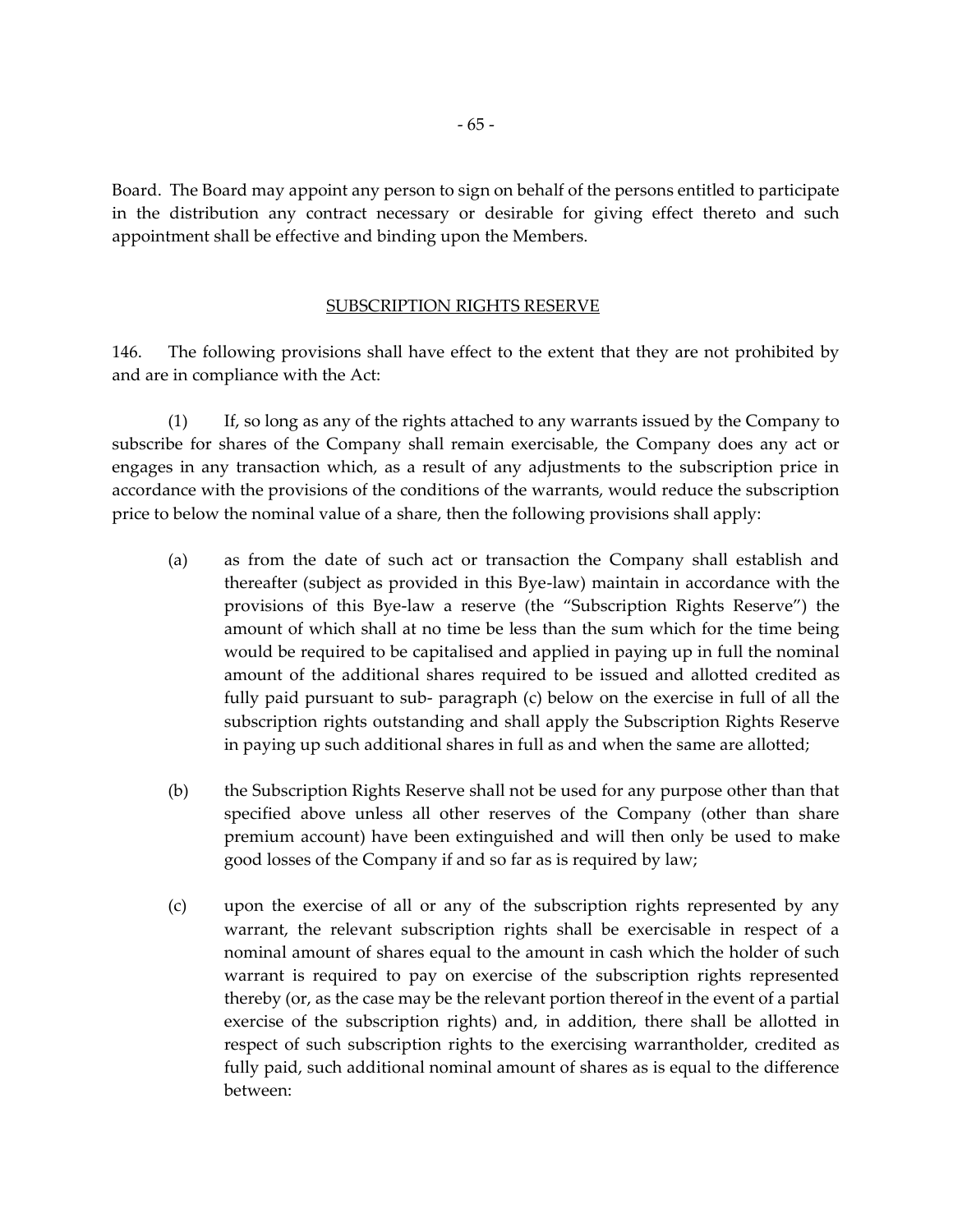- (i) the said amount in cash which the holder of such warrant is required to pay on exercise of the subscription rights represented thereby (or, as the case may be, the relevant portion thereof in the event of a partial exercise of the subscription rights); and
- (ii) the nominal amount of shares in respect of which such subscription rights would have been exercisable having regard to the provisions of the conditions of the warrants, had it been possible for such subscription rights to represent the right to subscribe for shares at less than par

and immediately upon such exercise so much of the sum standing to the credit of the Subscription Rights Reserve as is required to pay up in full such additional nominal amount of shares shall be capitalised and applied in paying up in full such additional nominal amount of shares which shall forthwith be allotted credited as fully paid to the exercising warrantholders; and

(d) if, upon the exercise of the subscription rights represented by any warrant, the amount standing to the credit of the Subscription Rights Reserve is not sufficient to pay up in full such additional nominal amount of shares equal to such difference as aforesaid to which the exercising warrantholder is entitled, the Board shall apply any profits or reserves then or thereafter becoming available (including, to the extent permitted by law, share premium account) for such purpose until such additional nominal amount of shares is paid up and allotted as aforesaid and until then no dividend or other distribution shall be paid or made on the fully paid shares of the Company then in issue. Pending such payment and allotment, the exercising warrantholder shall be issued by the Company with a certificate evidencing his right to the allotment of such additional nominal amount of shares. The rights represented by any such certificate shall be in registered form and shall be transferable in whole or in part in units of one share in the like manner as the shares for the time being are transferable, and the Company shall make such arrangements in relation to the maintenance of a register therefor and other matters in relation thereto as the Board may think fit and adequate particulars thereof shall be made known to each relevant exercising warrantholder upon the issue of such certificate.

(2) Shares allotted pursuant to the provisions of this Bye-law shall rank *pari passu* in all respects with the other shares allotted on the relevant exercise of the subscription rights represented by the warrant concerned. Notwithstanding anything contained in paragraph (1) of this Bye-law, no fraction of any share shall be allotted on exercise of the subscription rights.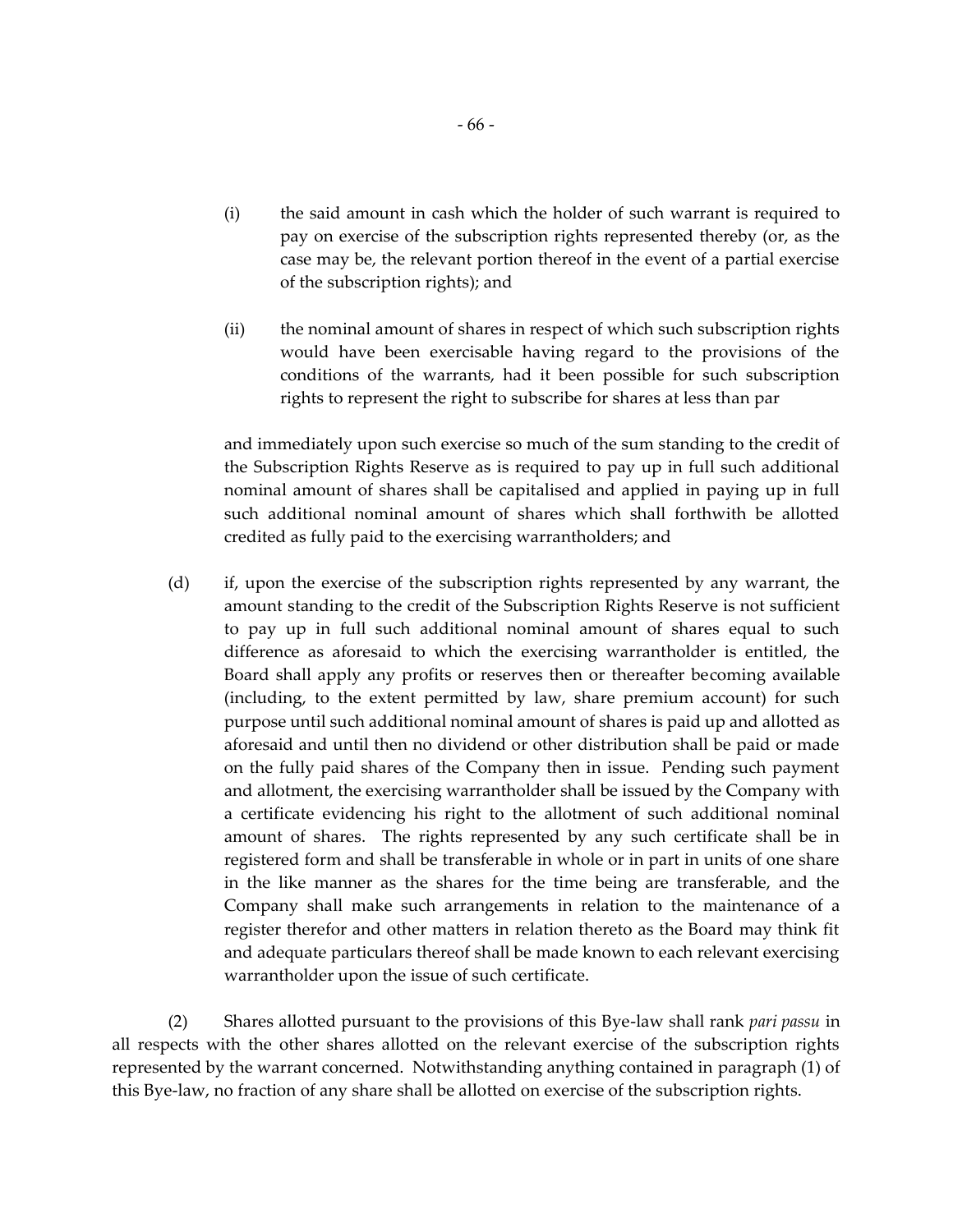(3) The provision of this Bye-law as to the establishment and maintenance of the Subscription Rights Reserve shall not be altered or added to in any way which would vary or abrogate, or which would have the effect of varying or abrogating the provisions for the benefit of any warrantholder or class of warrantholders under this Bye-law without the sanction of a special resolution of such warrantholders or class of warrantholders.

(4) A certificate or report by the auditors for the time being of the Company as to whether or not the Subscription Rights Reserve is required to be established and maintained and if so the amount thereof so required to be established and maintained, as to the purposes for which the Subscription Rights Reserve has been used, as to the extent to which it has been used to make good losses of the Company, as to the additional nominal amount of shares required to be allotted to exercising warrantholders credited as fully paid, and as to any other matter concerning the Subscription Rights Reserve shall (in the absence of manifest error) be conclusive and binding upon the Company and all warrantholders and shareholders.

# ACCOUNTING RECORDS

147. The Board shall cause true accounts to be kept of the sums of money received and expended by the Company, and the matters in respect of which such receipt and expenditure take place, and of the property, assets, credits and liabilities of the Company and of all other matters required by the Act or necessary to give a true and fair view of the Company's affairs and to explain its transactions. App. 13A 4(1)

148. The accounting records shall be kept at the Office or, subject to the Act, at such other place or places as the Board decides and shall always be open to inspection by the Directors. No Member (other than a Director) shall have any right of inspecting any accounting record or book or document of the Company except as conferred by law or authorised by the Board or the Company in general meeting.

149. Subject to Section 88 of the Act and Bye-law 150, a printed copy of the Directors' report, accompanied by the balance sheet and profit and loss account, including every document required by law to be annexed thereto, made up to the end of the applicable financial year and containing a summary of the assets and liabilities of the Company under convenient heads and a statement of income and expenditure, together with a copy of the Auditors' report, shall be sent to each person entitled thereto at least twenty-one (21) days before the date of the general meeting and at the same time as the notice of annual general meeting and laid before the Company at the annual general meeting in accordance with the requirements of the Act provided that this Bye-law shall not require a copy of those documents to be sent to any person 5 4(2)

App. 3 App. 13A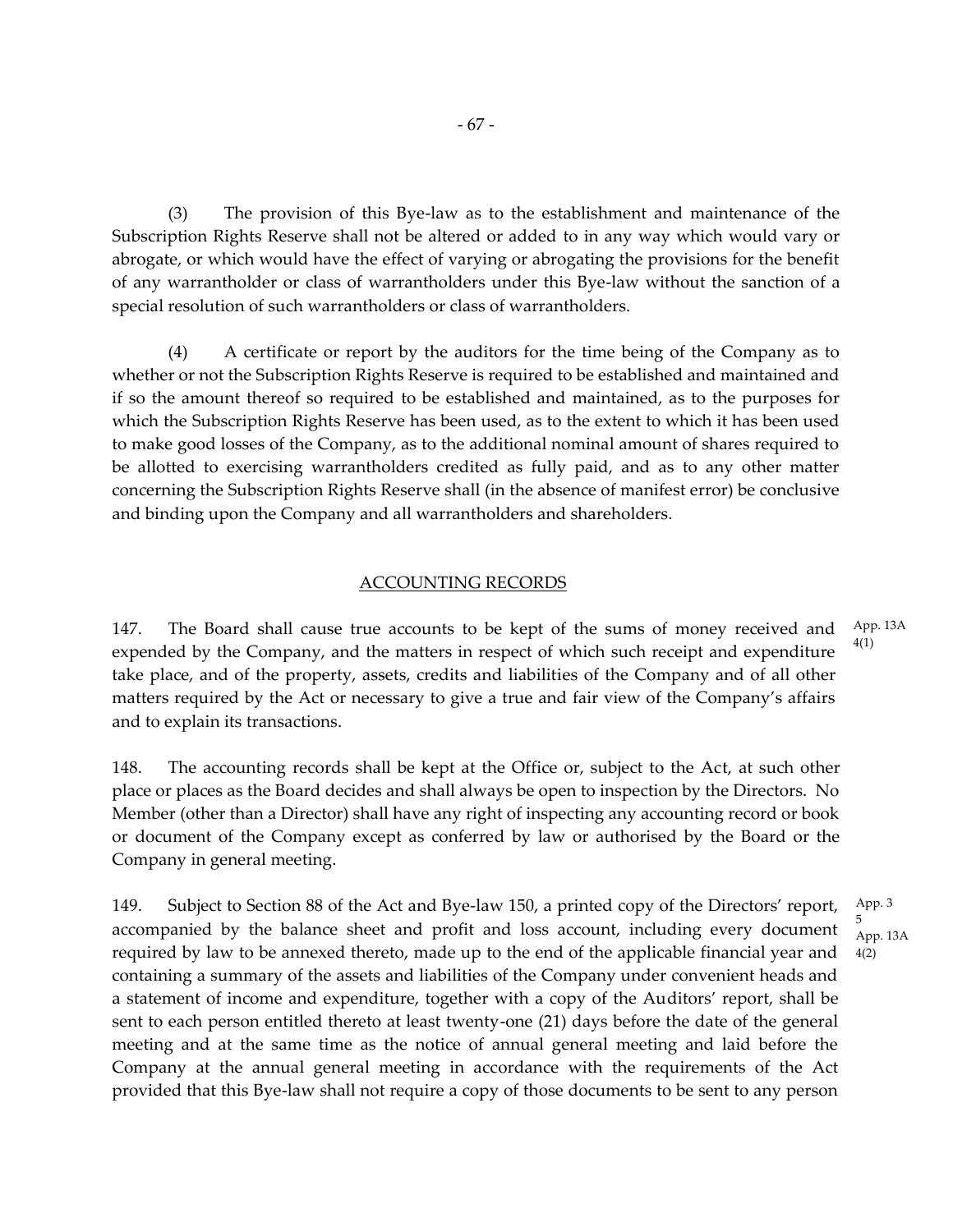whose address the Company is not aware of or to more than one of the joint holders of any shares or debentures.

150. To the extent permitted by and subject to due compliance with all applicable Statutes, rules and regulations, including, without limitation, the rules of the Designated Stock Exchange, and to obtaining all necessary consents, if any, required thereunder, the requirements of Bye-law 149 shall be deemed satisfied in relation to any person by sending to the person in any manner not prohibited by the Statutes, summarised financial statements derived from the Company's annual accounts and the directors' report which shall be in the form and containing the information required by applicable laws and regulations, provided that any person who is otherwise entitled to the annual financial statements of the Company and the directors' report thereon may, if he so requires by notice in writing served on the Company, demand that the Company sends to him, in addition to summarised financial statements, a complete printed copy of the Company's annual financial statement and the directors' report thereon.

151. The requirement to send to a person referred to in Bye-law 149 the documents referred to in that provision or a summary financial report in accordance with Bye-law 150 shall be deemed satisfied where, in accordance with all applicable Statutes, rules and regulations, including, without limitation, the rules of the Designated Stock Exchange, the Company publishes copies of the documents referred to in Bye-law 149 and, if applicable, a summary financial report complying with Bye-law 150, on the Company's computer network or in any other permitted manner (including by sending any form of electronic communication), and that person has agreed or is deemed to have agreed to treat the publication or receipt of such documents in such manner as discharging the Company's obligation to send to him a copy of such documents.

## AUDIT

152. (1) Subject to Section 88 of the Act, at the annual general meeting or at a subsequent special general meeting in each year, the Members shall appoint an auditor to audit the accounts of the Company and such auditor shall hold office until the Members appoint another auditor. Such auditor may be a Member but no Director or officer or employee of the Company shall, during his continuance in office, be eligible to act as an auditor of the Company. App. 13A 4(2)

(2) Subject to Section 89 of the Act, a person, other than an incumbent Auditor, shall not be capable of being appointed Auditor at an annual general meeting unless notice in writing of an intention to nominate that person to the office of Auditor has been given not less than twenty-one (21) days before the annual general meeting and furthermore, the Company shall send a copy of any such notice to the incumbent Auditor.

App. 3 5 App. 13A 4(2)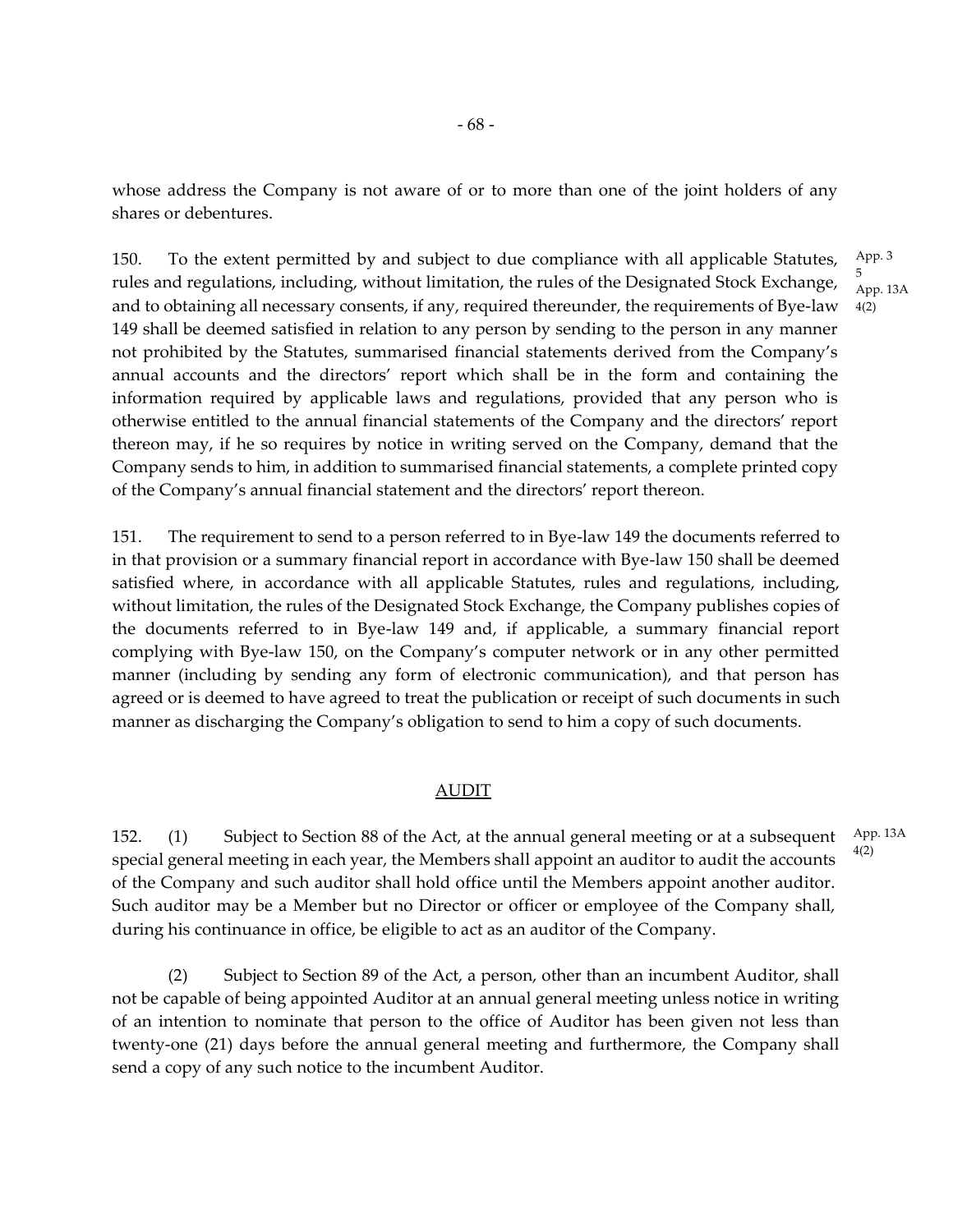(3) The Members may, at any general meeting convened and held in accordance with these Bye-laws, by special resolution remove the Auditor at any time before the expiration of his term of office and shall by ordinary resolution at that meeting appoint another Auditor in his stead for the remainder of his term.

153. Subject to Section 88 of the Act the accounts of the Company shall be audited at least once in every year.

154. The remuneration of the Auditor shall be fixed by the Company in general meeting or in such manner as the Members may determine.

155. If the office of auditor becomes vacant by the resignation or death of the Auditor, or by his becoming incapable of acting by reason of illness or other disability at a time when his services are required, the Directors shall fill the vacancy and fix the remuneration of the Auditor so appointed.

156. The Auditor shall at all reasonable times have access to all books kept by the Company and to all accounts and vouchers relating thereto; and he may call on the Directors or officers of the Company for any information in their possession relating to the books or affairs of the Company.

157. The statement of income and expenditure and the balance sheet provided for by these Bye-laws shall be examined by the Auditor and compared by him with the books, accounts and vouchers relating thereto; and he shall make a written report thereon stating whether such statement and balance sheet are drawn up so as to present fairly the financial position of the Company and the results of its operations for the period under review and, in case information shall have been called for from Directors or officers of the Company, whether the same has been furnished and has been satisfactory. The financial statements of the Company shall be audited by the Auditor in accordance with generally accepted auditing standards. The Auditor shall make a written report thereon in accordance with generally accepted auditing standards and the report of the Auditor shall be submitted to the Members in general meeting. The generally accepted auditing standards referred to herein may be those of a country or jurisdiction other than Bermuda. If the auditing standards of a country or jurisdiction other than Bermuda are used, the financial statements and the report of the Auditor should disclose this fact and name such country or jurisdiction.

# **NOTICES**

158. Any Notice or document (including any "corporate communication" within the meaning App. 3 7(1)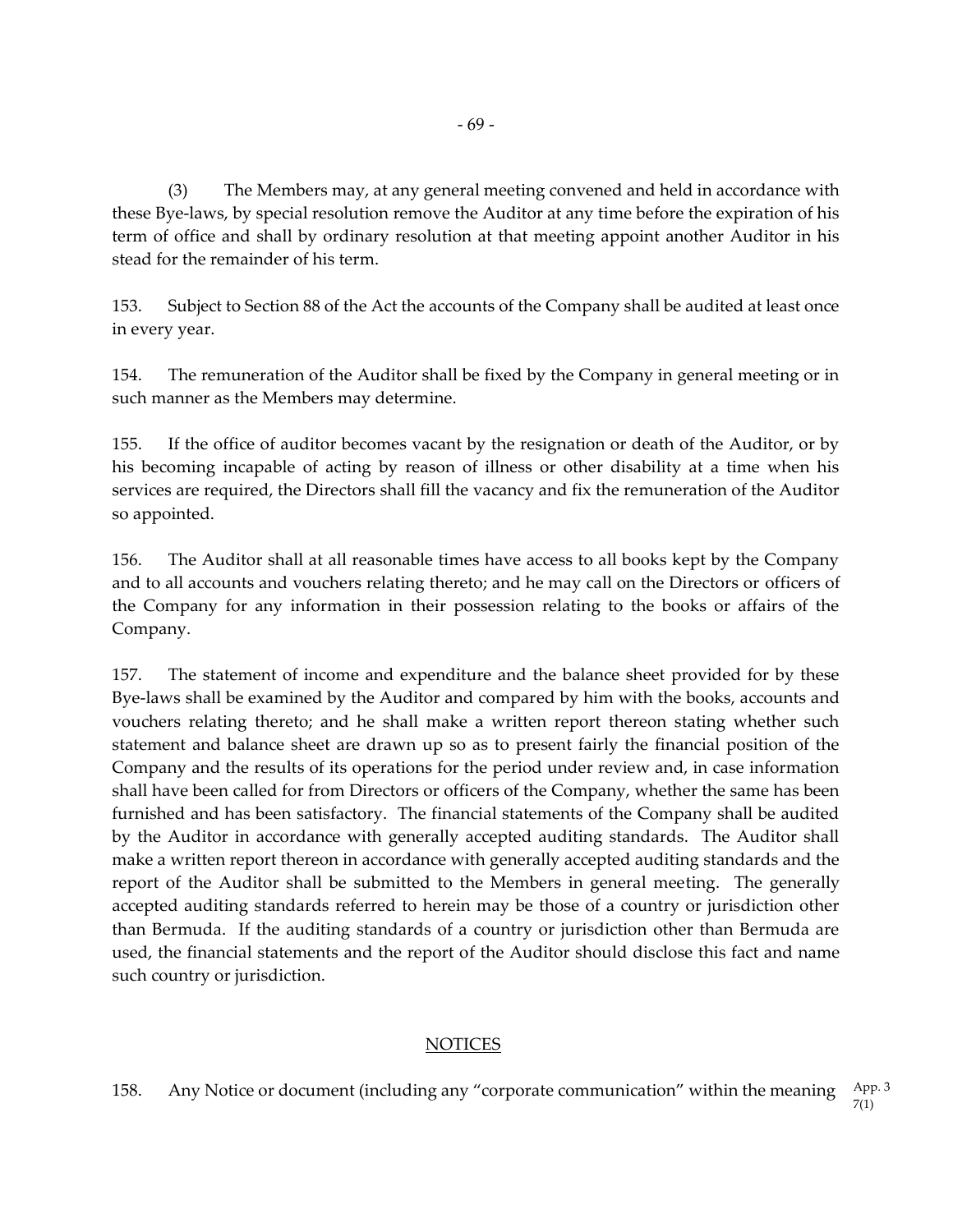7(2) 7(3)

ascribed thereto under the rules of the Designated Stock Exchange), whether or not, to be given or issued under these Bye-laws from the Company to a Member shall be in writing or by cable, telex or facsimile transmission message or other form of electronic transmission or communication and any such Notice and document may be served or delivered by the Company on or to any Member either personally or by sending it through the post in a prepaid envelope addressed to such Member at his registered address as appearing in the Register or at any other address supplied by him to the Company for the purpose or, as the case may be, by transmitting it to any such address or transmitting it to any telex or facsimile transmission number or electronic number or address or website supplied by him to the Company for the giving of Notice to him or which the person transmitting the notice reasonably and bona fide believes at the relevant time will result in the Notice being duly received by the Member or may also be served by advertisement in appointed newspapers (as defined in the Act) or in newspapers published daily and circulating generally in the territory of and in accordance with the requirements of the Designated Stock Exchange or, to the extent permitted by the applicable laws, by placing it on the Company's website or the website of the Designated Stock Exchange, and giving to the member a notice stating that the notice or other document is available there (a "notice of availability"). The notice of availability may be given to the Member by any of the means set out above other than by posting it on a website. In the case of joint holders of a share all notices shall be given to that one of the joint holders whose name stands first in the Register and notice so given shall be deemed a sufficient service on or delivery to all the joint holders.

## 159. Any Notice or other document:

- (a) if served or delivered by post, shall where appropriate be sent by airmail and shall be deemed to have been served or delivered on the day following that on which the envelope containing the same, properly prepaid and addressed, is put into the post; in proving such service or delivery it shall be sufficient to prove that the envelope or wrapper containing the notice or document was properly addressed and put into the post and a certificate in writing signed by the Secretary or other officer of the Company or other person appointed by the Board that the envelope or wrapper containing the Notice or other document was so addressed and put into the post shall be conclusive evidence thereof;
- (b) if sent by electronic communication, shall be deemed to be given on the day on which it is transmitted from the server of the Company or its agent. A Notice placed on the Company's website or the website of the Designated Stock Exchange is deemed given by the Company to a Member on the day following that on which a notice of availability is deemed served on the Member;
- (c) if served or delivered in any other manner contemplated by these Bye-laws, shall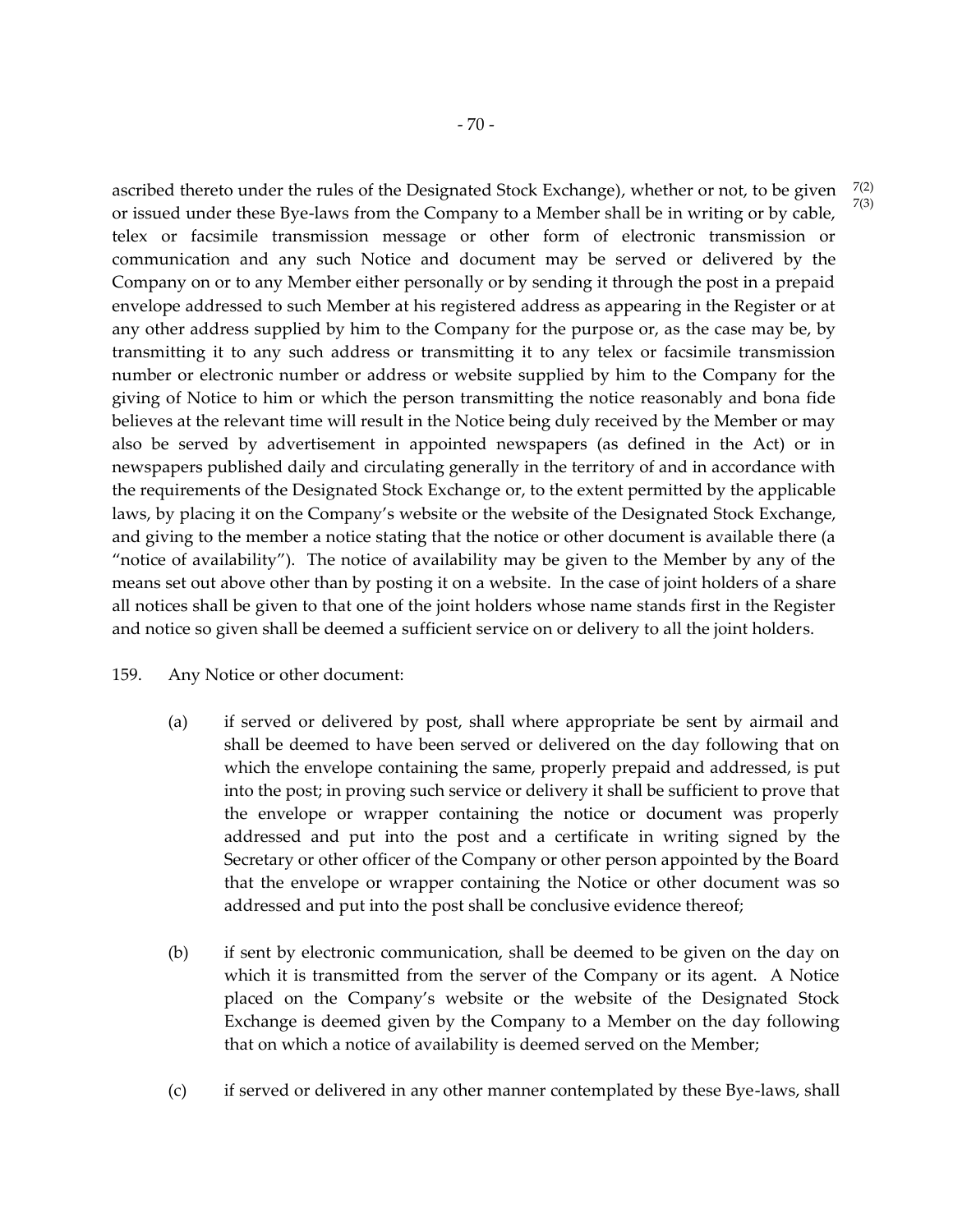be deemed to have been served or delivered at the time of personal service or delivery or, as the case may be, at the time of the relevant despatch, transmission or publication; and in proving such service or delivery a certificate in writing signed by the Secretary or other officer of the Company or other person appointed by the Board as to the fact and time of such service, delivery, despatch, transmission or publication shall be conclusive evidence thereof; and

(d) may be given to a Member either in the English language or the Chinese language, subject to due compliance with all applicable Statutes, rules and regulations.

160. (1) Any Notice or other document delivered or sent by post to or left at the registered address of any Member in pursuance of these Bye-laws shall, notwithstanding that such Member is then dead or bankrupt or that any other event has occurred, and whether or not the Company has notice of the death or bankruptcy or other event, be deemed to have been duly served or delivered in respect of any share registered in the name of such Member as sole or joint holder unless his name shall, at the time of the service or delivery of the Notice or document, have been removed from the Register as the holder of the share, and such service or delivery shall for all purposes be deemed a sufficient service or delivery of such Notice or document on all persons interested (whether jointly with or as claiming through or under him) in the share.

(2) A Notice may be given by the Company to the person entitled to a share in consequence of the death, mental disorder or bankruptcy of a Member by sending it through the post in a prepaid letter, envelope or wrapper addressed to him by name, or by the title of representative of the deceased, or trustee of the bankrupt, or by any like description, at the address, if any, supplied for the purpose by the person claiming to be so entitled, or (until such an address has been so supplied) by giving the Notice in any manner in which the same might have been given if the death, mental disorder or bankruptcy had not occurred.

(3) Any person who by operation of law, transfer or other means whatsoever shall become entitled to any share shall be bound by every Notice in respect of such share which prior to his name and address being entered on the Register shall have been duly given to the person from whom he derives his title to such share.

#### **SIGNATURES**

161. For the purposes of these Bye-laws, a facsimile or electronic transmission message purporting to come from a holder of shares or, as the case may be, a Director or alternate Director, or, in the case of a corporation which is a holder of shares from a director or the secretary thereof or a duly appointed attorney or duly authorised representative thereof for it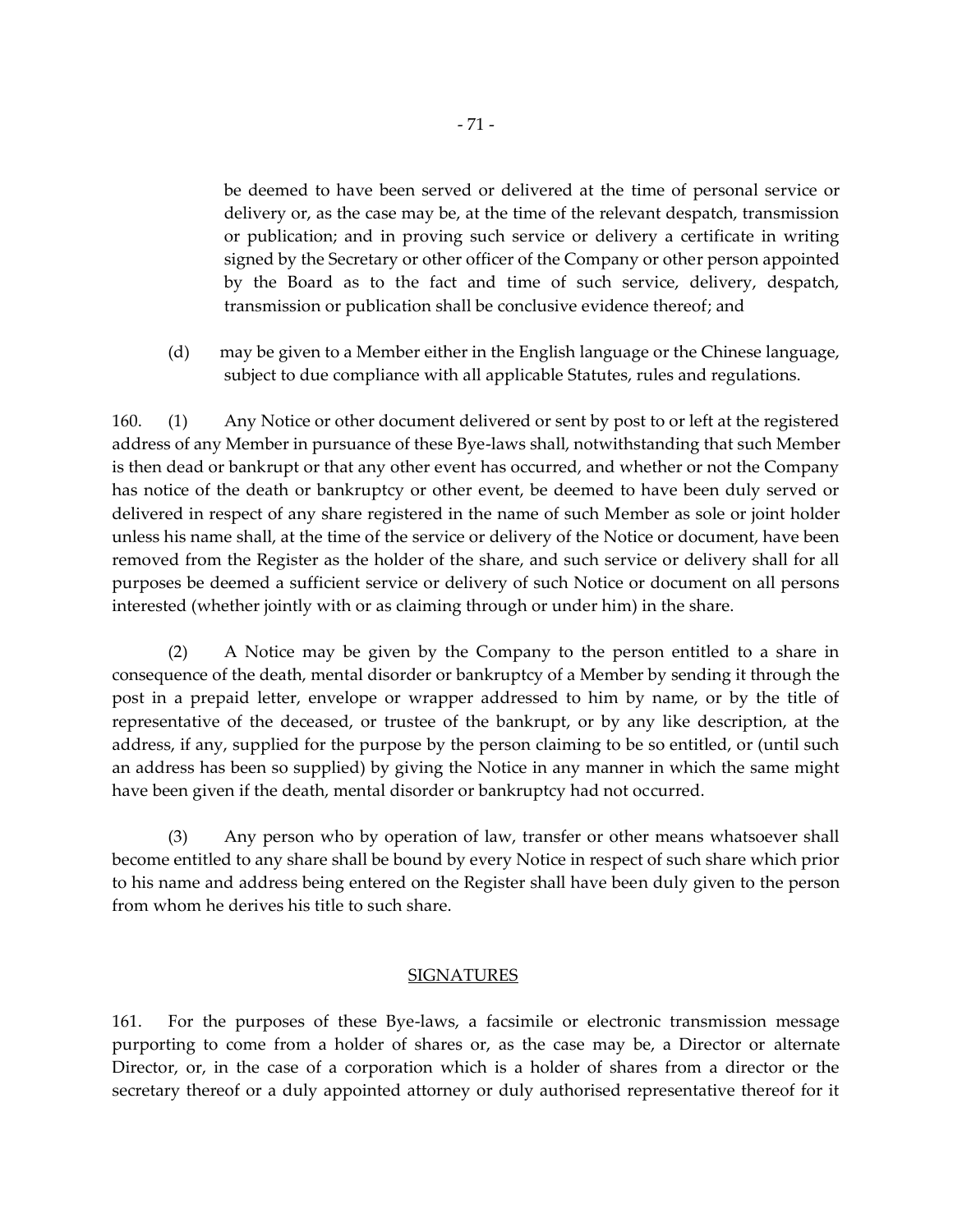and on its behalf, shall in the absence of express evidence to the contrary available to the person relying thereon at the relevant time be deemed to be a document or instrument in writing signed by such holder or Director or alternate Director in the terms in which it is received.

#### WINDING UP

162. (1) The Board shall have power in the name and on behalf of the Company to present a petition to the court for the Company to be wound up.

(2) A resolution that the Company be wound up by the court or be wound up voluntarily shall be a special resolution.

163. If the Company shall be wound up (whether the liquidation is voluntary or by the court) the liquidator may, with the authority of a special resolution and any other sanction required by the Act, divide among the Members in specie or kind the whole or any part of the assets of the Company and whether or not the assets shall consist of properties of one kind or shall consist of properties to be divided as aforesaid of different kinds, and may for such purpose set such value as he deems fair upon any one or more class or classes of property and may determine how such division shall be carried out as between the Members or different classes of Members. The liquidator may, with the like authority, vest any part of the assets in trustees upon such trusts for the benefit of the Members as the liquidator with the like authority shall think fit, and the liquidation of the Company may be closed and the Company dissolved, but so that no contributory shall be compelled to accept any shares or other property in respect of which there is a liability.

### INDEMNITY

164. (1) The Directors, Secretary and other officers and every Auditor for the time being of the Company and the liquidator or trustees (if any) for the time being acting in relation to any of the affairs of the Company and everyone of them, and everyone of their heirs, executors and administrators, shall be indemnified and secured harmless out of the assets and profits of the Company from and against all actions, costs, charges, losses, damages and expenses which they or any of them, their or any of their heirs, executors or administrators, shall or may incur or sustain by or by reason of any act done, concurred in or omitted in or about the execution of their duty, or supposed duty, in their respective offices or trusts; and none of them shall be answerable for the acts, receipts, neglects or defaults of the other or others of them or for joining in any receipts for the sake of conformity, or for any bankers or other persons with whom any moneys or effects belonging to the Company shall or may be lodged or deposited for safe